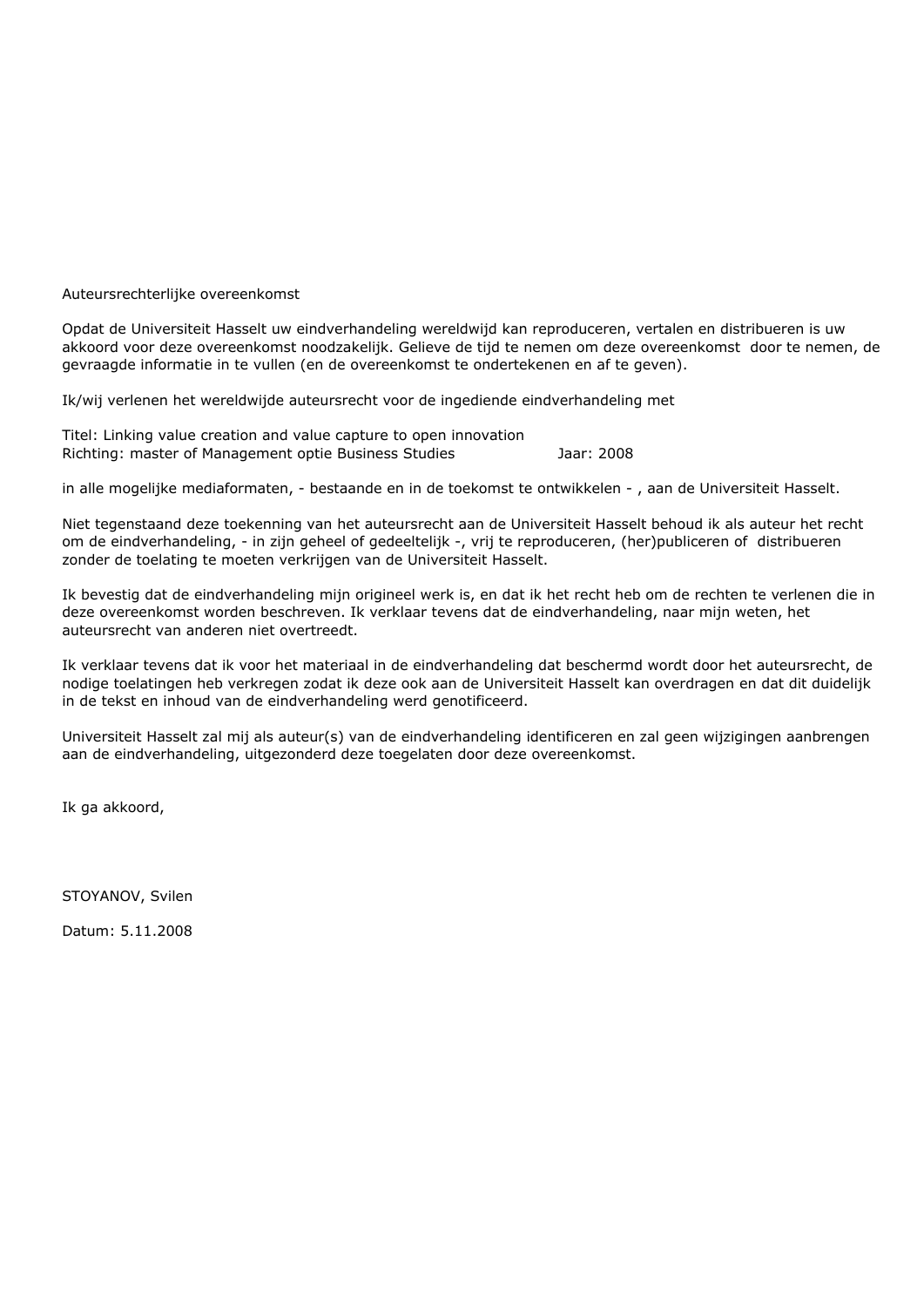# *Linking value creation and value capture to open innovation*

**Svilen Stoyanov**

promotor : Prof. dr. Wim VANHAVERBEKE

Eindverhandeling voorgedragen tot het bekomen van de graad master of Management

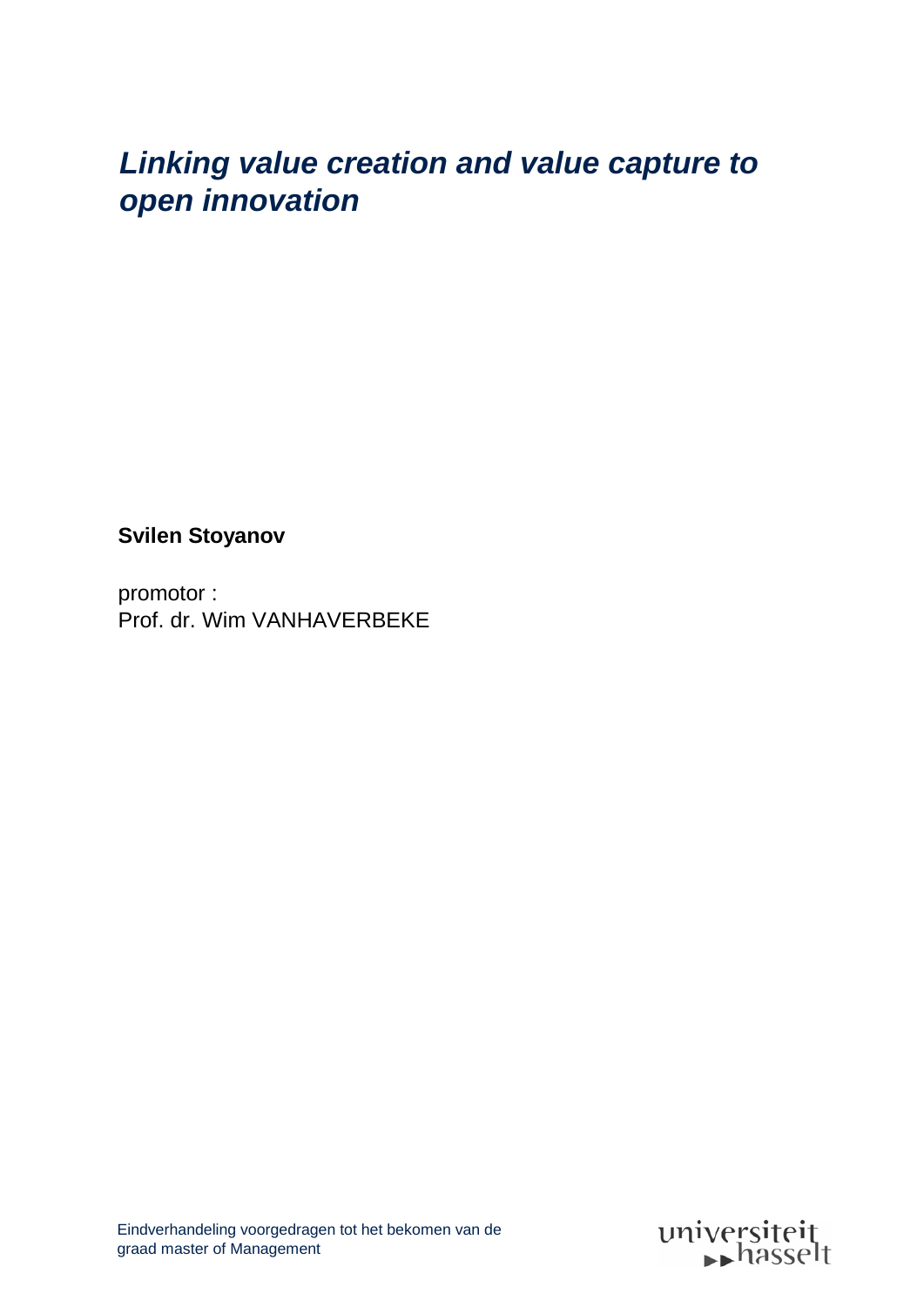#### **SUMMARY**

The two most commonly identified dimensions of an innovation business model are creating and capturing value from innovation. Both aspects are increasingly mediated by the firm's relationships with other firms in a value network – firms that supply inputs, buy outputs and provide complementary goods and services. On one hand, the shorter product lifecycles and increasingly higher development cost for new products with much higher time pressure for market launch and, on the other hand, the need for growth and value creation through new products and businesses are important drivers for the implementation of open innovation within the business models of both large and small firms.

The literature review reveals that open innovation is still a very young and fluid research field. Chapter 2 defines, analyzes and synthesizes the following categories: the notion of open innovation; towards more open business models; organizational design and boundaries of the firm; leadership and culture; tools and technologies; IP, patenting and appropriation; industrial dynamics and manufacturing. As a point of departure, this notion of open innovation is first proposed by Henry Chesbrough in 2003 who argues that the position of the internal R&D as an invaluable strategic asset is already seriously eroded due to changes in society and industry (like increased mobility and supply of both knowledge workers and venture capital) which have caused the organizational boundaries of the innovation process to start breaking up. Open innovation has emerged as a model where firms commercialize both external and internal ideas and technologies and use both external and internal resources. However, the adoption of open innovation does not happen without changing the current business models. And not only they but also systems, processes, values and culture need to be transformed. Furthermore, open innovation should be managed according to a firm's position in the value chain, the business/technology lifecycle and the value proposition pursued by the companies.

The first section of chapter 3 answers the questions which resources are valuable, what is value, how it is created and captured. The second section throws light upon value creation and value capturing though innovation in general and, afterwards,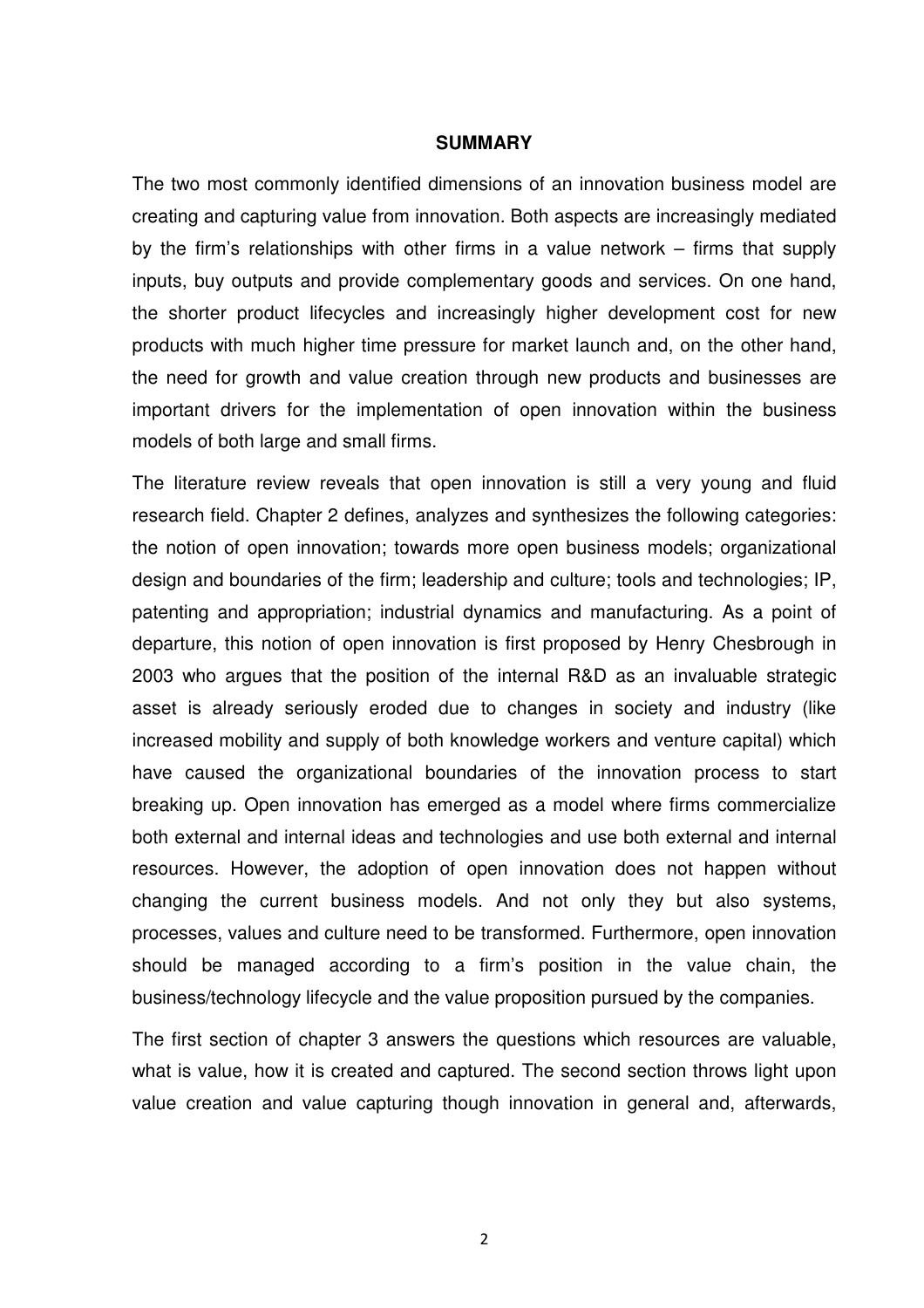within the open innovation model. There I argue that firms first always have to create customer value before capturing it and the most sustainable way to do that is through continuous innovation of products, services and processes. Still, the best defense against losing the value of innovation is to keep innovating on the business model. Open innovation has revitalized the interest of companies to tap into external sources of knowledge and to make use of their knowledge and/or technology that do not fit their current business models. I emphasize the need to balance the ability to profit from external knowledge sources and the ability to develop and exploit internal knowledge.

Value creation and capturing processes are at the centre of both strategy analysis and open innovation (via the business model). However, in open innovation a firm collaborates with partners, suppliers and/or customers to improve its internal innovation capabilities or to expand the markets for the external use of internal innovation since innovation is the most sustainable way to create value for a targeted customer group. Open innovation stipulates that whereas value creation is an inherently cooperative process, value capturing is inherently competitive.

The following section propose corporate venturing not only as a financial (value creation), but also a strategic asset. While venture firms have access to the parents' core competences and resources, corporate venturing offers to the parent company an opportunity to experiment with new areas of business, to reconfigure resources and even to boost its organic growth. Different ways of how to extract value from corporate venturing are presented.

The last section of chapter 3 explains why IP and intangible assets should be managed as a strategic asset. Besides the numerous benefits of licensing, the proactive management of IP could reduce costs, motivate R&D employees and promote a public image of a company as innovative.

Chapter 4 starts with different ways how to balance value creation and value capturing. Several reasons are defended why valuable resources, which are the basis of a sustainable competitive advantage, should not be kept closed within a firm. Furthermore, I develop different options for open innovators to create and capture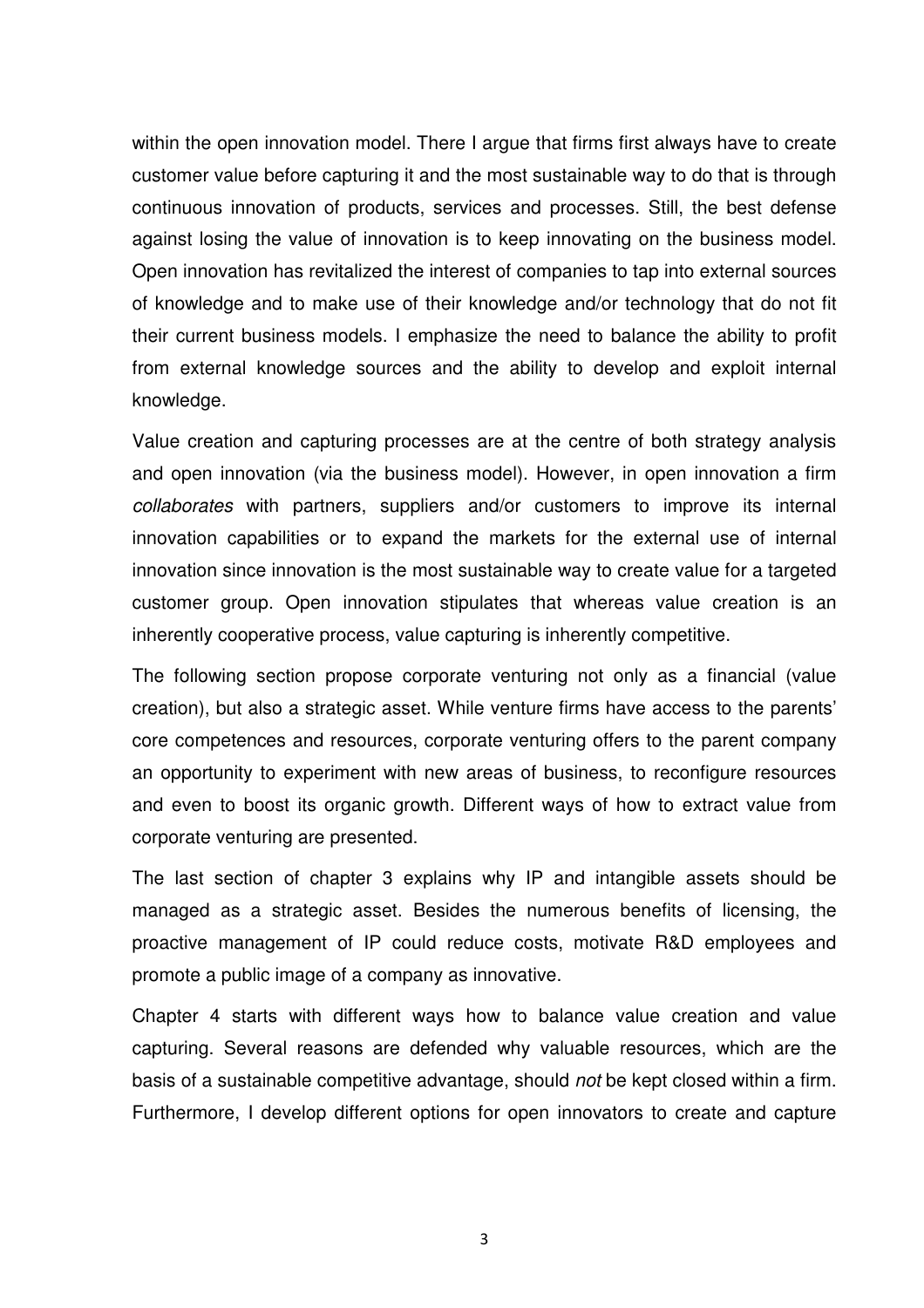value within weak appropriability regimes. The following section analyzes the strengths and weaknesses of changing the focus of a firm's business model when assessing complementary assets, which could eventually impact the firm's propensity to innovate. The subsequent section explores the seemingly paradoxical question why not weak, but strong appropriability facilitates open business models. The latter, in turn, depends on a firm's assets and value proposition, as well as on the corresponding business models of its suppliers, customers, competitors and complementors throughout the value network. Still, any open innovation business model must regard the relationship of value creation and value capture for all the participants as a dynamic process since new technologies/knowledge tend to require new business models, new value propositions to customers and often new value capture mechanisms for the open innovation firm. The commercialization of an innovation is based on a business model of the innovating firm, but its scope and impact goes beyond its boundaries and requires changes in the established value creation and distribution mechanisms.

In the final chapter I conclude that both open innovation, on one hand, and value creation and value capturing, on the other hand, focus on an improved utilization of a firm's key assets, resources and positions. Open innovation can balance the need to create value with that to capture value in order to profit from innovation. However, it requires serious organizational changes in order to be implemented; the most difficult one is the opening of the firm's business model and its alignment with the business models of the different parties in the value chain. Only under these conditions open innovation could be linked tightly with value creation and value capturing in a sustainable way.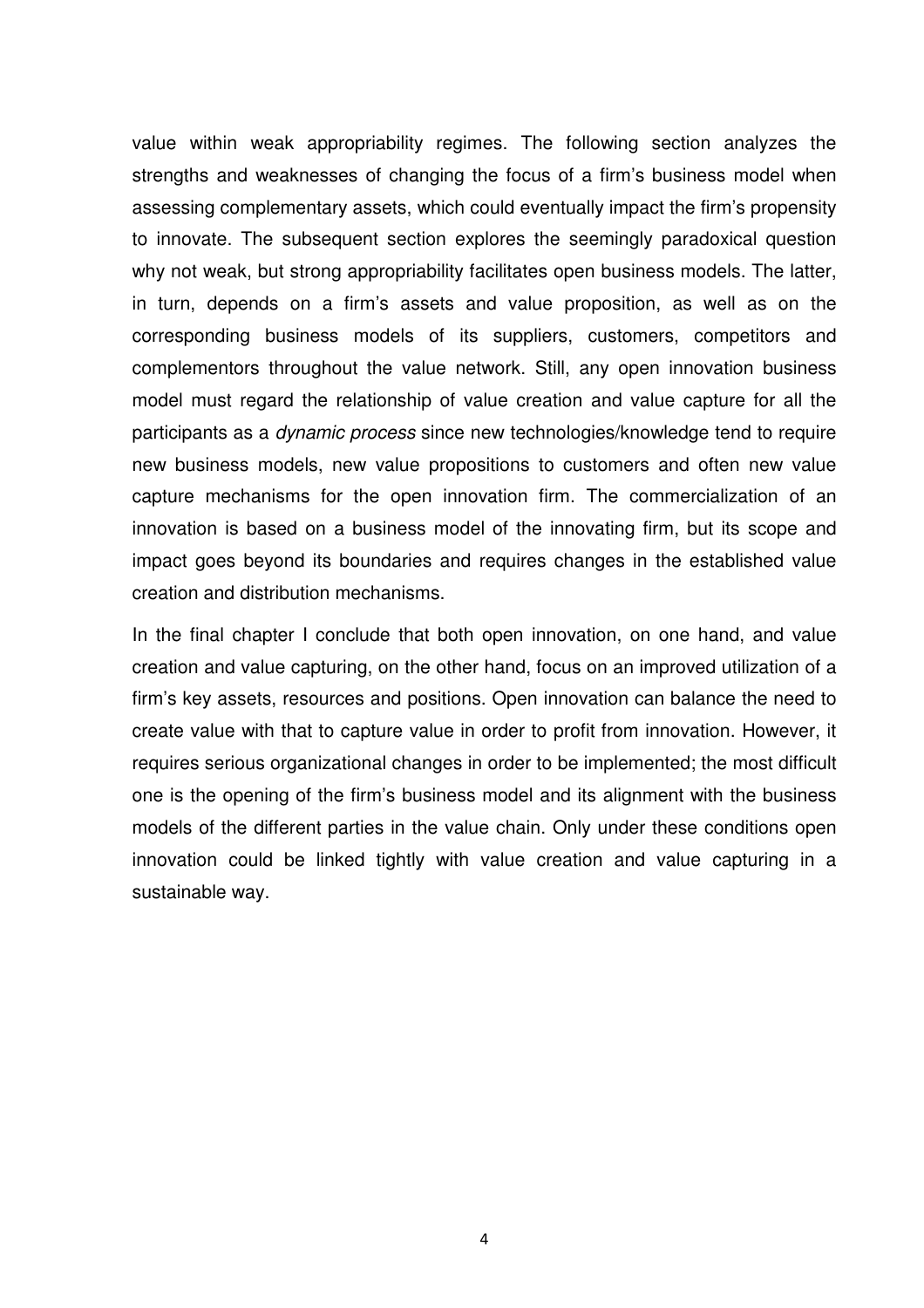| 1. Introduction and problem definition                                 |  |  |  |  |  |
|------------------------------------------------------------------------|--|--|--|--|--|
|                                                                        |  |  |  |  |  |
|                                                                        |  |  |  |  |  |
|                                                                        |  |  |  |  |  |
|                                                                        |  |  |  |  |  |
|                                                                        |  |  |  |  |  |
|                                                                        |  |  |  |  |  |
| 2. Open Innovation - literature review                                 |  |  |  |  |  |
|                                                                        |  |  |  |  |  |
|                                                                        |  |  |  |  |  |
|                                                                        |  |  |  |  |  |
|                                                                        |  |  |  |  |  |
|                                                                        |  |  |  |  |  |
|                                                                        |  |  |  |  |  |
|                                                                        |  |  |  |  |  |
|                                                                        |  |  |  |  |  |
|                                                                        |  |  |  |  |  |
|                                                                        |  |  |  |  |  |
| 3. Value Creation and Value Capture vs. Open Innovation                |  |  |  |  |  |
| 3.2. Value creation and value capture within the open innovation       |  |  |  |  |  |
|                                                                        |  |  |  |  |  |
|                                                                        |  |  |  |  |  |
| 3.4. Beyond value capture by proactive management of IP and intangible |  |  |  |  |  |
|                                                                        |  |  |  |  |  |
| 4. Results                                                             |  |  |  |  |  |
| Balancing value creation and value capture with<br>4.1.<br>open        |  |  |  |  |  |
| .p.48                                                                  |  |  |  |  |  |
|                                                                        |  |  |  |  |  |

# **TABLE OF CONTENTS**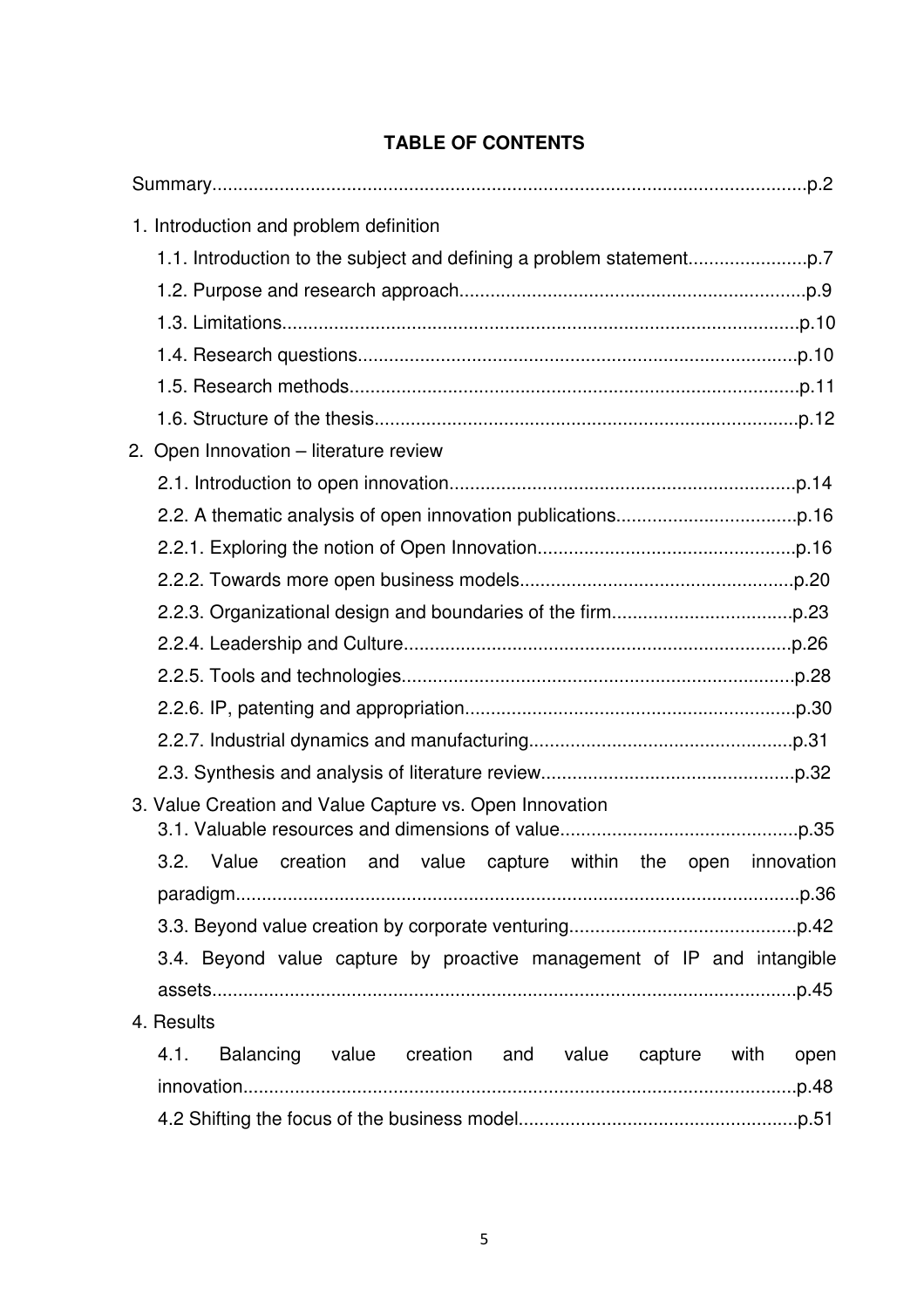# **LIST OF FIGURES:**

| Figure 2.2. The business model as a cognitive map across technical and economic |  |
|---------------------------------------------------------------------------------|--|
|                                                                                 |  |
|                                                                                 |  |
|                                                                                 |  |
|                                                                                 |  |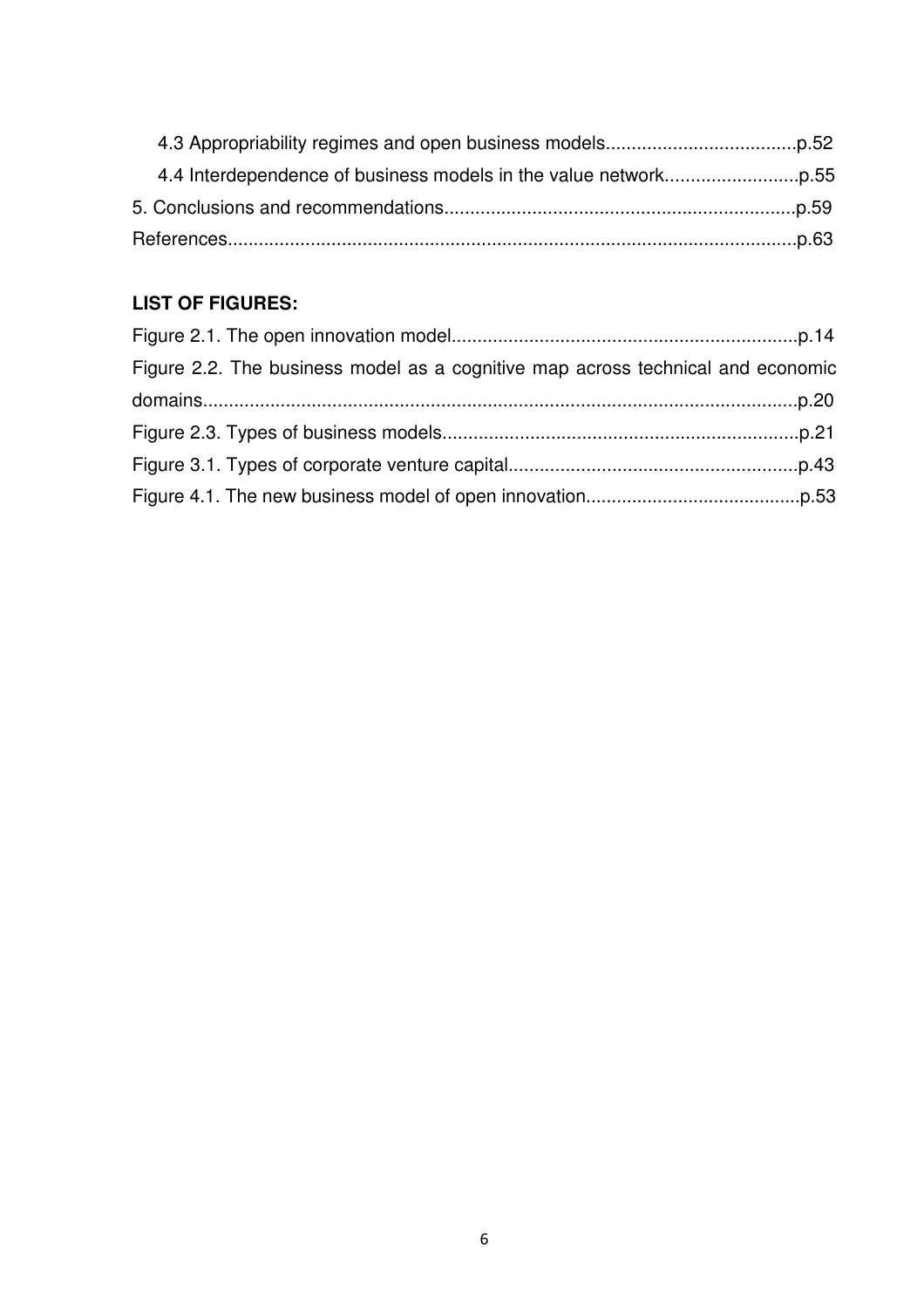## **CHAPTER 1:**

#### **Introduction and problem definition**

The aim of Chapter 1 is to present generally the subject, its relevance, and the structure of the thesis. In this chapter I will point out the research objectives, the central research question, as well as the research sub-questions. Research methods which have been applied will also be described in this chapter. Finally, I will give a short introduction to other chapters of this thesis.

## **1.1. Introduction to the subject and defining a problem statement**

Firms involved in close innovation face inherent limits on their ability to appropriate returns from technological innovation. In this Master Thesis, I examine the business models used by incumbents given the limited appropriability available in a closed innovation setting. I will try to show how firms can capture value through different assets, while creating value and positive network effect through open innovation - an inherent openness that attracts collaborators, complementors, users and rivals to their corresponding value network.

Prior research has identified three fundamental aspects of a business model: creating value, capturing value, and embedding the business model into a value network. Much of the managerial and academic interest in business models has focused on how to appropriate the value created from new businesses.

More and more firms develop currently business models that make use of open innovation. A key issue for such models is how firms capture value without formal appropriability of an innovation. The interest in open innovation business models has existed nearly as long as the term "open innovation" itself, centering on the apparent paradox of firms making money using open innovation. After reviewing prior research related to the transition from close to open innovation business models, this Master Thesis will present the findings of open business models that enable firms to create a lot of value and to capture a lot of the value created. I will analyze how open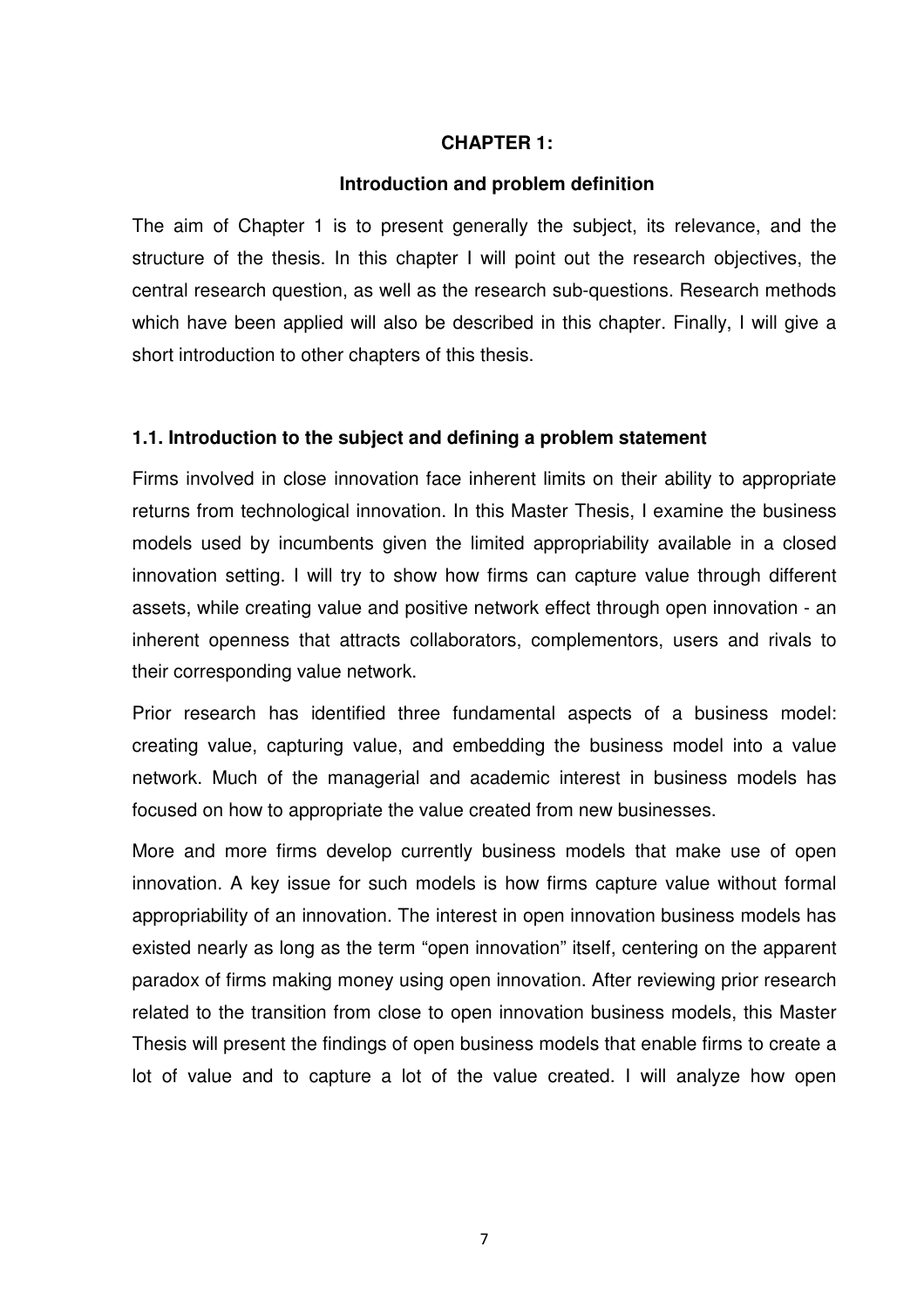innovation can contribute positively for sustaining high levels of both value creation and value capture in business models.

In prior research, the two most commonly identified dimensions of business models that were developed based on new technological innovations are creating and capturing value from those innovations. Both aspects are often mediated by the firm's relationships with other firms in a value network — firms that supply inputs, buy outputs and provide complementary goods and services. Not surprisingly, value creation is a universal dimension of recent conceptions of a business model. Given heterogeneous preferences across both individual and organizational buyers, value creation requires identifying relevant customer segments, the value proposition for each, and how the business model will provide that. More importantly, incumbent companies have on average not a good track record in developing new business models. Small firms and start ups have been better in developing new ideas. In an open innovation context, large firms have several reasons to tap in the creativity pools of the many start ups that continuously emerge as the result of entrepreneurial actions. The need to create value through new products and businesses and the need to avoid commoditization in a firm's existing businesses are important drivers for open innovation between large incumbent companies and small start-up firms.

A business model must also explain how a firm can capture part of the value it jointly created with it value network partners. One key step is to define a revenue model, including what will be priced and how much will be charged. Another prerequisite is making sure that the cost structure is consistent with the customer's perceived value and the portion of the value creation that can be captured. Finally, firms must sustain that value capture against competition, often through unique and valuable internal characteristics such as resources, capabilities, core competencies, or culture. Firms can also establish durable external relationships with the buyers, sellers and complementors within a value network.

Because the value created and captured by a firm is determined by its position in the value chain, a firm's business model must define its role in the value chain. Many firms also depend on the supply of third-party complements, and thus the firm's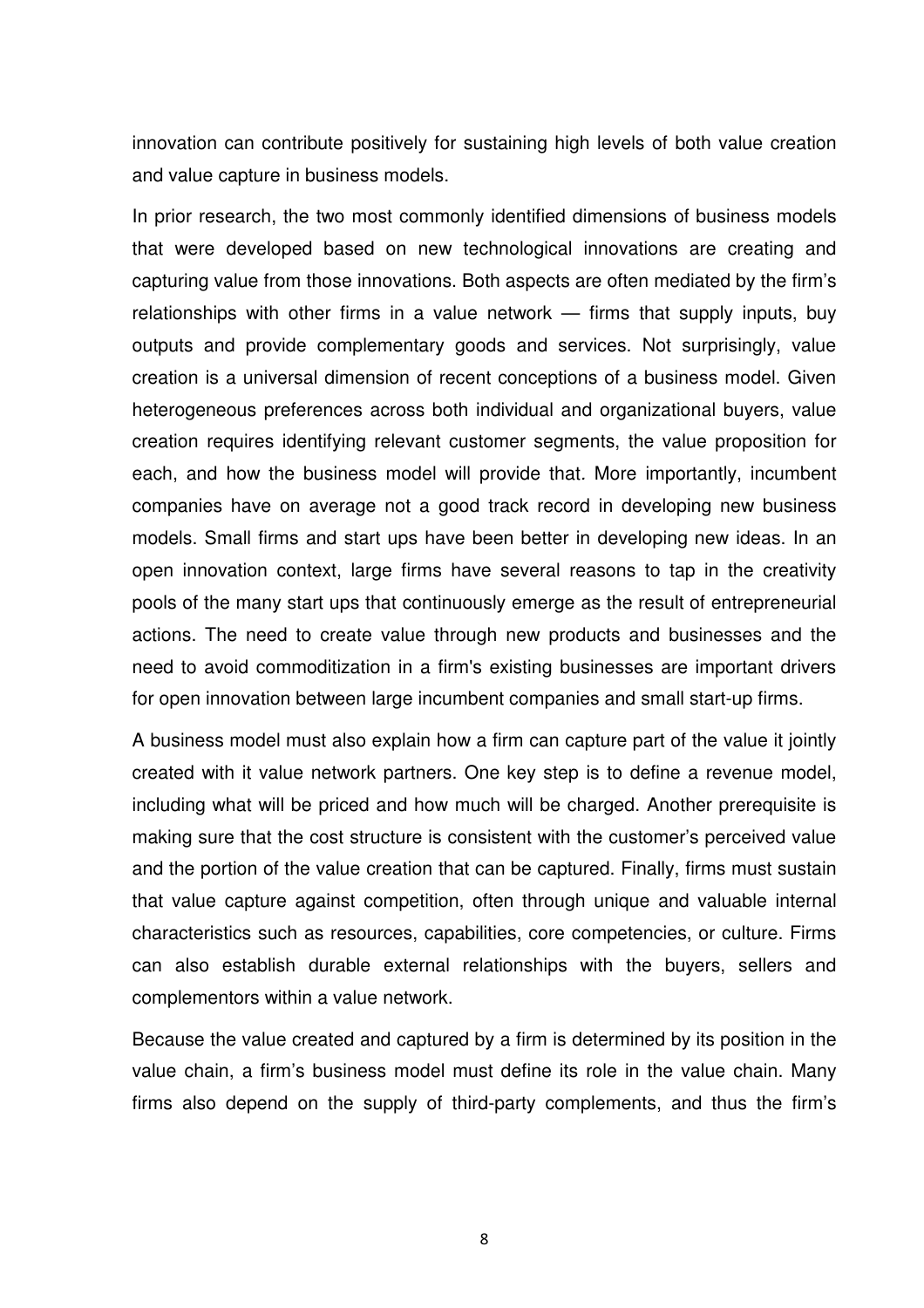strategy depends on the entire value network of suppliers, buyers, complementors and other allies. These three dimensions of a business model are implemented through a firm's strategies and its execution of those strategies. For the purpose of our study, I will adopt the following definition of a business model: the business model defines the value proposition, selects the appropriate technologies and features, identifies targeted market segments, defines the structure of the value chain, and estimates the cost structure and profit potential.

## **1.2. Purpose and Research approach**

This thesis gives an overview of the emerging research field of open innovation (OI) in a phase that is still very fluid. The purpose of this thesis is to depict the major trends in the publications and contemporary business practices through identifying the main themes in the literature (including case studies) and investigating the research frontier. It also aims at discussing the potentially important link between value creation and value capture to open innovation that is rather unexplored research topic.

The general research objective of my thesis is to investigate possibilities for an organization offered by OI, as a relatively new model which is very different from the traditional so-called closed innovation model. A more specific objective of my work is to look into possible ways how in practice open innovation can be successfully integrated in firms' strategies and business models and, thus, extend theoretical and practical knowledge about OI and its value-driven applications.

The thesis builds on two main pillars. In the second chapter, a literature overview of the publications on open innovation published until March 31, 2008 was conducted. However, since the expression was coined as late as 2003, much ongoing research is still not found in the publications. In the third chapter potential synergy of open innovation with the value creation and value capturing strategy of the firm is investigated.

Despite of growing interest about open innovation it is still an unfamiliar value creation and value capturing approach to most of the managers and organizations.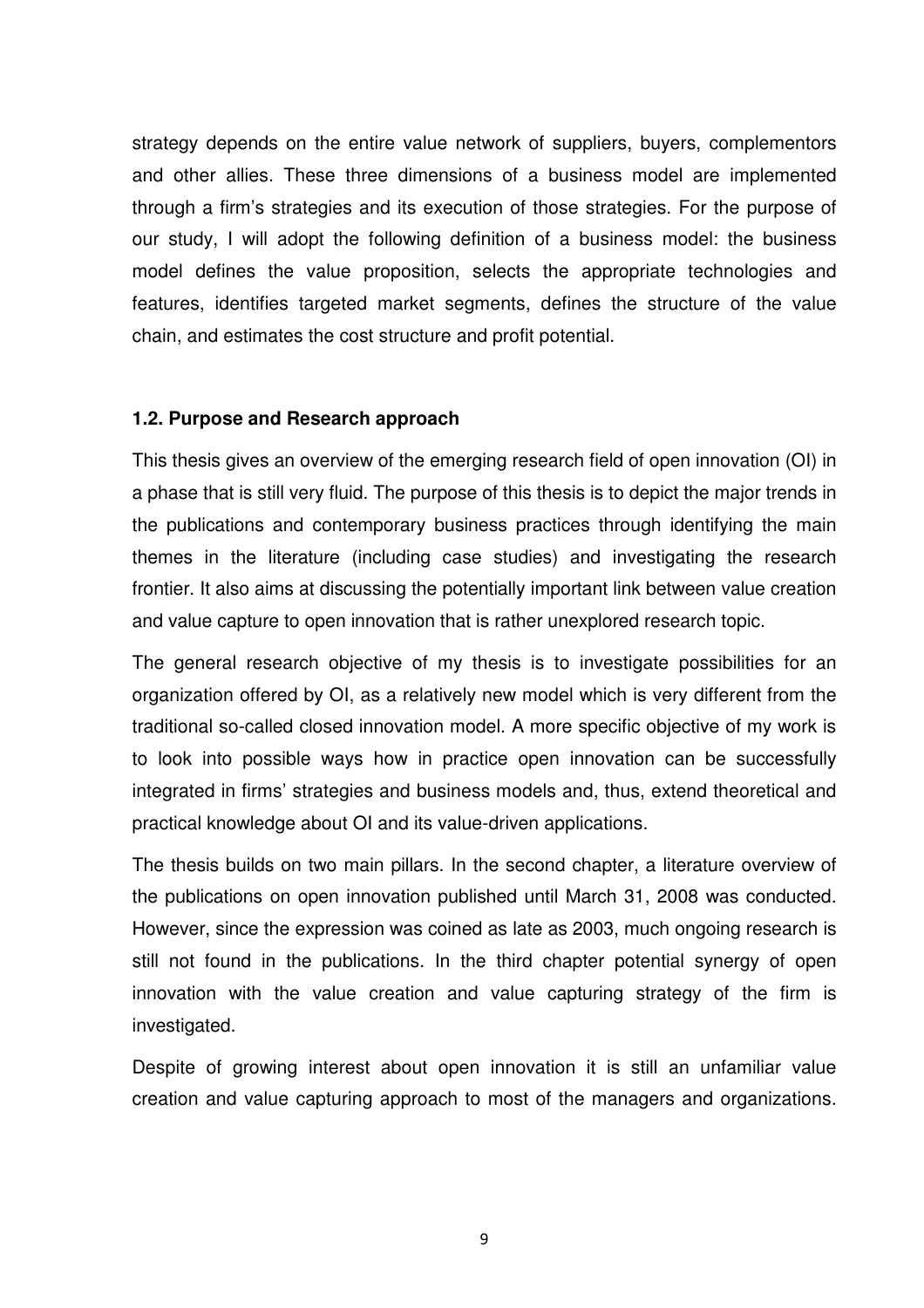For me it is both a great challenge and an opportunity to study this model because only recently discovered it. However, open innovation has a unique ability to provoke immediately a great interest and excite curiosity in both small and large firms. Another challenge for me is to introduce OI in a way that a reader of this thesis would become interested in OI, believe in its potential and eventually embed it (or, at least, some elements of it) in his/her organization whatever its type.

## **1.3. Limitations**

In my thesis I have mainly chosen to focus on research which explicitly uses the term open innovation. There are of course many researchers that investigate issues closely related to open innovation without using the term, but this lies outside the scope of this thesis. I have also limited my search to the social sciences: I have restricted my attention to academic publications, i.e. industry reports are out of scope.

## **1.4. Research questions**

## Central research question

In order to meet the research objective, formulation of research questions are needed. The following question is central in my thesis:

# "How can we connect value creation and value capturing with open innovation?"

I chose this question for my research because it is important to find out what the possible impediments in front of this linkage are and how they could be overcome. Trying to arouse interest in people about this model with theoretical information is one thing. In practice, however, the difficulties for implementation could be a great challenge since OI requires serious changes in the organizational thinking.

## Research sub-questions

In order to help find the answer to the central research question, some sub-questions have been formulated: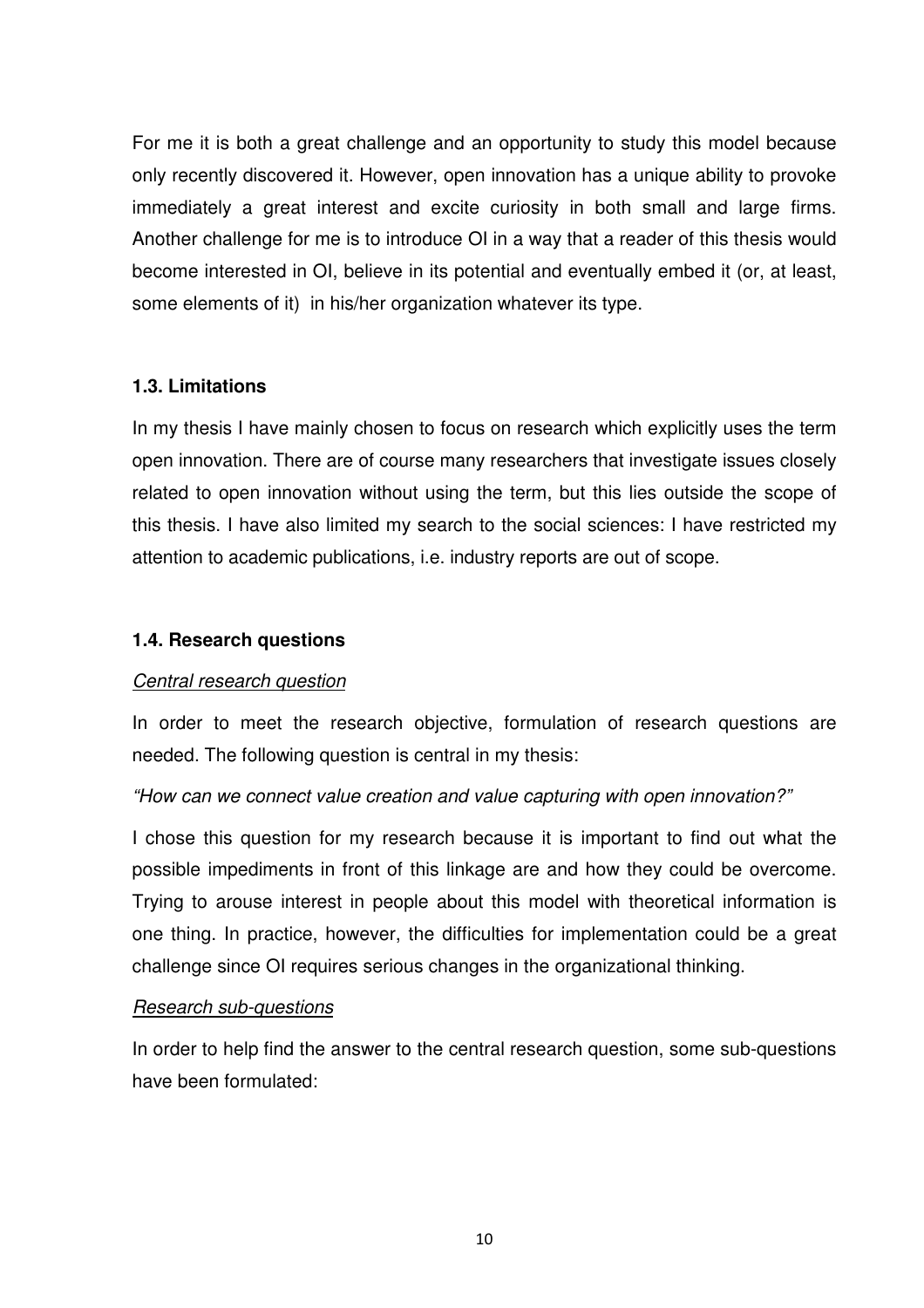- 1) What determines a valuable resource?
- 2) What is value, how is it created, and who captures it?
- 3) What is the role of the business model for value creation and value capturing?
- 4) How should we apply the creation and capturing value mechanisms in the open innovation context?

# **1.5. Research methods**

To get a better understanding of research done on open innovation a systematic search of literature publications up until March 31, 2008 was performed through University of Hasselt's library, interlibrary exchanges, Internet and two major databases of management journals:

• ISI Web of Knowledge-database

Social Sciences Citation Index (SSCI)

o search terms "open innovation", "open business models" in title, keywords or abstract;

• EBSCO Host

Business Source Premier

## Academic Search Elite

o search terms "open innovation" and "open business models" in title, keywords or abstract.

The benefit of the current method is that it enables a comprehensive analysis of the books and articles published in the specified time period. As the aim was to gain an overview of research conducted within the open innovation field, the book reviews and columns discussing or mentioning open innovation in general terms were excluded from further analysis of the publications in the field. The most published and cited author is Henry Chesbrough who coined the term in 2003. What this search tells us is that the topic has been mainly dealt with as a pure innovation issue and that other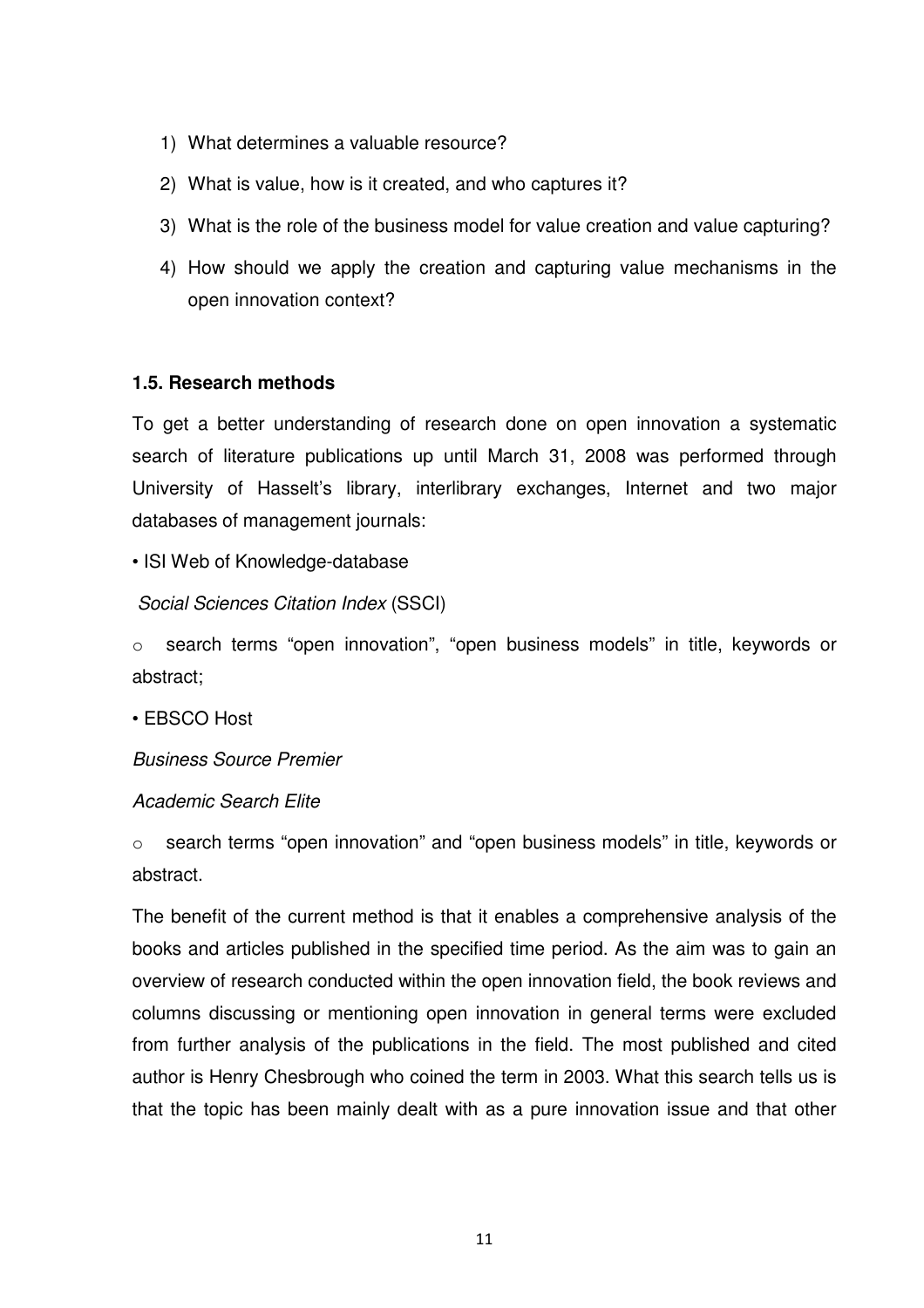aspects and consequences of organizing for open innovation have not been drawn in the open innovation literature. Most of the journal articles appear in practitioner oriented journals (here: Academy of Management Perspectives, California Management Review, Harvard Business Review, McKinsey Quarterly, Sloan Management Review, Research-Technology Management). It is also worthwhile mentioning that about half of them are based upon case studies.

The papers and books were read, analyzed and grouped according to their thematic content. Several of the publications naturally have bearing on several of the generated themes. After several round of iterations, the following categories were defined:

- The notion of open innovation;
- Business models;
- Organizational design and boundaries of the firm;
- Leadership and culture;
- Tools, technologies;
- IP, patenting and appropriation;
- Industrial dynamics and manufacturing.

# **1.6. Structure of the thesis**

This thesis is structured as follows:

# Chapter 1

In this chapter I gave short introduction of my research, its objectives and relevance, applied methods and limitations.

# Chapter 2

Chapter two provides a literature overview and a thematic analysis of both books and publications on the subject of open innovation. It also reviews the directions of research that have been considered important.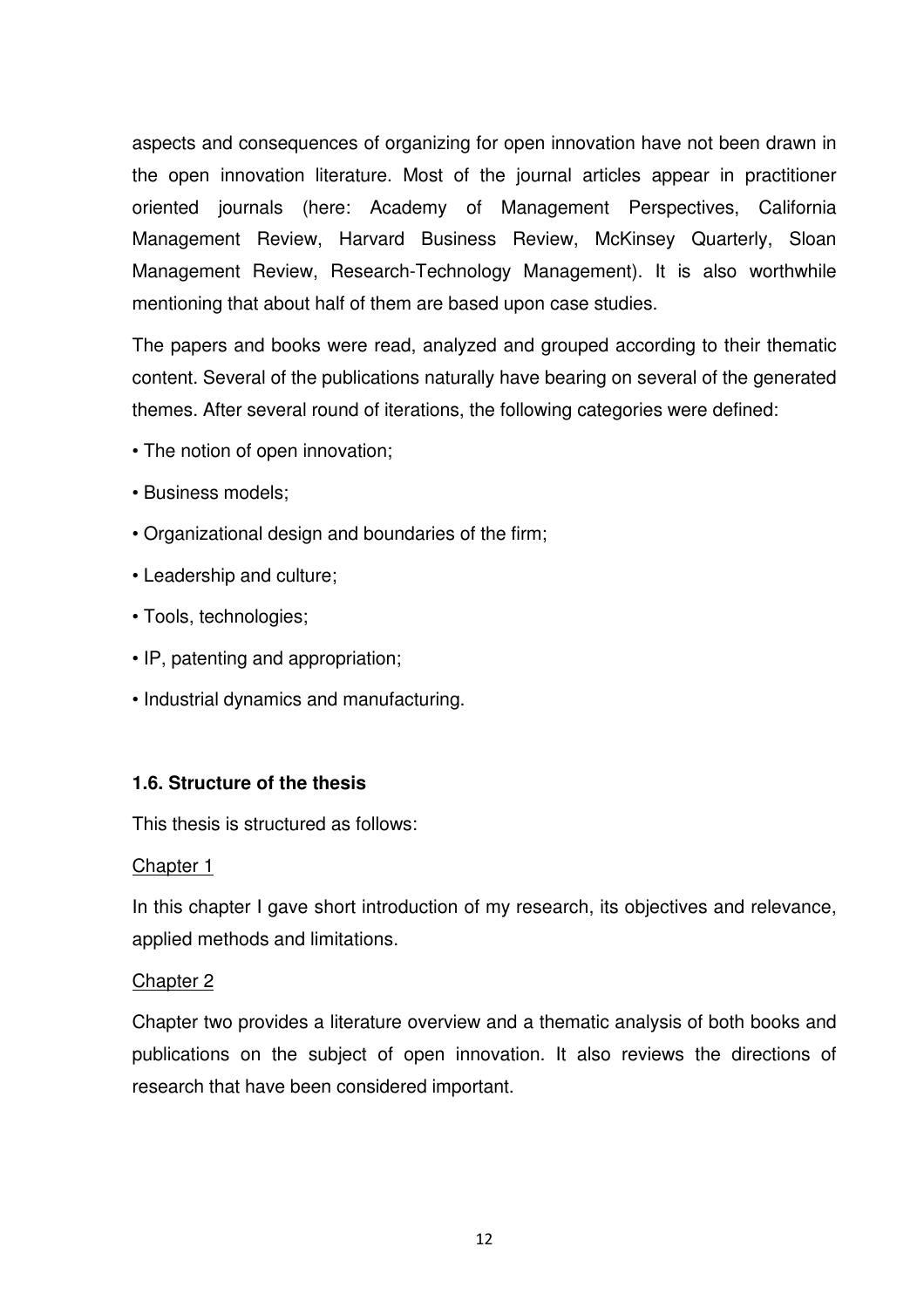# Chapter 3

In the third chapter, I explore the opportunities to link a firm's value creation and capture strategy with open innovation.

# Chapter 4

In the fourth chapter, results from the preceding two chapters are compared to provide an analysis of the present research field of open innovation and its linkage with value creation and capture.

# Chapter<sub>5</sub>

In this final chapter, conclusions are drawn, some recommendations are given and potentially important future directions for research are proposed.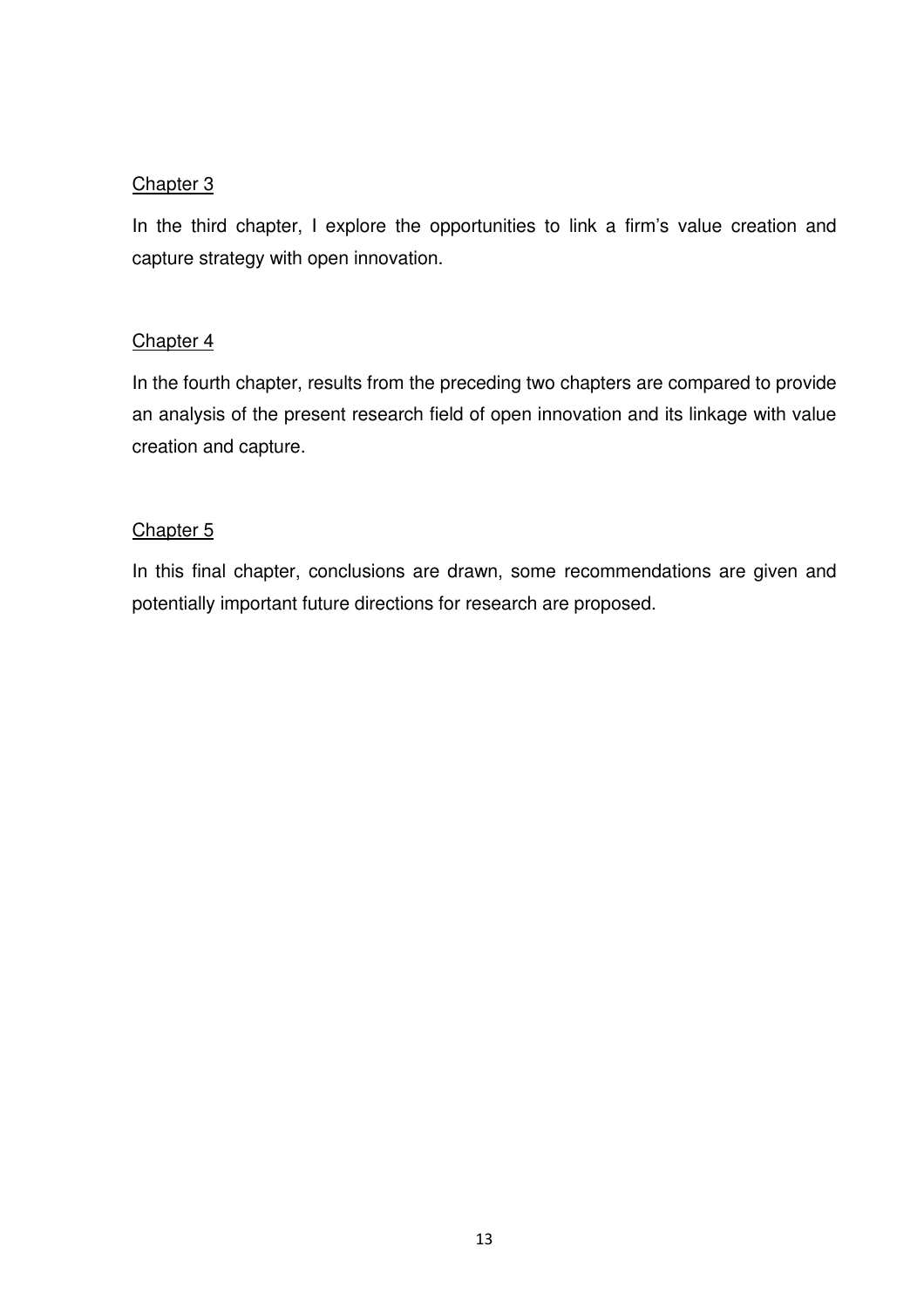## **CHAPTER 2**

#### **OPEN INNOVATION – Literature review**

#### **2.1. Introduction to Open Innovation**

Much evidence identifies innovation as the main driver for companies to prosper, grow and sustain a high profitability (e.g. Drucker, 1988; Christensen, 1997). This means that the questions that are asked in research no longer revolve around why innovation is important. The focus instead lies on how to innovate and how innovation processes can be managed in a profitable way. A recently proposed and popularized model for the management of innovation is based on the need for companies to open up their innovation processes and combine internally and externally developed technologies to create business value. This notion of open innovation was first proposed by Henry Chesbrough (2003a; 2003c) and has quickly gained the interest of both researchers and practitioners, illustrated by a number of special issue publications, dedicated conferences and a rapidly growing body of literature.

As a point of departure, Chesbrough argues that internal R&D no longer is the invaluable strategic asset that it used to be due to a fundamental shift in how companies generate new ideas and brings them to the market (Chesbrough, 2003a; 2003c). In the old model of closed innovation, firms relied on the assumption that innovation processes need to be controlled by the company – it was based on selfreliance. Changes in society and industry has led to an increased mobility of knowledge workers and the development of new financial structures such as venture capital – forces that have caused the boundaries of innovation processes to start breaking up (Chesbrough 2003c). Chesbrough defines open innovation as:

"…the use of purposive inflows and outflows of knowledge to accelerate internal innovation, and expand the markets for external use of innovation, respectively. Open Innovation is a paradigm that assumes that firms can and should use external ideas as well as internal ideas, and internal and external paths to market, as the firms look to advance their technology" (Chesbrough, 2006b, p.1).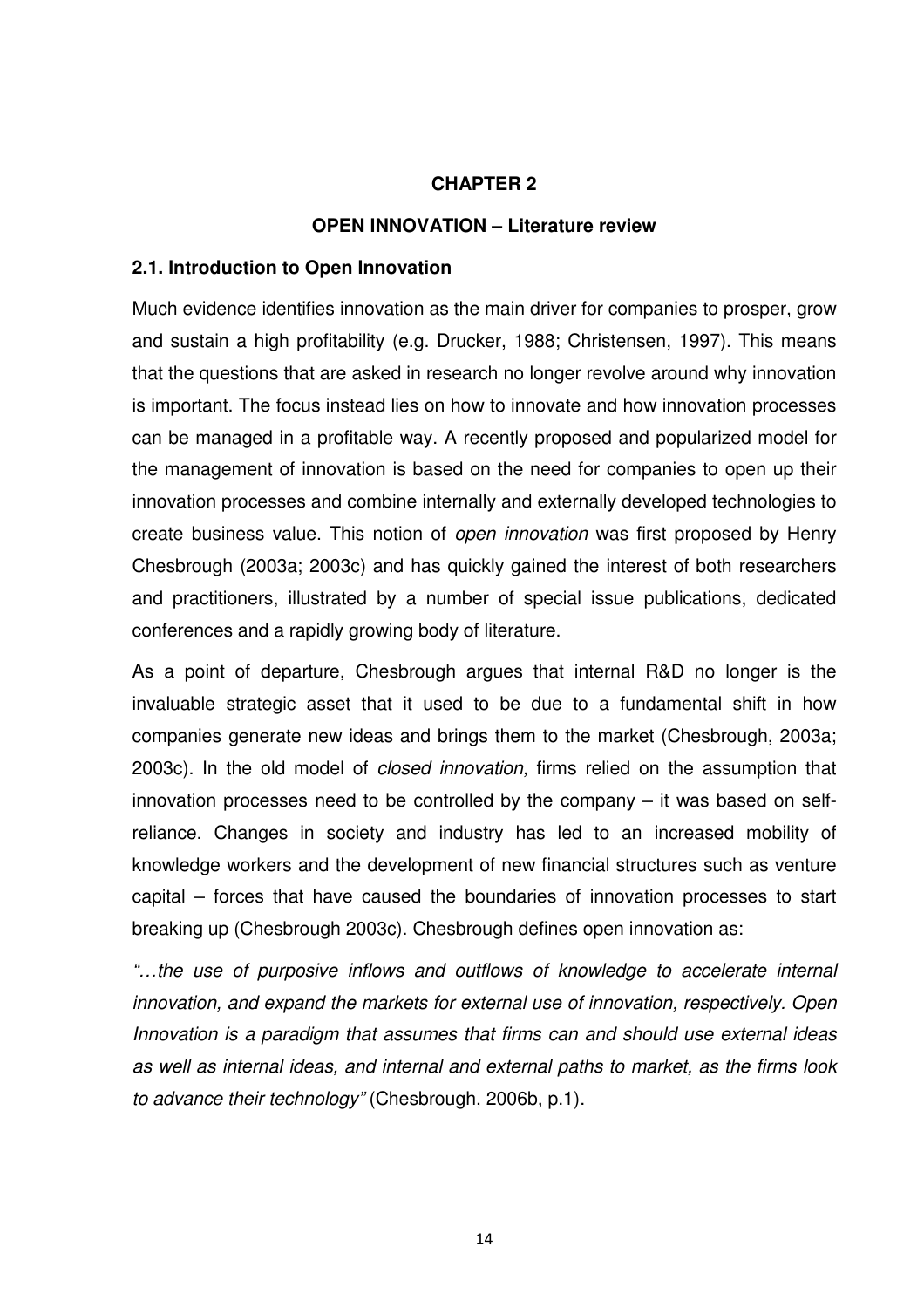Open innovation has emerged as a model where firms commercialize both external and internal ideas/technologies and use both external and internal resources. In an open innovation process, projects can be launched from internal or external sources and new technology can enter at various stages. Projects can also go to market in many ways, such as out-licensing or a spin-off venture in addition to traditional sales channels (Chesbrough, 2003a).



Figure 2.1. The open innovation model (Chesbrough, 2006a, 4)

There are many ways of practicing open innovation. Enkel and Gassmann (2007) suggest some examples:

•customer and supplier integration;

•listening posts as innovation clusters;

- applying innovation across industries;
- buying intellectual properties;
- investing in global knowledge creation.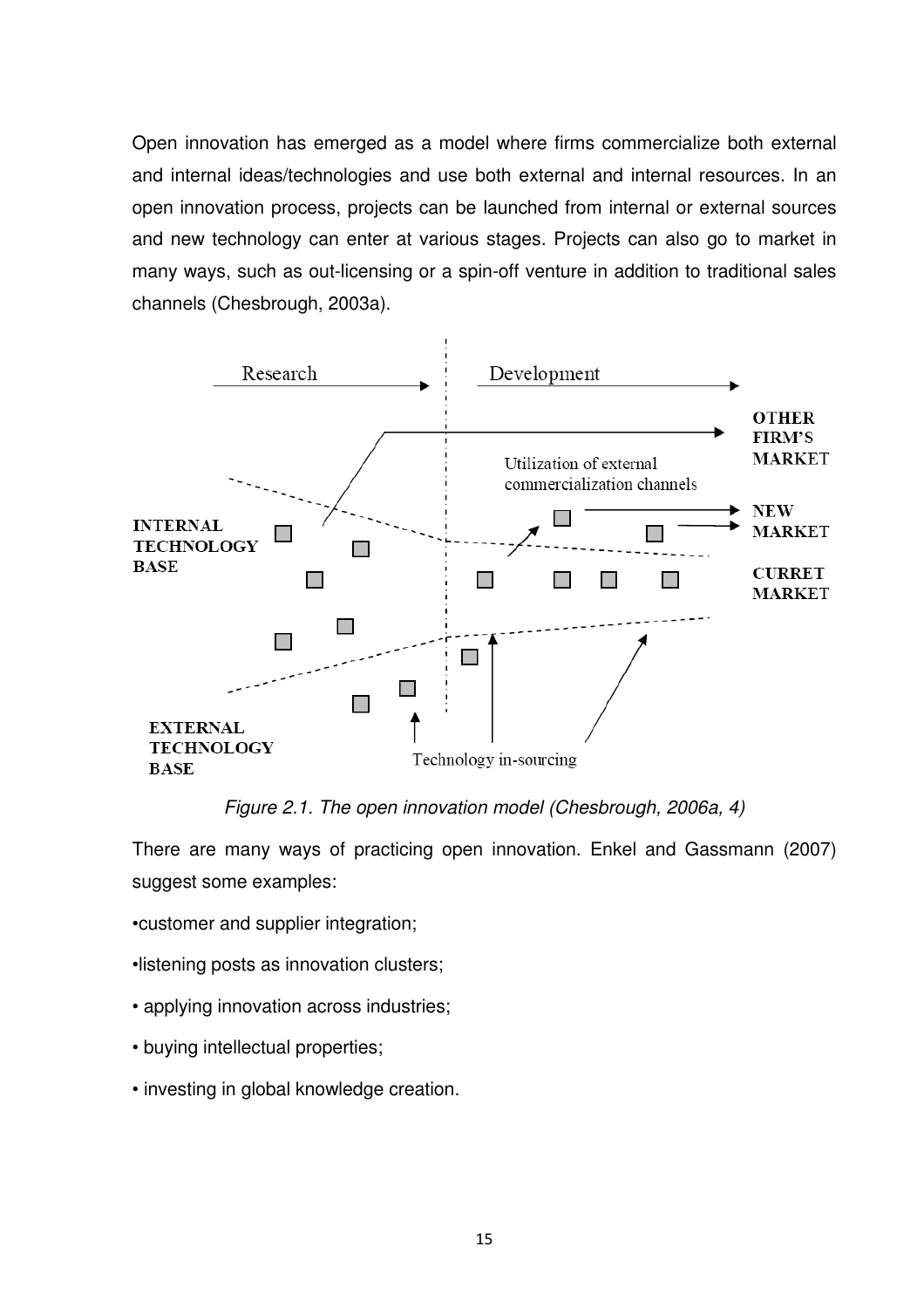The focus lies on the transformation of the previously solid boundaries of the company to a semi-permeable membrane to enable innovation to move more easily between the external environment and the internal R&D processes. A central part of innovation process is also to organize search for new ideas that have commercial potential (Laursen and Salter, 2006).

The ideas of open innovation originated also from experiences from open source software (OSS) development where new principles for development projects were identified (West and Gallagher 2006), and initially a lot of literature was based on technology transfer and spin out/spin in, but the scope has rapidly broadened. Today, open innovation is becoming a paradigm that connects research from various parts of management sciences. The term is still being debated and many authors agree that open innovation has a much broader application than first proposed by Chesbrough (e.g. Piller & Walcher, 2006). The research field is expanding in many directions and the ongoing debates cover a multitude of areas connected through the overall aim of understanding how firms can become more innovative.

# **2.2. A Thematic Analysis of Open Innovation Publications**

The following section briefly presents the publications in each theme. It should be remembered that this thematic analysis is based on the publications that use the term open innovation as mentioned earlier.

# **2.2.1. Exploring the Notion of Open Innovation**

The notion of open innovation comes from Henry Chesbrough, a Berkeley professor at University of California that has gained international fame through his book "Open Innovation – The new imperative for Creating and Profiting from Technology" that appeared in 2003. He describes how companies in the 20th century have invested heavily in internal R&D and hired the best people – enabling them to develop the most innovative ideas and protect them with IP strategies. The generated profit was used to reinvest in R&D – in a virtuous circle of innovation (Chesbrough, 2003a).

However, in the end of the 20th century, a number of factors have changed, mainly: 1)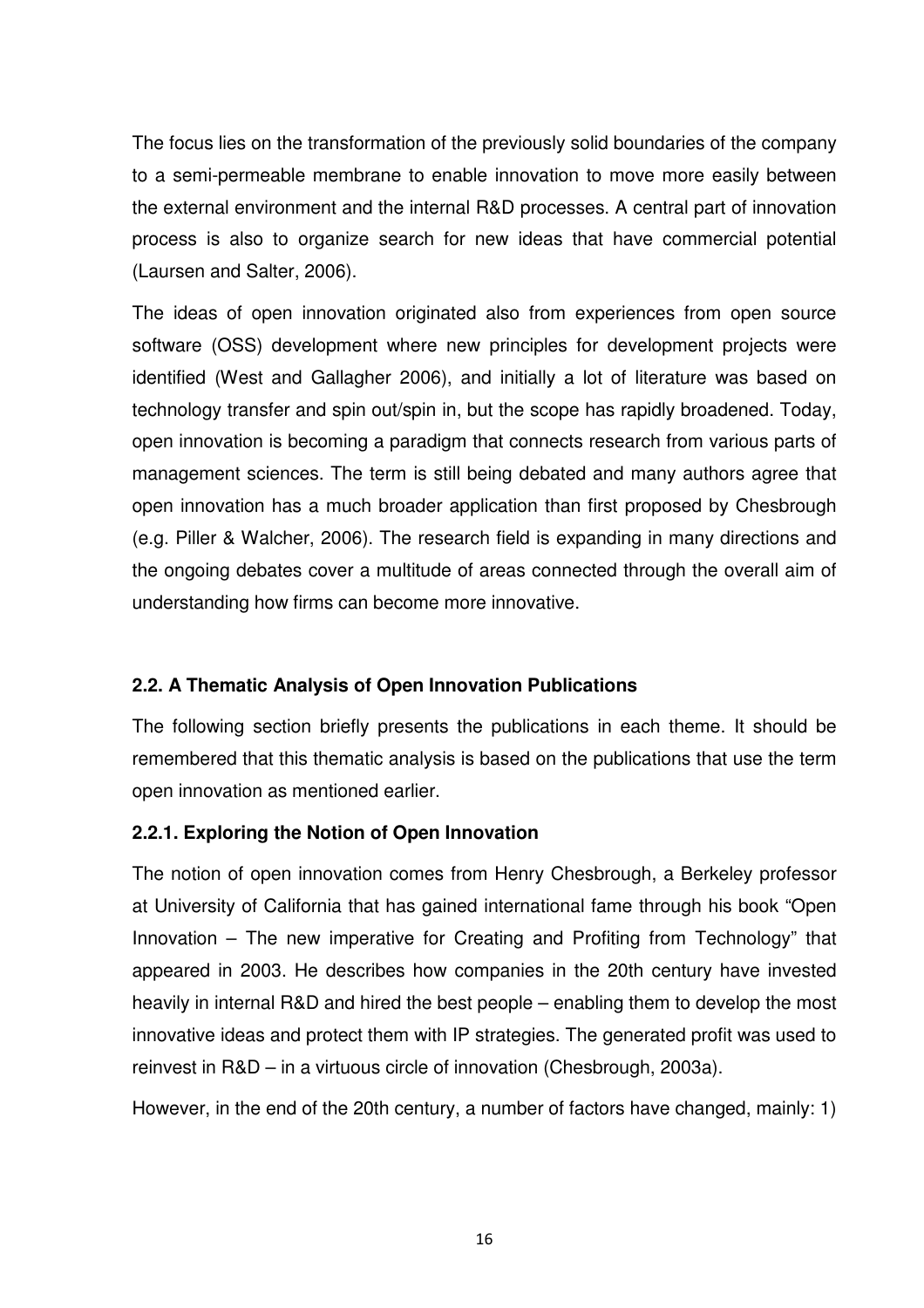Rise and increased mobility of knowledge workers, 2) growing availability of venture capital. This has caused the closed innovation process in firms to start breaking up (Chesbrough, 2003b). Chesbrough identifies a number of factors indicating a shift in how innovation was managed (2003c):

•Useful knowledge has become widely diffused;

•Companies do not take full advantage of the wealth of information;

•Ideas that are not readily used can be lost;

•The value of an idea or a technology depends on its business model;

•The presence of venture capital changes the innovation process for everyone;

•Companies need to be active sellers and buyers of intellectual property (IP).

These insights led to the development of an open innovation model where firms commercialize external (as well as internal) ideas by deploying outside (as well as inside) pathways to the market  $-$  i.e. "the boundary between a firm and its surrounding environment is more porous, enabling innovation to move easily between the two" (Chesbrough, 2003a, p. 37). In an open innovation process, projects can be launched from internal or external sources and new technology can enter at various stages. Projects can also go to market in many ways, such as out-licensing or a spin-off venture in addition to traditional sales channels (Chesbrough, 2003d). Open innovation is based on the following principles (Chesbrough, 2003a; 2003c):

•Not all smart people work in-house – need to tap into external knowledge;

•External R&D can generate significant value to us;

•Research does not need to originate from our internal work to be profitable for us;

•A strong business model is more important than being first to market;

•Internal as well as external ideas are essential to win;

•We can capitalize on our own IP and we should buy others' IP when needed.

Open innovation is described as "both a set of practices for profiting from innovation and also a cognitive model for creating, interpreting and researching those practices"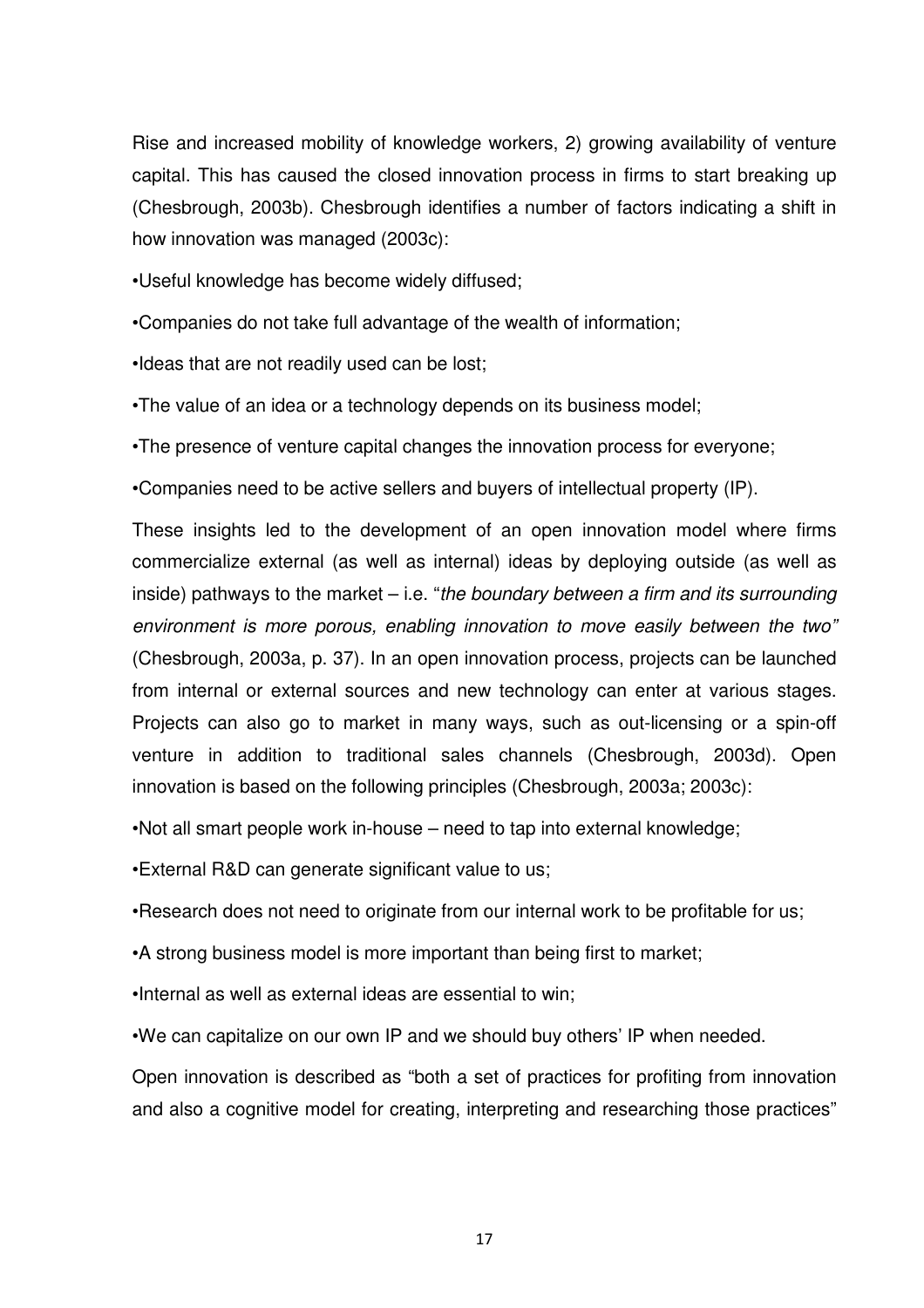(West, Vanhaverbeke, & Chesbrough, 2006b, p. 286).In "Open business models (2006a), Chesbrough claims that open innovation responds to two anomalies in previous research on innovation. First, he treats the spill-overs as an explicit consequence of the business model (instead of something to avoid) and the intellectual property rights as a new class of strategic assets (instead of only as a tool for protection). He claims that both can deliver additional revenue to the current business model. Chesbrough also identifies five key themes in research so far (Chesbrough, 2006b):

• The business model - two important functions, create value within the value chain and capture a part of it for the focal firm;

• External technologies – can leverage a firm's business model through filling the gaps and by creating complementary products that stimulate faster acceptance of the technology;

•Difficulty of identifying, assessing and incorporating knowledge – increased emphasis on managing knowledge and linking knowledge;

•Start-ups – carriers of new technologies and explorers of new markets, and represent experiments with business models;

•IP rights – facilitates exchange of ideas and technologies.

Early models of open innovation have been seen and studied in the industry of open source software development (OSS) and have later been transferred to more general open innovation practices. West and Gallagher (2006) identify three main challenges of open innovation (motivation, integration and exploitation of innovation) that they investigate through a qualitative and quantitative study of OSS development. They identify four generic open innovation strategies:

• Pooled R&D – shared R&D which require shift in culture;

• Spinouts – a way of escaping large firm bureaucracies;

• Selling complements – accepting commoditization or develop differentiated products based on commodities;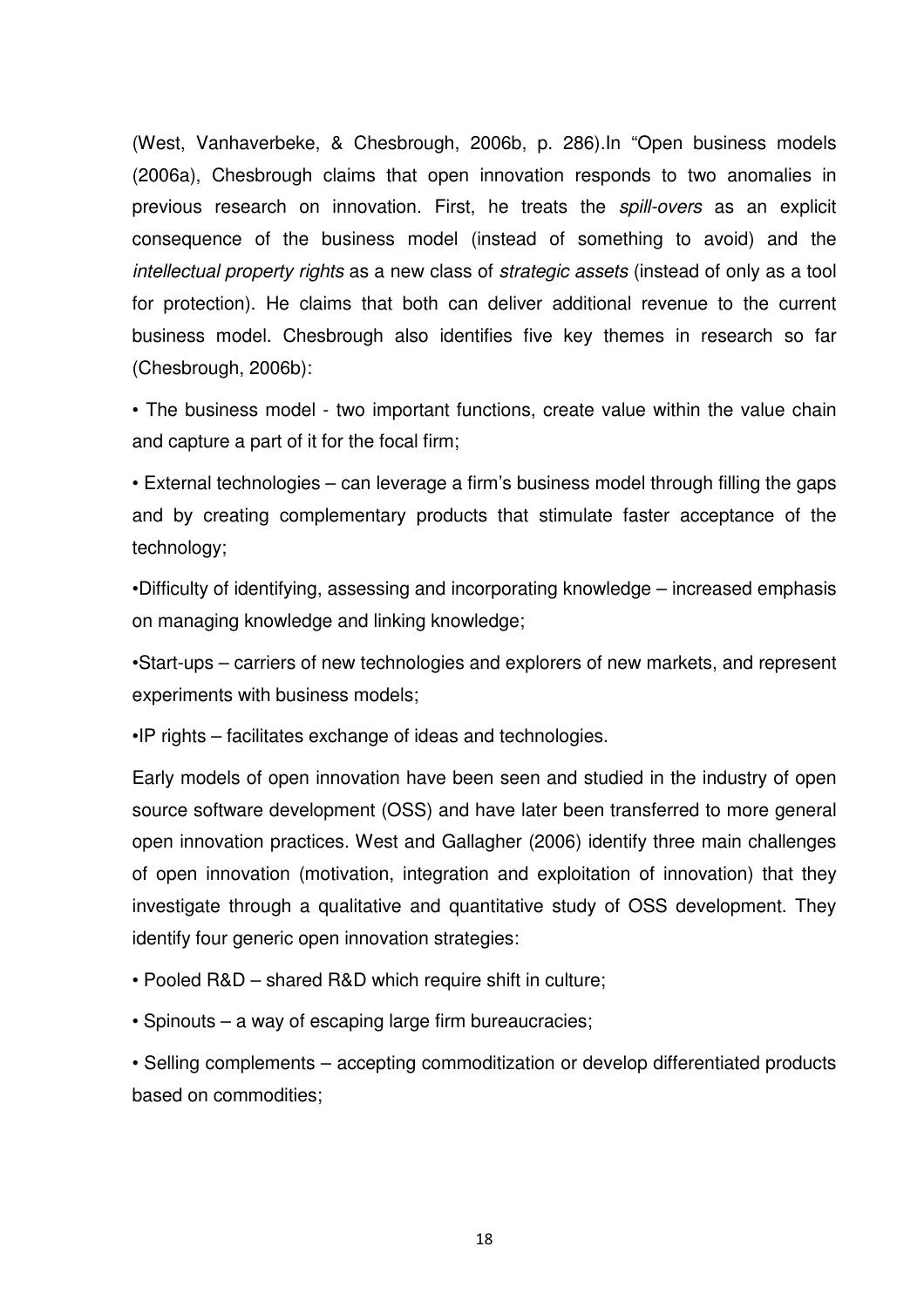• Donated complements – general purpose technologies are sold so users can develop differentiated products (e.g. user toolkits).

Open innovation as a management model is currently gaining grounds in many industries. For instance, open innovation modes have been identified as one of the main trends in pharmaceutical innovation today. Since it is too costly to have all competences in-house, pharmaceutical companies have started to concentrate on core competencies evolving around technology platforms and therapy areas, in the same time as collaborations with the right partners is increasingly important. Balancing the right size and structure of R&D is one of main objectives in R&D management today. Gaule (2006) builds heavily on Chesbrough (2003b) to analyze the impact of open innovation on several parts of the organization, based on his own consulting model for open innovation. He further provides a series of short case studies, for example on Procter & Gamble.

Chesbrough (2004) also introduced the metaphor of chess and poker to describe the management of innovation. When increasing the sources of ideas in a company the evaluation of early stage technologies is increasingly important. When targeting a known market with a new technology it is like *playing chess* – you know the pieces and what they can do – all information is known. When in a situation of unknown technology and unknown markets  $-$  the path is not only unknown but *unknowable*. Measurement errors, i.e. false positives and false negatives, are likely to occur. The metaphor of *playing poker* can be used for managing false negatives. To play poker, it is argued that companies "need to measure their capital and stage their investments in projects upon the receipt of new information" (Chesbrough, 2004, p. 25). Poker strategies include:

•Observation of what happens internally after the decision to terminate funding;

•Exposure of the failure to outsiders – get new perspectives;

•Out-licensing of the rejected project;

•Formation of a spin-off venture.

In chess you are looking for a fit with the roadmap of future project and the current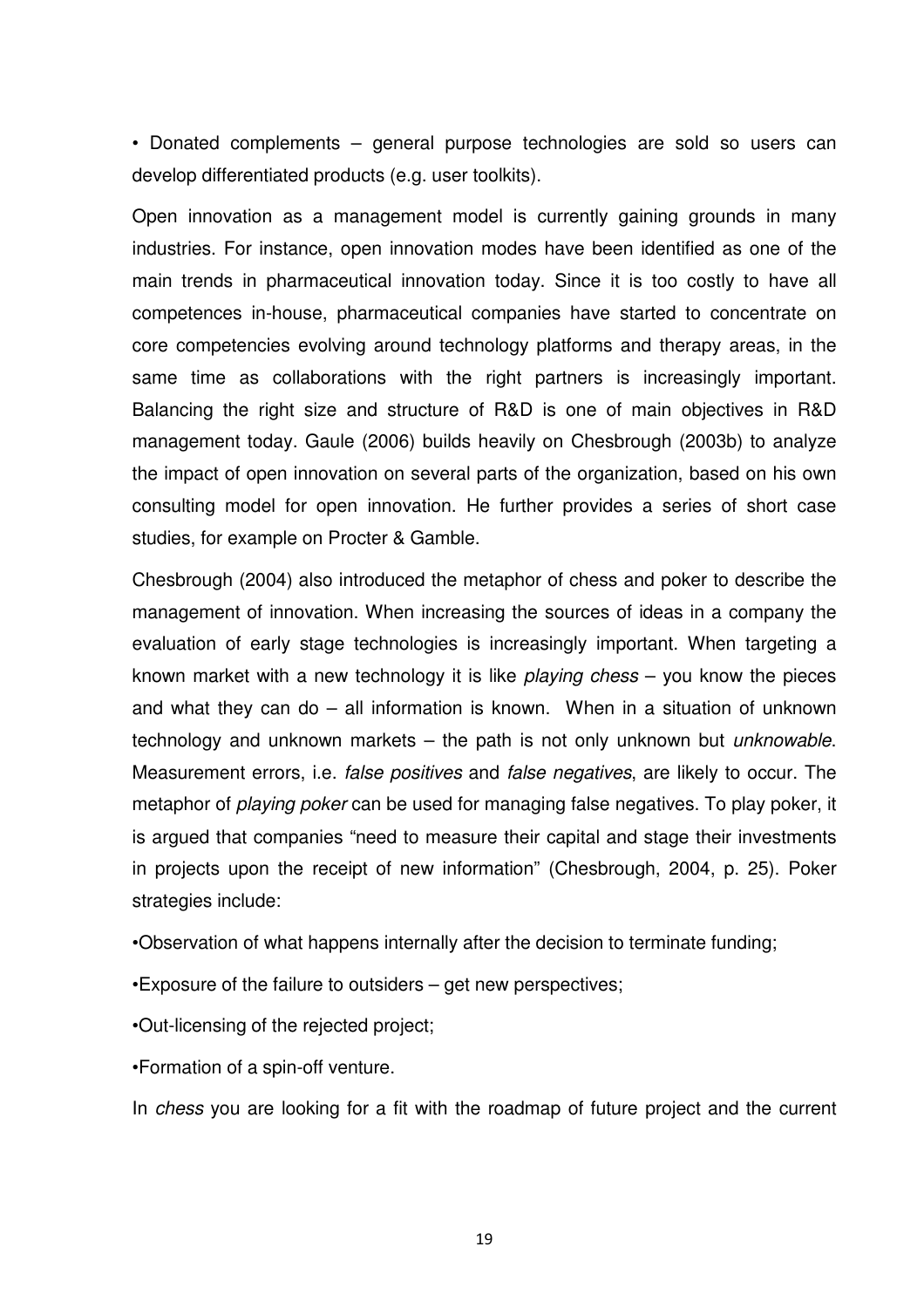business model, need a net present value > 0 and minimize the false positives. In poker you want to create options for future business models, leverage or extend the business value, have an options' value > 0 and manage false negatives (Chesbrough, 2004).

# **2.2.2. Towards more open business models**







Figure 2.2. The business model as a cognitive map across technical and economic domains (Chesbrough, 2003a)

Chesbrough and Rosenbloom (2002) argue that every company has a business model through which it creates value and it captures a portion of that value. The business model consists of six functions:

- articulation of value proposition;
- identifying market segment;
- defining of the structure of the firm's value chain,
- specifying the revenue generation mechanisms and estimation of cost structure and target margin;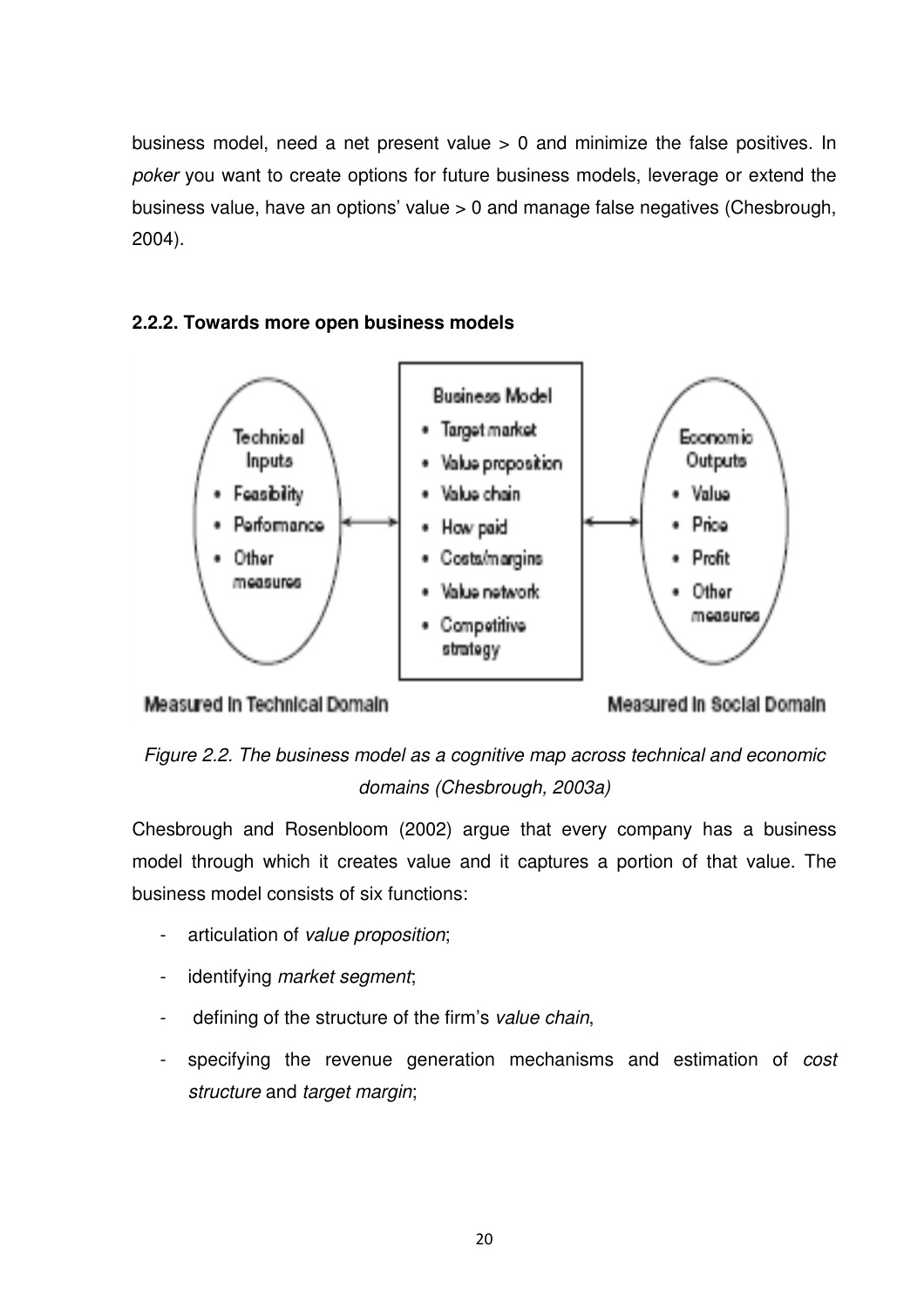- the description of the position within the value network;
- formulation of *competitive strategy*.

Chesbrough also argues that companies need to adapt their business models to open innovation, because open business models enable companies to be more efficient in creating and capturing value from companies' IP (Chesbrough, 2003c).

The adoption of the open innovation does not happen without changing the current business model. Chesbrough (2006a, 110-134) divides business models into six types depending, how advanced they are in combining innovation processes and IP management with their business models. The types of business models are summarized in figure 2.3.

|                       | Type 1                             | Type 2                              | Type 3                          | Type 4                            | Type 5                            | Type 6                                  |
|-----------------------|------------------------------------|-------------------------------------|---------------------------------|-----------------------------------|-----------------------------------|-----------------------------------------|
| Description           | Undifferenti<br>ated               | differentiated                      | Segmented                       | Externally<br>aware               | Integrated                        | Changeable,<br>Shapes<br>markets        |
| Innovation<br>process | none                               | Ad Hoc                              | Planned                         | Externally<br>supportive          | Connected<br>to business<br>model | Identifies<br>new<br>business<br>models |
| IP<br>management      | NA                                 | Reactive                            | Defensive                       | Enabling asset                    | Financial<br>asset                | Strategic<br>asset                      |
| Examples              | Kebab $\&$<br>pizza<br>restaurants | Start-up<br>technology<br>companies | Technology<br>push<br>companies | Mature<br>industrial<br>R&D firms | Leading<br>financial<br>firms     | Dell, Wal-<br>Mart                      |

Figure 2.3 Types of business models (adapted from Chesbrough, 2006a, p.111)

Type 1 companies compete basically with price and availability. They have no development activities or significant intellectual property. In the second level, companies have little IP and some innovation activities and differentiation, but those activities are not managed explicitly. The companies with type 3 business models have more chances to sustainable development. These business models include an explicit innovation process and IP management. The firm segments its markets and invests in R&D. These firms utilize the closed innovation model. Types 4, 5 and 6 are considered as open ones. Type 4 business models start to open up to the environment. Customers and suppliers have a role in innovation process, innovation from outside are scanned and IP is managed as a corporate asset with occasional out-licensing cases. When companies utilize the type 5 business models, they could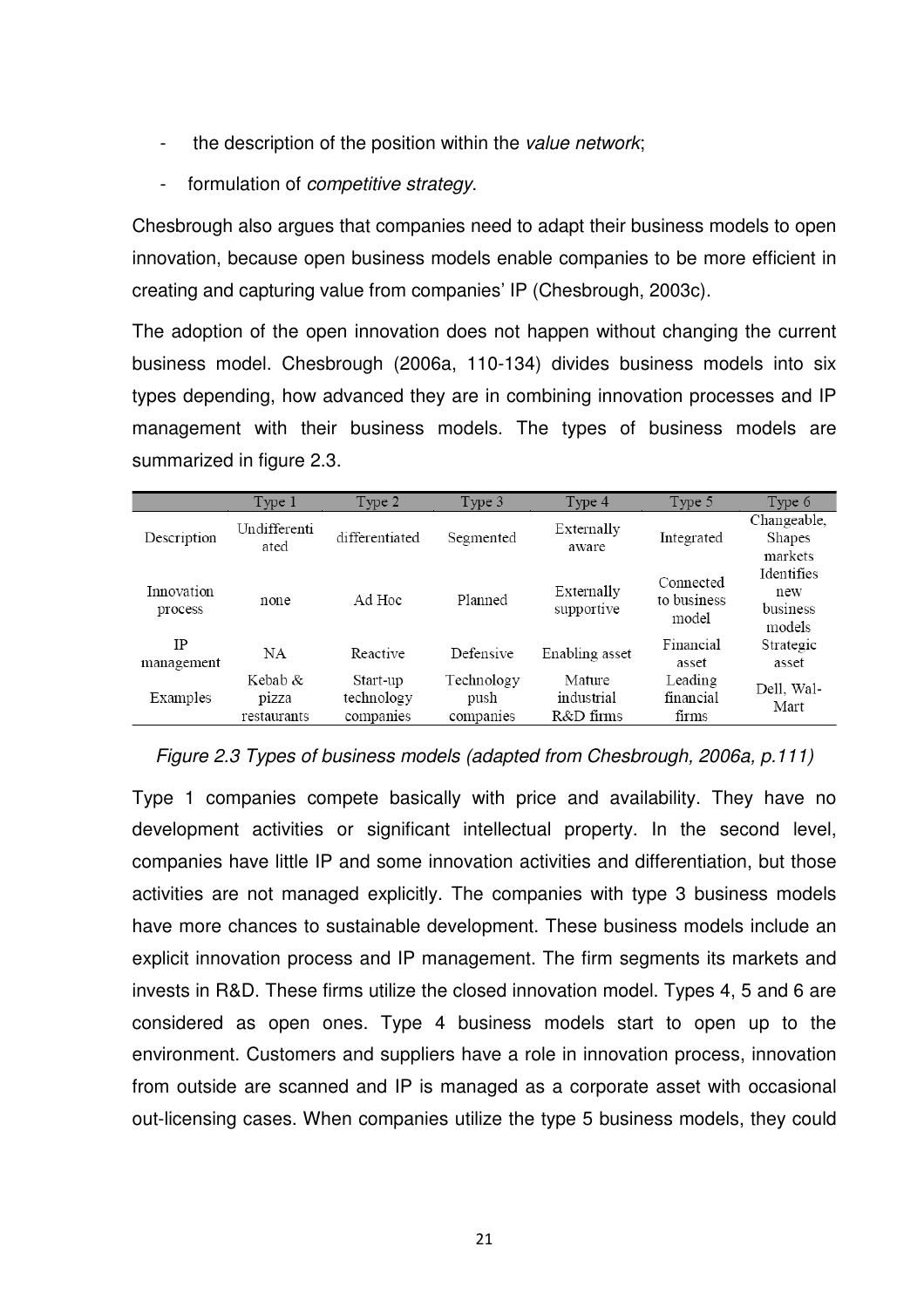be called as real open innovation companies. Internal and external R&D activities are then integrated and widely understood and companies also focus on new markets and business with current markets and businesses. The innovation process is connected to the business model and IP is managed as a financial asset. The last type of business model (6) is even more open than types 4 and 5. The essential feature in this type is that with it, companies are able to change themselves through innovation of their own business models. IP is now managed as a strategic asset and customers' and suppliers' business models are integrated with the company's own (Chesbrough, 2006a, p. 111-134).

Further, Chesbrough (2007b) argues that the rising costs of technology development and the shortening product life cycles make it harder for companies to justify innovation investments. Using open business models, a company can attack the cost side through leveraging on external R&D resources to save time and money and attack the revenue side by licensing out internal technologies. He also argues that companies need to develop their capabilities to experiment with their business models, for instance through alternative brands or spin-offs (to reduce risks); fundamental changes that require top commitment and support (Chesbrough, 2007b).

According to Chesbrough and Schwartz (2007), co-development partnerships are increasingly important in open innovation models. This is in line with Chiaromonte (2006), who argues that the difference of open innovation to traditional outsourcing of innovative capacity is that the outside partners are not seen as suppliers but as peers. Chesbrough and Schwartz (2007) point out that the use of partners can create business models that reduce R&D expenses, expand innovation output and open up new markets. To be able to do this, the authors underline the need to:

•define the business objectives for partnering;

•classify the R&D capabilities of the firm

 $\checkmark$  core (key source of advantage)

 $\checkmark$  critical (vital to success but not key)

 $\checkmark$  contextual ( needed to complete the offering, but not differentiator)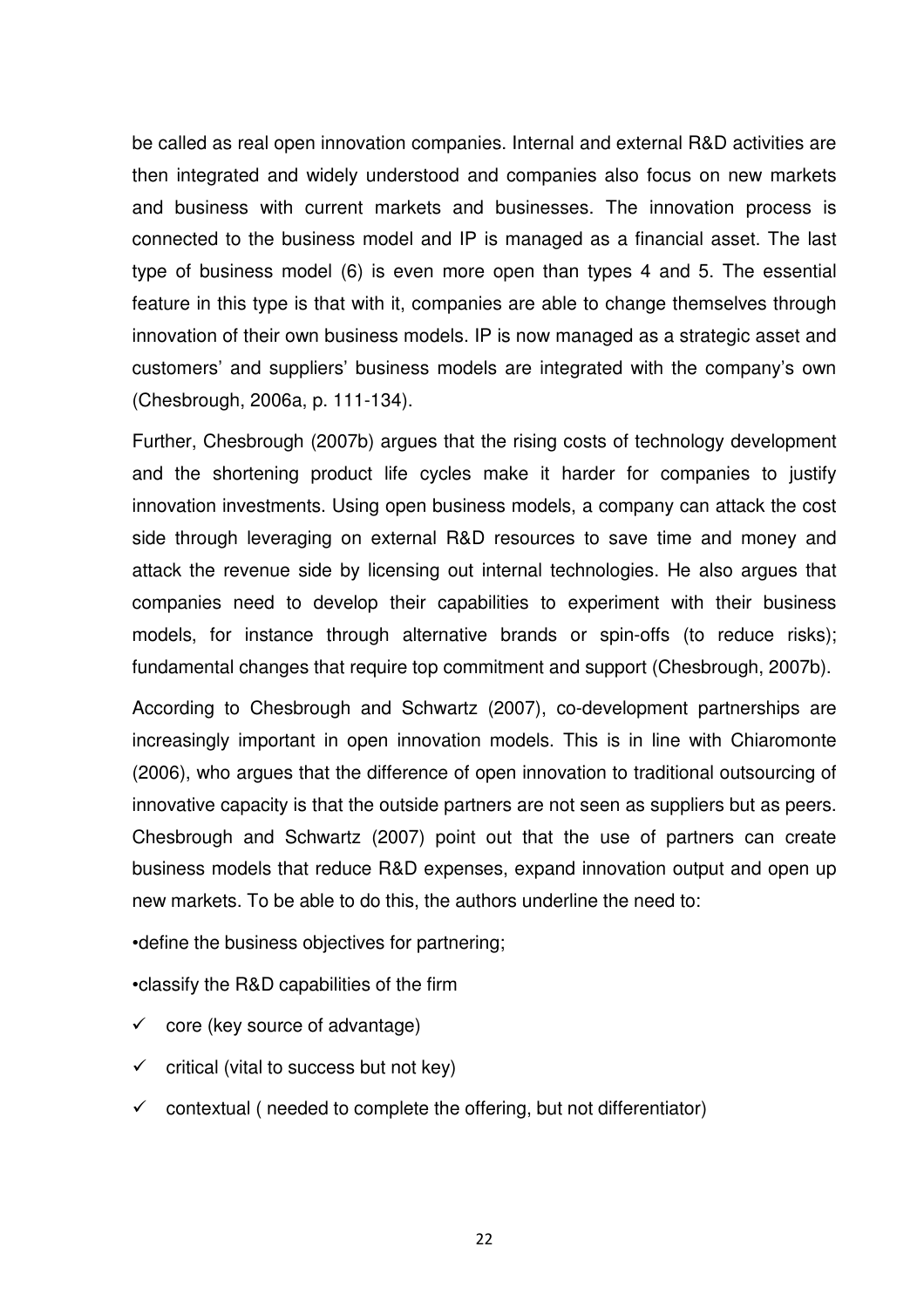•align the business models of the two firms.

This is confirmed by a study in the Netherlands that showed that very few companies actually had an articulated business model – which made it difficult for them to be flexible, for instance through succeeding with implementations outside the original business domain (Van der Meer, 2007).

# **2.2.3. Organizational design and boundaries of the firm**

According to Chesbrough (2003 c) not all companies apply openness completely, it can rather be described as a continuum between high and low degree of openness. He also identifies a number of different roles that companies can have in models of open innovation (Chesbrough, 2003c):

## Organizations that fund innovation:

• Innovation investors (incubators, VC, private equity etc) and innovation benefactors (early financing)

## Organizations that generate innovation:

- Innovation explorers (discovery research functions, used to belong to R&D)
- Innovation merchants (codifying and commercializing IP, royalties, etc)
- Innovation architects (create value through creating a system for bringing pieces together, e.g. Nokia)
- Innovation missionaries (create and advance technologies to serve a cause, OSS)

## Organizations that bring innovation to the market

- Innovation marketers (profitably market new ideas)
- Innovation one-stop centers (sell other's ideas, e.g. Yahoo)

There are still some organizations – *fully integrated innovators* – which try to keep control of all parts (Chesbrough, 2003b).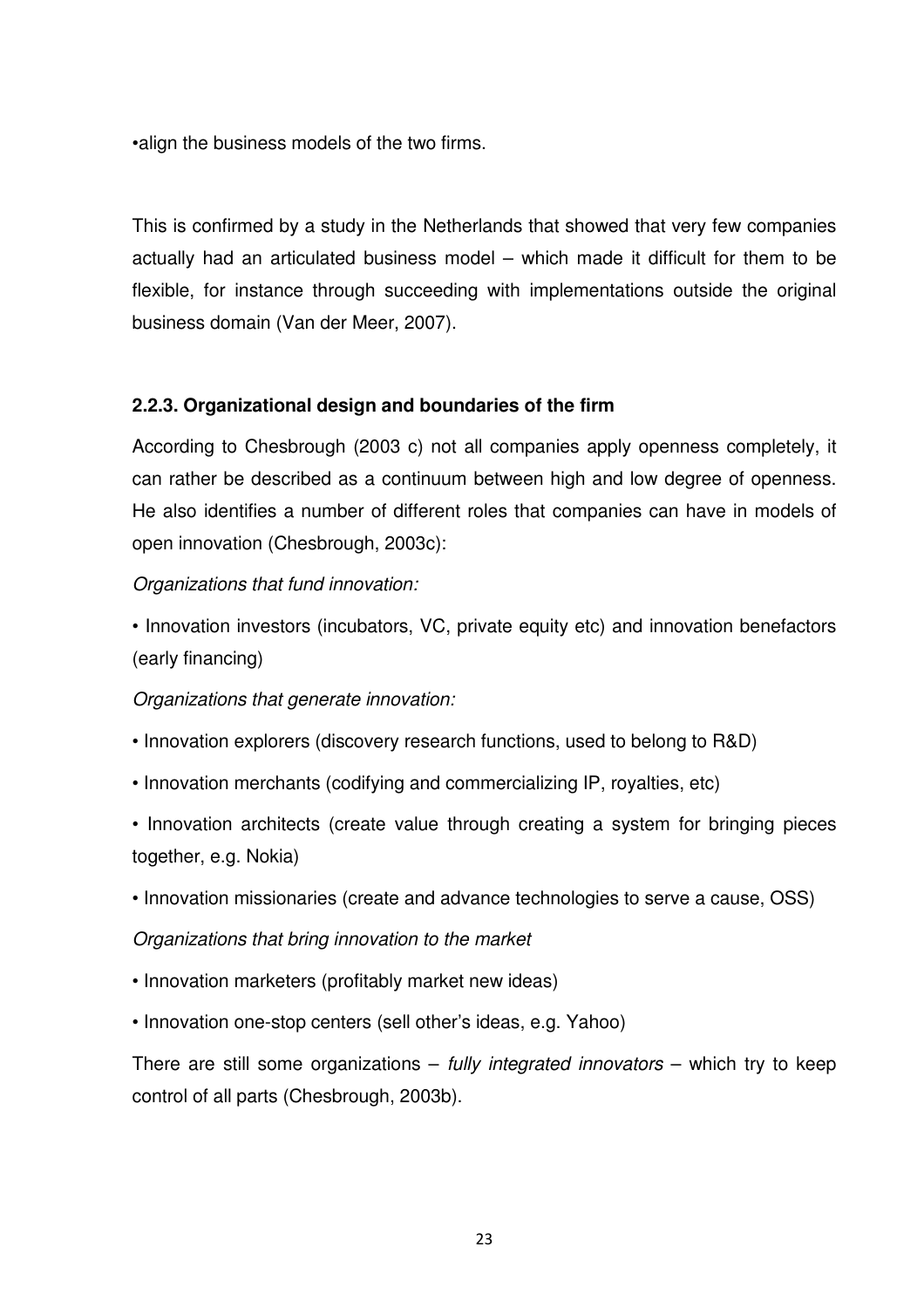Jacobides and Billinger (2006) discuss vertical architecture as a way of defining the scope of a firm and the extent to which it is open to final and intermediate markets. Permeable vertical architectures are described as partly open to the markets along the value chain. Increased permeability enables more efficient use of resources, better matching between market needs and capabilities, promoting more open innovation platforms. A case study of a fashion firm showed that it was possible to successfully change the vertical structure through increasing its permeability – arguing that firms can manage their boundaries to change and improve their own operations, strategic and productive capabilities, innovation potential and resource allocation processes (Jacobides & Billinger, 2006). In line with this, Tao and Magnotta (2006) describe the sourcing process at Air Chemicals, where the company has attempted to create a broader interface towards different pools of knowledge in the world, and to search providers that are able to further provide a broader interface towards for example scientists.

Fetterhoff and Voelkel (2006) focus on the problems involved in the search process for innovations. In their definition of innovation, customer demands need to be met by technology, and it is this merging process that they focus on. They argue that as firms mostly are not used to evaluate external innovations, there are a number of issues involved in the management of external innovation:

- Seeking opportunities;
- Evaluating the market potential and inventiveness of a given opportunity;
- Recruiting potential partners by building a convincing argument;
- Capturing value through commercialization;

• Extending the innovation offering together with outside partner (Fetterhoff & Voelkel, 2006).

Dittrich and Duysters' (2007) analysis of Nokia's outside contacts are along the same line. For earlier generations of mobile telephony, Nokia kept product development as an internal issue, while for third generation telephony, the company opened up its processes. In this case, the company engaged in exploration together with outside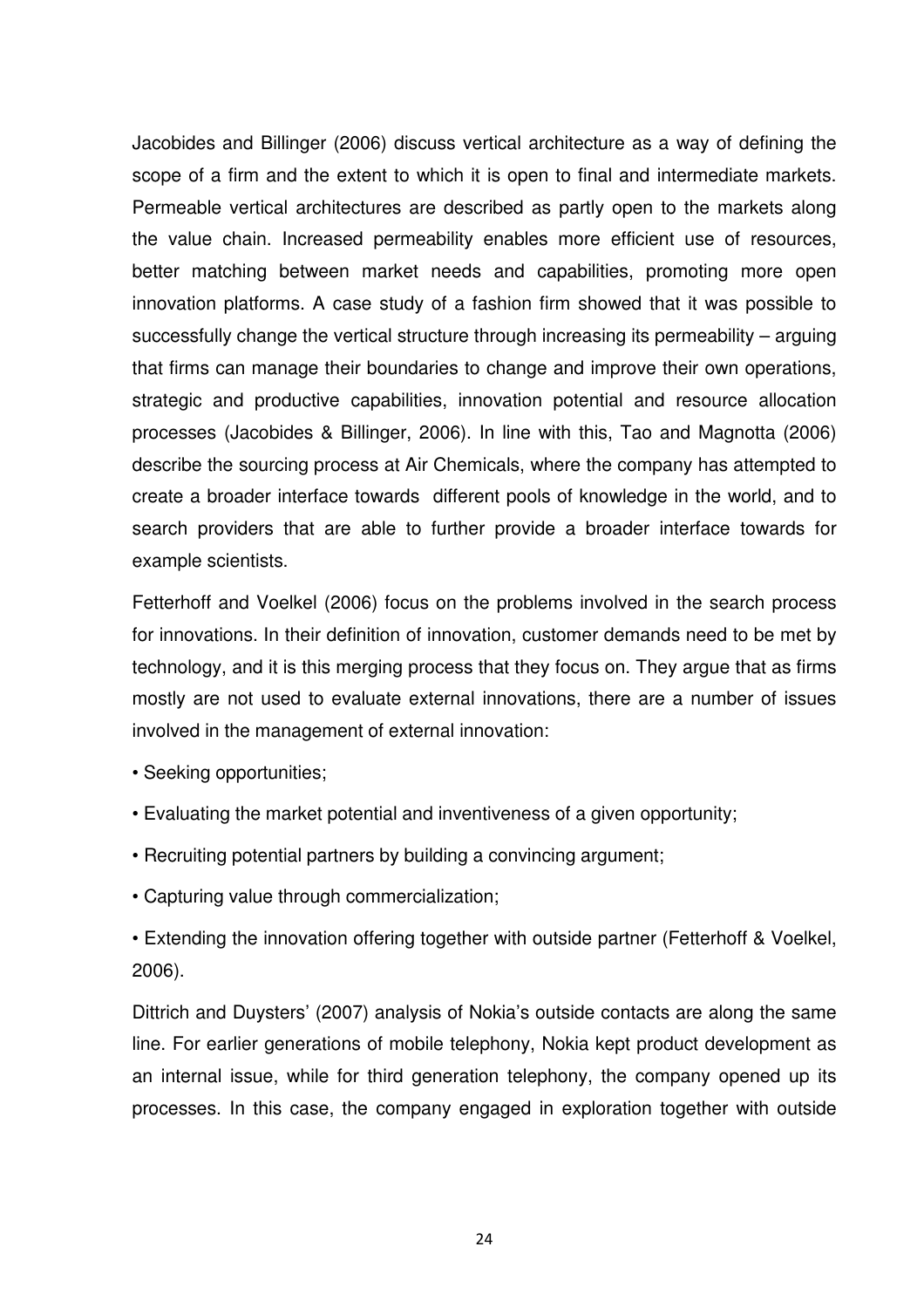firms. Whereas Nokia had earlier had long term partnerships based on the exploitation of innovations, the company now made use of explorative collaboration agreements to organizations with which the company had less strong relations. This set of "weak ties" implied that a more organic way of working than the previous - "strong tie" exploitation agreements that built on stable structures. Simard and West (2006) also distinguish between different types of ties between companies. They discuss deep ties that enable a firm to capitalize on existing knowledge and resources and wide ties that enable a company to find new technologies and markets. Open innovation networks can consist of both deep and wide ties and can be both formal (contractual) and informal. The authors further argue that *deep networks* tend to mostly lead to incremental innovations (Simard & West, 2006).

Another research study by Dahlander and Wallin (2006) deals with the central theme of how firms can utilize communities as complementary assets without having any ownership or hierarchical control over them. Communities have developed practices to protect their work and in order to gain access to it as well as influence the direction of the community; firms need to assign individuals to work in these communities. The authors showed that firm sponsored individuals are approaching more individuals than are approaching them and that they also seek to interact more with central individuals in the community.

Brown and Hagel (2006) discuss the emerging phenomenon of creation nets where a multitude of participants collaborate to create new knowledge, learn from and build on one another's contributions – under the guidance of a network organizer. They present examples such as the development of Linux but also motorcycle development in China and networks of amateur astronomers. Creation nets are started by a network organizer (gatekeeper) that decides who participates in the networks, defines participation protocols. Activities are usually organized in modular processes, enabling freedom with well defined interfaces. Creation nets also define action points, which participants must deliver. This requires long term incentives to align and motivate participants. It also requires new management approaches:

• Choose the appropriate way of coordination of the network;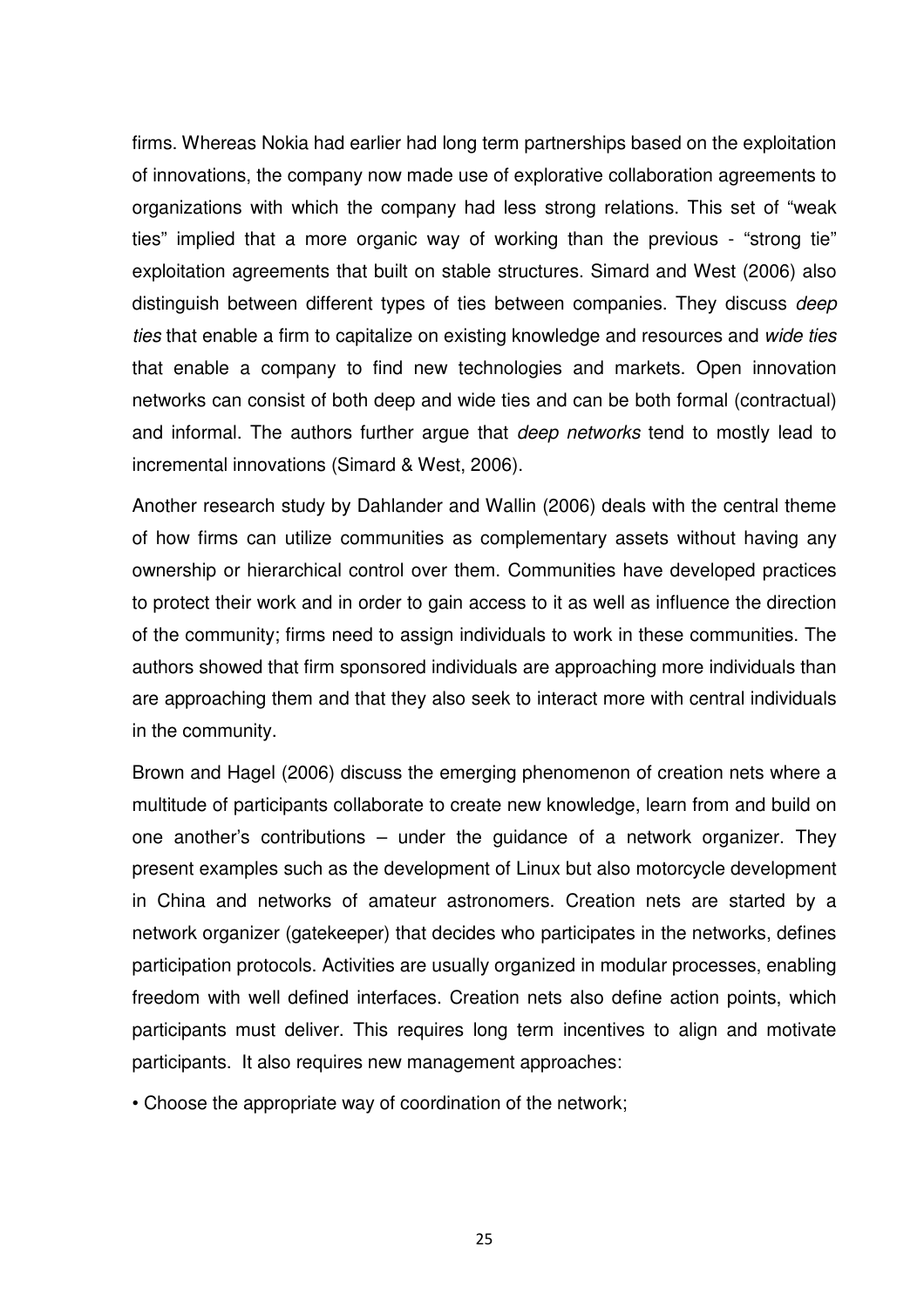- Balance local innovation with global integration;
- Design effective action points;
- Establish useful performance feedback loops.

The authors further argue that creation networks are best suited for situations where there is an uncertain demand for goods and services, where there is a need for participation of many different specialists to enable innovation and performance requirements are rapidly changing.

With the trend towards more open innovation systems, companies will increasingly commercialize knowledge assets externally in order to keep up with competitors. Lichtenthaler (2007a) identifies three major principles that will help firms achieve strategic fit in the keep-or-sell decision: coordination, centralization, and collaboration. First, firms need to consider external knowledge exploitation as a strategic activity. Then, this strategy needs to be aligned with other strategies (coordination) and a clear direction is needed (centralization). Finally, emphasis should be put on crossfunctional collaboration to reduce interface problems.

One way to externally exploit knowledge assets is by means of technology licensing. According to Lichtenthaler (2007b) technology licensing is seldom driven by one particular factor, but it results from a combination of various drivers/motivation factors). The author's questionnaire-based survey focusing on medium-sized and large industrial firms indicate that ensuring freedom to operate is of outstanding importance and gaining access to another company's technology portfolio is considered the second driver. The monetary dimension did not appear to be that important as was expected.

## **2.2.4. Leadership and Culture**

Articles on open innovation tend to end up by stating that leadership needs to support people striving to be innovative. Yet very few articles actually analyze leadership in open innovation. Fleming and Waguespack (2007) discuss leadership in open innovation communities. They state that consistent with the norms of an engineering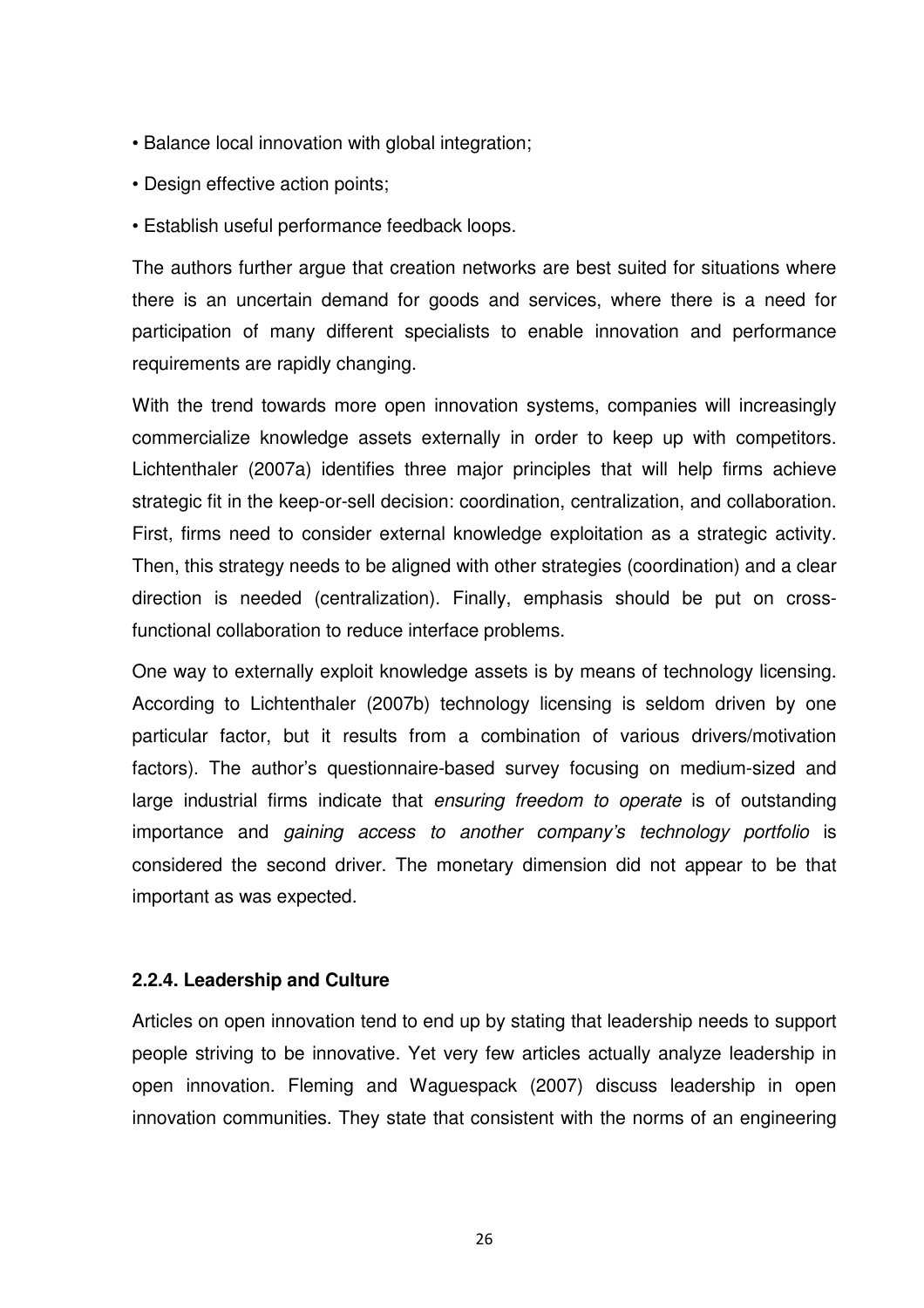culture the future leader of open innovation must first make strong technical contributions from a structural position that can bind the community together. This is enabled by two correlated but distinct social positions: social brokerage and boundary spanning between technological areas. An inherent lack of trust associated with brokerage positions can be overcome through physical interaction.

Boundary spanners do not suffer this handicap and are much more likely than brokers to advance to leadership. Longitudinal analyses of careers within the Internet Engineering Task Force community (the world's first open innovation community) from 1986-2002 support the arguments.

Witzeman et al. (2006) point out that not only the technological systems need to change. The more external innovation is sourced by the firm, the more systems, processes, values and culture also need to be transformed. The companies in Witzeman's et al. (2006) sample expressed resistance toward open innovation. Powerful forces inside the organization worked to harness current technology rather than search for new technologies from the outside. This is not strange, the authors argue. Company people are trained to think internally, and this tendency is strengthened by concepts such as core competences and Six Sigma. The leaders within this area are therefore those that manage to include the external sourcing in its procedures, for example as a standing point in its project management processes. This is indeed a challenge.

"Building external thinking into the firm requires change. The firm must review the new product development processes, the supply chain, the strategic planning process, the reward system, the technology roadmap, and many other systems for their ability to incorporate external innovation /…/ Harnessing external technology for innovation requires a fundamental change in employee thinking. The "not invented here" syndrome is replaced with the "Invented Anywhere" approach" (Witzeman et al., 2006, p. 27).

This is also in line with Dodgson et al (2006) who recognize that:

1) Cultural changes as well as new skills are necessary;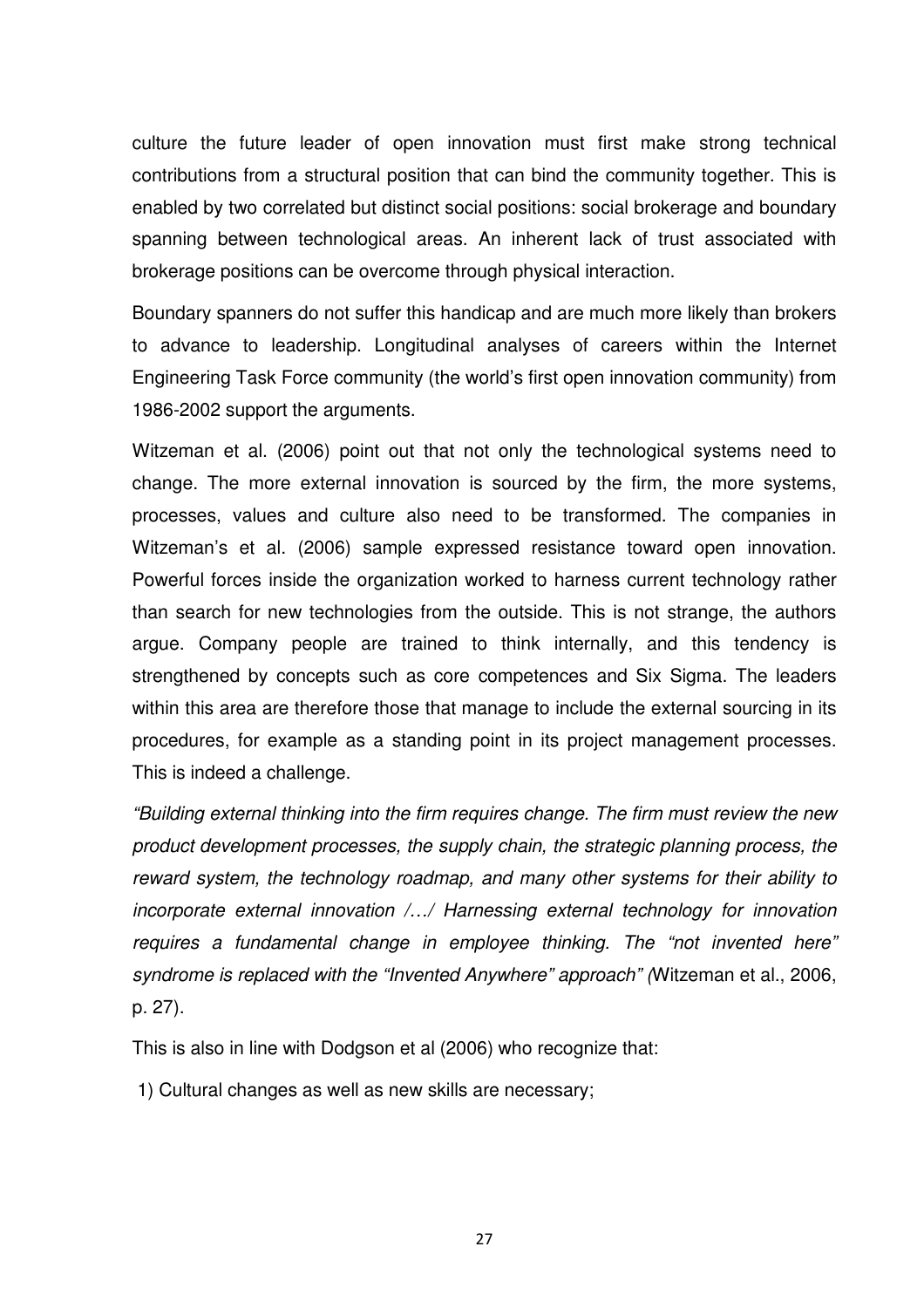- 2) the technology does not replace existing practices;
- 3) it does not overcome the uncertainty of innovation.

## **2.2.5. Tools and technologies**

Several papers discuss the technological interface that enables the firm to collaborate with a large set of customers. As argued by Dodgson et al (2006) the change of the interface demands a change in the organizational ability to absorb, or assess the impressions from the outside. The organization needs to be prepared, the authors argue. In the case of Procter & Gamble, the case in question, the company had over decades developed a way to connect internally to improve the attitude for initiatives that came from outside the own department (both from outside and inside of P&G). The technique is called "Connect & Develop" (Huston and Sakkab, 2006; 2007).

The technologies, tools, and processes that are in use for open innovation can largely be described as:

## **Coordinating/aggregating**

This point refers to for example the Procter & Gamble Connect and Develop (C&D) model that is used to leverage sources internally and externally to leverage the distributed innovative capacity (Huston and Sakkab, 2006, 2007). The C&D model makes use of the large interface of a multinational organization towards outside parties all over the world to find ideas for new products, understand customer needs, and find solutions to technical problems or issues. Similarly, Tao and Magnotta (2006) provide an example of a process called "Identify and Accelerate" (I&A) that is used to create an understanding of the specific needs of the organization and extend the company's interface towards the market by collaborating with external search providers to find solutions to those needs. Under Coordinating/aggregating can also be included standard open source methods as well as the toolkits used for innovation and mass customization (Piller and Walcher, 2006)

# **Liberating**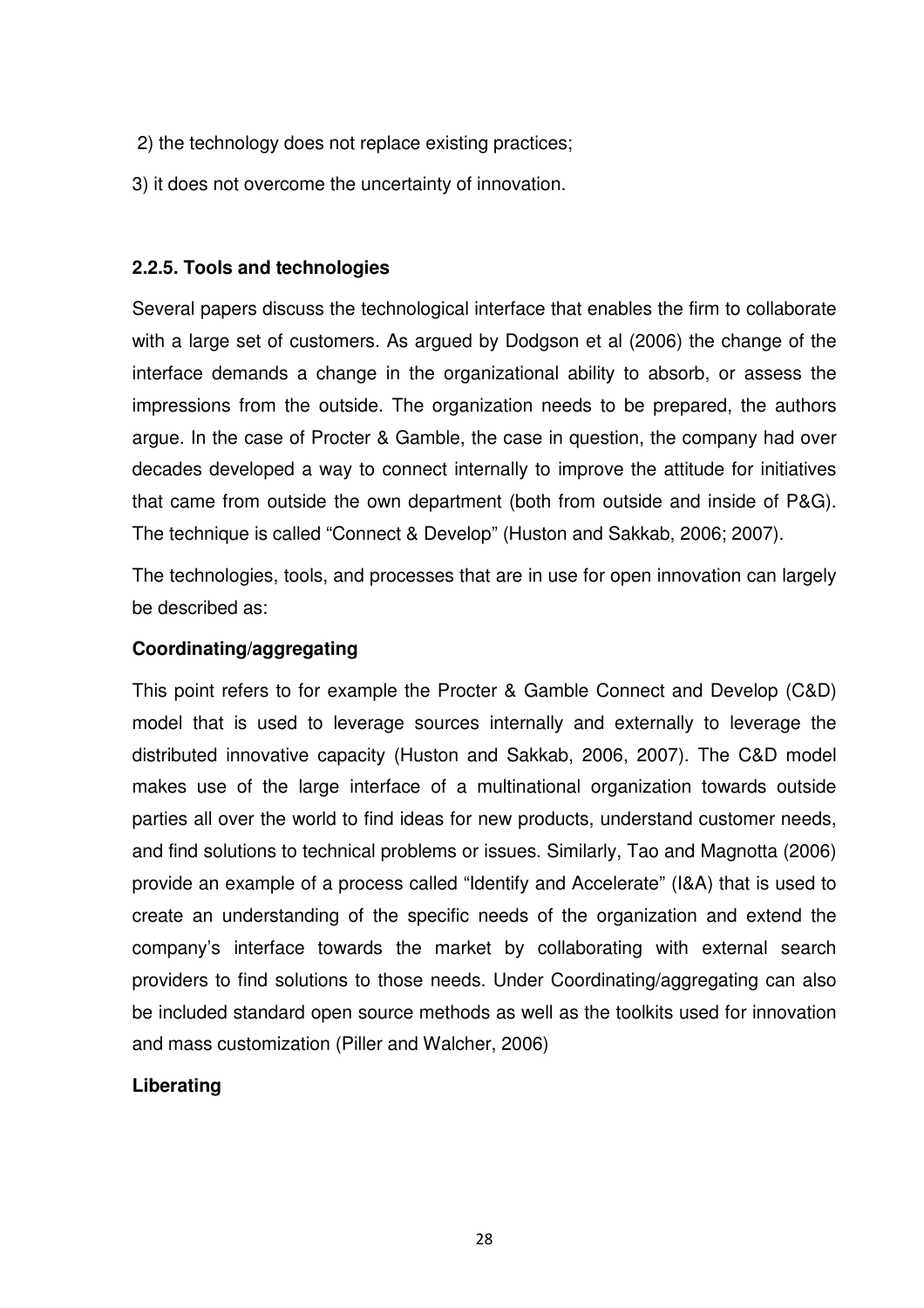Piller and Walcher (2006) argue that customer have "sticky knowledge" that is not easily revealed in standard market research. Their idea is to use idea competitions to release customer creativity and through that make use of the hidden knowledge and the hidden preferences. They use a case from Adidas' development of soccer shoes as an example.

## **Allowing/including**

As several papers argue, there are problems involved in setting up the structures to use open innovation. One such problem is that the existing models direct attention towards internal sources of ideas and competence, rather than towards external sources. To change behavior and culture, the formal models that govern the work process therefore need to be the start of the change. Gassmann et al. (2006) write about the use of the software development model extreme programming (XP) to open up the innovation process. The authors point out that the iterative character of the process allows for intense customer interaction, and analyze the applicability of XP to new product development.

The P&G practitioners Huston and Sakkab (2006; 2007) argue that the implementation of a new working system needs to be aligned with the leadership of the organization and with the roles, responsibilities and relationships of the people and processes in place. They stress that the involvement of a senior executive is crucial for the success of open innovation.

There are not only advantages, but also negative sides of integrating customers in the innovation process. Enkel et al (2005) discuss risks and strategies that companies can use to avoid these risks based on a questionnaire study (141 companies) and indepth case studies of nine companies that were invited to participate in a workshop series:

• Loss of know-how – Involve trustworthy customers, chose the moment and develop IP agreements;

• Dependence on customers' views – choose the 'right' customers and work with a mix of customers;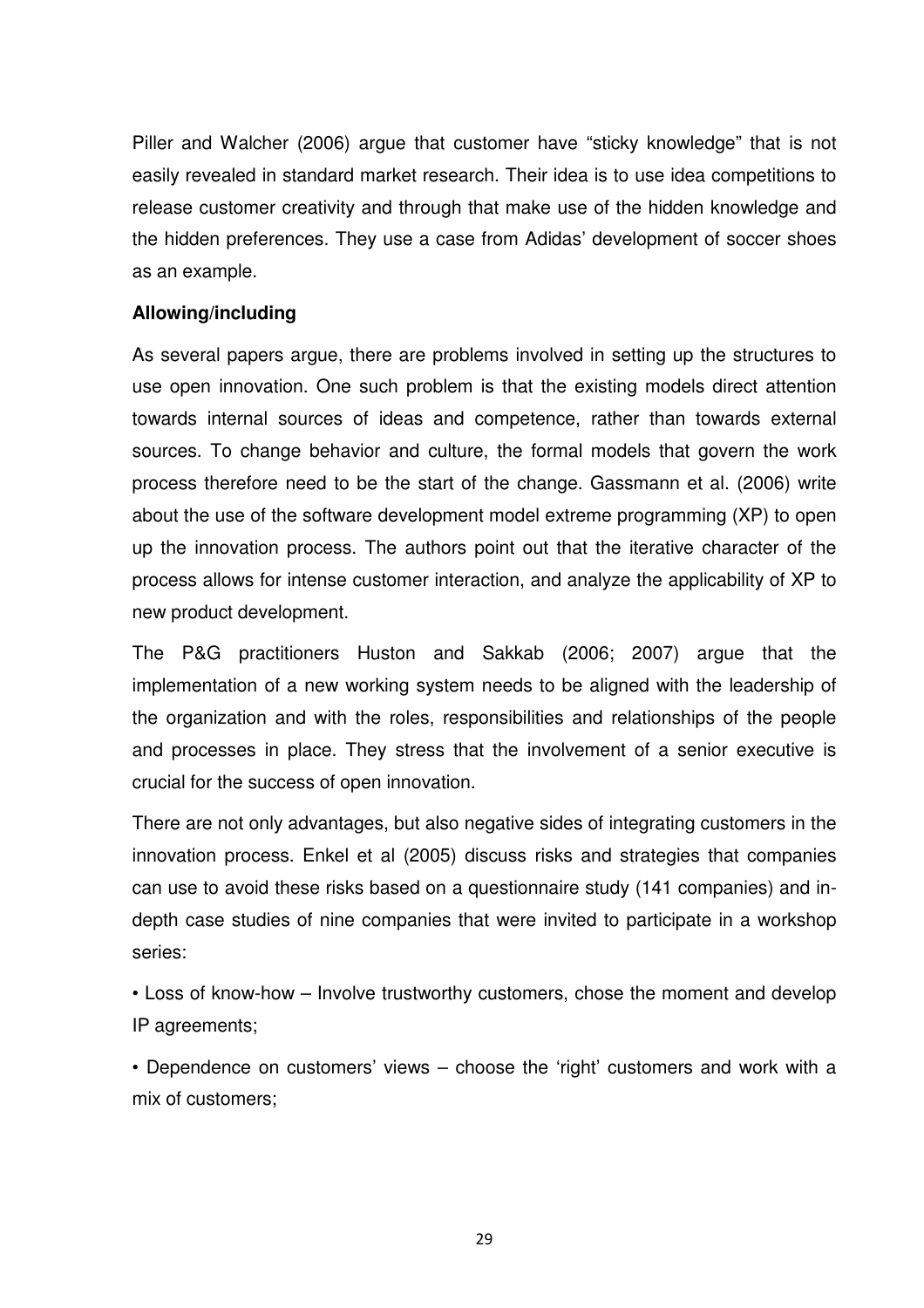• Dependence on customers' demands or personality – avoid exclusivity agreements, work with HR to understand customers and their culture and apply open communication;

• Limitations to mere incremental innovation – work with lead users and indirect users, use the right method to include customers and chose an intelligent timing;

• Serving a niche market only – Use different customers in different stages of the innovation process and pay attention to the search field process;

• Misunderstandings between customers and employers – Develop solid relationships with customers, use the right tools and develop suitable incentive systems.

## **2.2.6. IP, patenting and appropriation**

All firms using open innovation need to deal with the need to protect their intellectual capital (Henkel, 2006). How companies manage intellectual property (IP) depends on whether they operate in a *closed innovation* paradigm or an *open innovation* paradigm according to Chesbrough (2003a). One assumption of open innovation brought forward by the author, is that there exists a multitude of ideas outside the firm and that the firm should be an active buyer and seller of IP. Technology assets have no inherent value independent of the business model used to employ them. The author further discusses how Millennium Pharmaceuticals, IBM and Intel use different strategies to connect IP to business models and to leverage internal and external IP through those models (Chesbrough, 2003a).

According to von Hippel and von Krogh (2006), free revealing can often be the best practical route for innovators to increase profit from their innovations. The authors review evidence showing that free revealing is practiced far beyond software. The practical reasons why innovators want to freely reveal information instead of holding it secret or licensing it could be (1) when others know something close to your secret, (2) when profits for patenting are low and (3) when incentives for free revealing are positive. The authors argue that the phenomenon of free revealing suggests that there is a private-collective model of innovation incentives. This model offers society the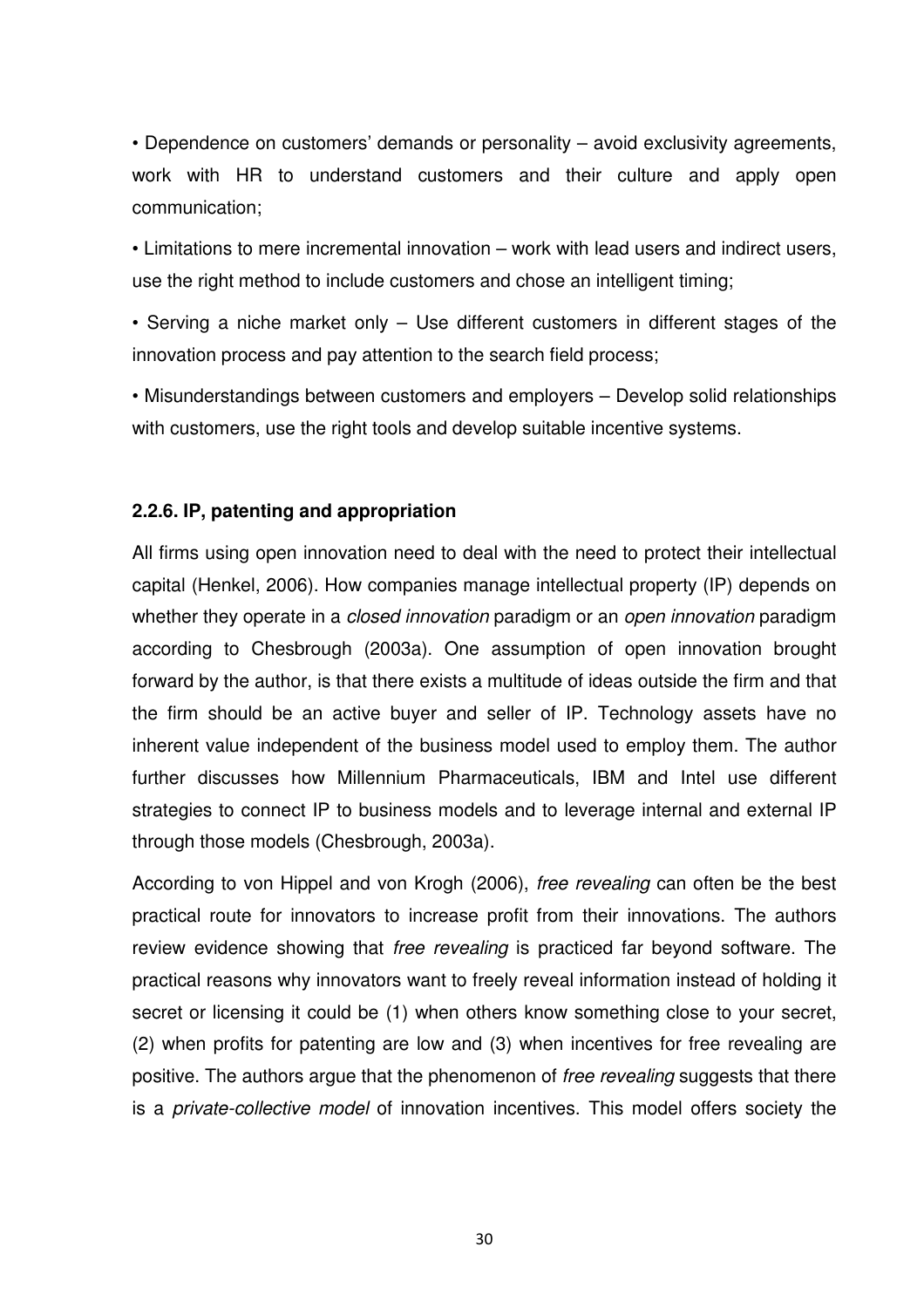best of both worlds – public goods created by private funding (Von Hippel and von Krogh, 2006).

In a qualitative and quantitative study of firm-developed innovations with embedded Linux, Henkel (2006) shows that companies are aware of this dilemma and use different means to protect their code. They reveal about half of the code they develop, depending on how important the need for obtaining external support in the development work is. The more support is needed, the more code is revealed. Smaller firms with less internal resources thus reveal more. The author further argues that firms practice selective revealing to minimize competitive loss. This is consistent with profit-maximization behavior (Henkel, 2006).

Hurmelinna et al. (2005) claim that the question whether to be protective or to exploit new knowledge externally is two-folded. They use the term appropriability regime to discuss exploitation of knowledge assets and sustainable competitive advantage. The strength or weakness of the regime in the protective sense may turn out to be both useful and harmful, depending on the situation the company is facing. The results show that in most appropriability issues, an intermediate position emphasizing the means of legal protection might turn out to be the most effective strategy, and may provide the company with more control and various alternatives to react proactively to emerging opportunities.

## **2.2.7. Industrial dynamics and manufacturing**

So far, the notion of open innovation has mainly focused on the company level and less on the network or industry level where the benefits for the focal firm is discussed jointly with those for the collaborating organizations. According to Vanhaverbeke (2006b) there is a need to address a broader scope of analysis. Christensen et al (2005) place the concept of open innovation in the context of industrial dynamics and applied evolutionary economics.

Berkhout et al. (2006) also point out, on a general level, the necessity of a cyclical model of innovation and argue that our society now has four production factors,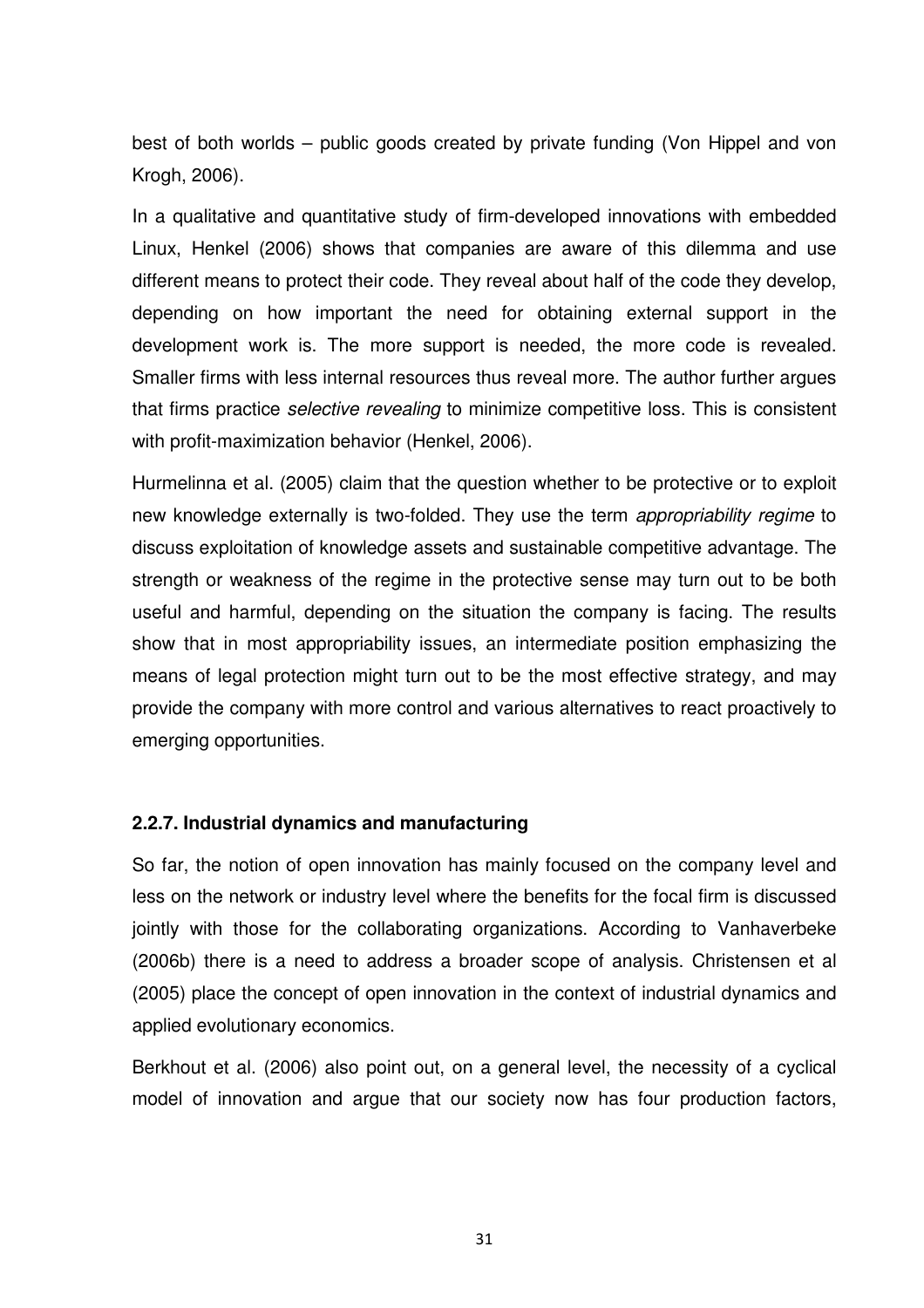capital, labor, knowledge and creativity, enabling the "innovation economy". Christensen and his colleagues (2005) further argue that firms manage open innovation regarding an innovative technology in different ways depending on:

1) their position in the innovation system;

2) the stage of maturity of the technological regime;

3) the value proposition pursued by the companies.

They claim also that there are many challenges to investigate further in the interplay between technology entrepreneurs and incumbents where open innovation is often conducted under conditions of high transaction cost.

Cooke (2005) takes a regional innovation system perspective and argues that in order to overcome intra-firm knowledge asymmetries, firms tap into the regional knowledge capabilities. This perspective explains how research, innovation and production actually functions. These capabilities are rooted in open science or open innovation. Further, he argues that capable knowledge actors congregate in a few places called "mega-centers" (e.g. in biotechnology). Network nodes are key relay points in globalregional innovation systems.

From an alternative perspective, Bromley (2004) gives an overview of the fundamental changes that manufacturing has gone through in the United States: craft production, mass production, lean production, and high-quality production. The author argues that the latest rapidly growing change in American manufacturing relates to the open innovation era. This new approach to corporate research and development uses modern software and the Internet as brokers between firms that require research in specific area and those worldwide that are capable and willing to provide it at appropriate cost. Accordingly, Bromley (2004) points to the urge for US to undertake a major study of world trade and technology policy to understand how its position in science and technology and international economic competitiveness has been affected by open innovation.

## **2.3. Synthesis and Analysis**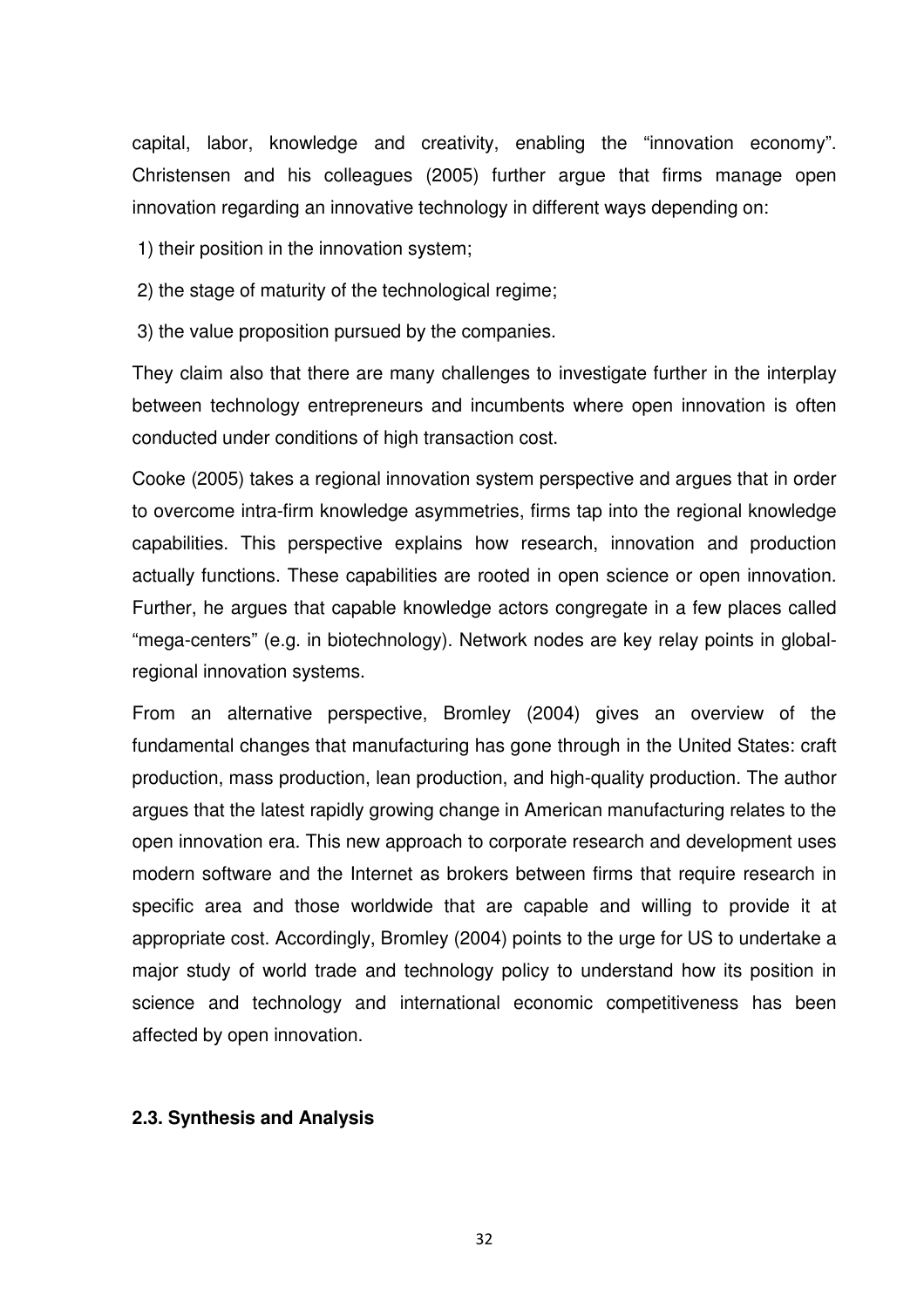As with any emerging field, several authors have been keen to describe the phenomenon in question. It is clear that there has been up until now a certain focus on the money issue – how patents are protected and on how business models must change. As pointed out earlier in this thesis, several of the papers are in practice oriented publications. The theoretical depth in the analysis of open innovation is yet to be developed. Looking at the research topics, it is also clear that some of them have been more popular than others. These themes are also very broad. Leadership is one topic brought up in three of the papers, but none of them analyze leadership as it is performed. Rather, two of the publications only point out the importance of leadership and the third (Fleming and Waguespack, 2007) study how leaders emerge in networks. The leadership issue as such is thus left untouched so far.

The review of the existing literature in the open innovation field reveals that OI is a very young field in which the most energy has been put into a fascination for the subject as such. Researchers have mainly investigated the three most obvious questions resulting from an opening up of the innovation process:

•what happens to the way money is made or how is the business model changed?

•what happens to the organizational structure?

•what happens to the intellectual property management?

So far, researchers have mainly explored these issues in general terms and have concluded that a change from closed to open innovation will inevitably happen. How this is going to happen is less clear. One reason for that may be that there are still a limited number of cases that are often referred to (such as IBM, P&G, Air Chemicals and Innocentive). Furthermore, there is actually still very little knowledge available on this topic. As a result, it seems that the empirical basis for the suggestions being made in the papers is limited. This is the reason why there is so small amount of research on leadership and culture. More knowledge is available on tools and technologies. This is reasonable as technology enables the collaboration between many actors, for example when a firm collaborates with a large number of experts. The publications in journals on industrial dynamics and manufacturing are somewhat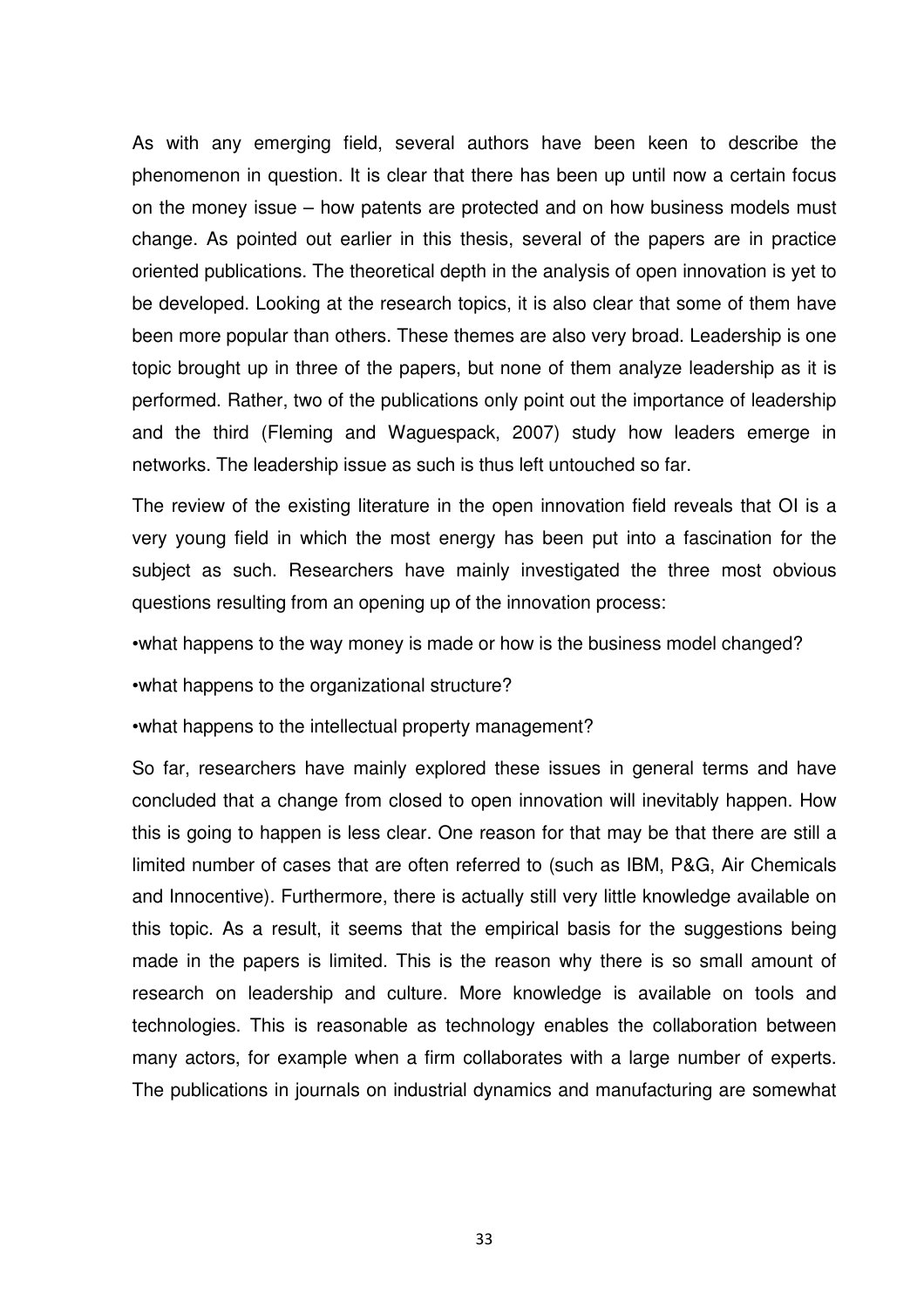different than the others, approaching the term from another perspective. This indicates a growing interest from other fields than the strictly firm-oriented.

A substantial amount of the publications present case studies (often, however, referring to the same cases). This is not surprising in a field of research which is in its early phase. However this argues for the need of conceptualizing publications in order to further develop the open innovation body of knowledge and the underlying theoretical models.

There are also some clear limitations in the papers. For example, there are very few authors who are critical to the concept of open innovation. In the first years after the publication of Chesbrough's "Open Innovation" (2003), most of the subsequent publications have been characterized by a fascination for the topic and a need to explain it in many different contexts. The explanations have stayed predominantly at a fairly shallow level. There is a need also for a critical discussion on the concept, its strengths and weaknesses and - what I will try to explore in the next chapters - how it could be linked to value creation and value capture.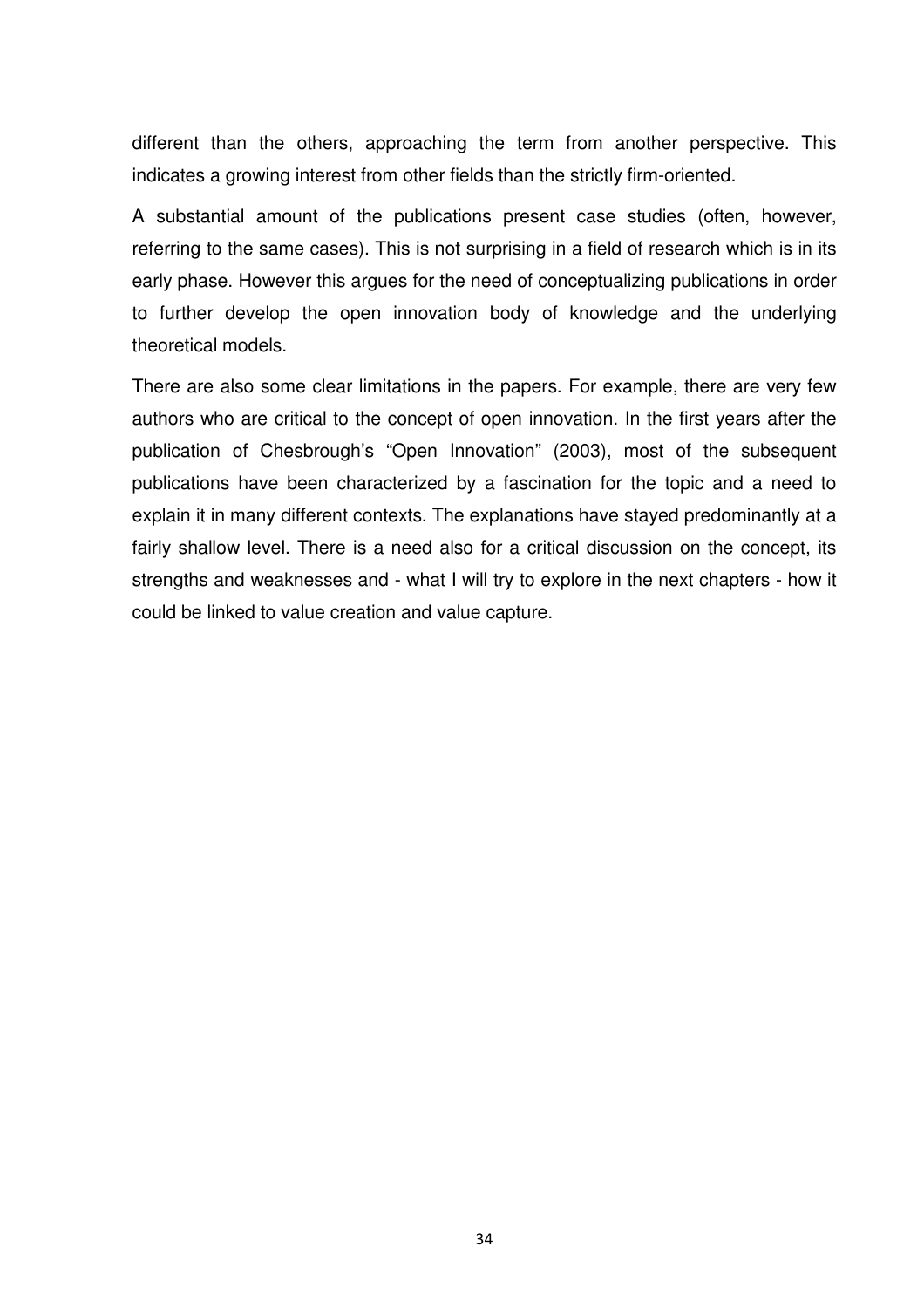#### **CHAPTER 3**

#### **Value Creation and Value Capture vs. Open Innovation**

#### **3.1. Valuable resources and dimensions of value**

The major contribution of resource-based theory has been the exploration of heterogeneous resource endowments and how these can be the source of advantage if competing firms are unable to imitate these In most contributions to the perspective, resources are assumed to be valuable and attention has been focused on isolating mechanisms that prevent rival firms from replicating the desired resource bundles. I would argue that resources are valuable in relation to a specific market environment, i.e. if they exploit opportunities and/or neutralize threats in a firm's environment. A resource could also be defined as valuable if it either enables customer needs to be better satisfied or if it enables a firm to satisfy needs at lower costs than competitors. Thus, resources are valuable when they enable a firm to conceive of or implement business models and strategies that improve its efficiency and effectiveness (Bowman and Ambrosini, 2000).

When we explore why some firms outperform others, we will discover that these differences derive from resources that are capable of performing variably within the firm. This rules out any inert resource inputs, which are incapable of displaying heterogeneous performance on their own. The only resource that is capable of performing heterogeneously across competing firms is people and especially their managerial and entrepreneurial capabilities. A core economic function of managers in the economy is to create value by figuring out and organizing asset combinations that yield economies of scale and scope as well as appropriability benefits. Therefore, it is the idiosyncratic ways of doing things in the firm and notably its business model that allows the firm to create more value than its competitors, and that may permit it to capture most of the revenues from this value.

Since markets are dynamic and as valuable knowledge becomes more widely available, competitors can expand their domains at the expense of the firm, through imitation, or by exploiting new innovations (including business models). This implies that the firm's business model has to be dynamic in order to help the firm adapt to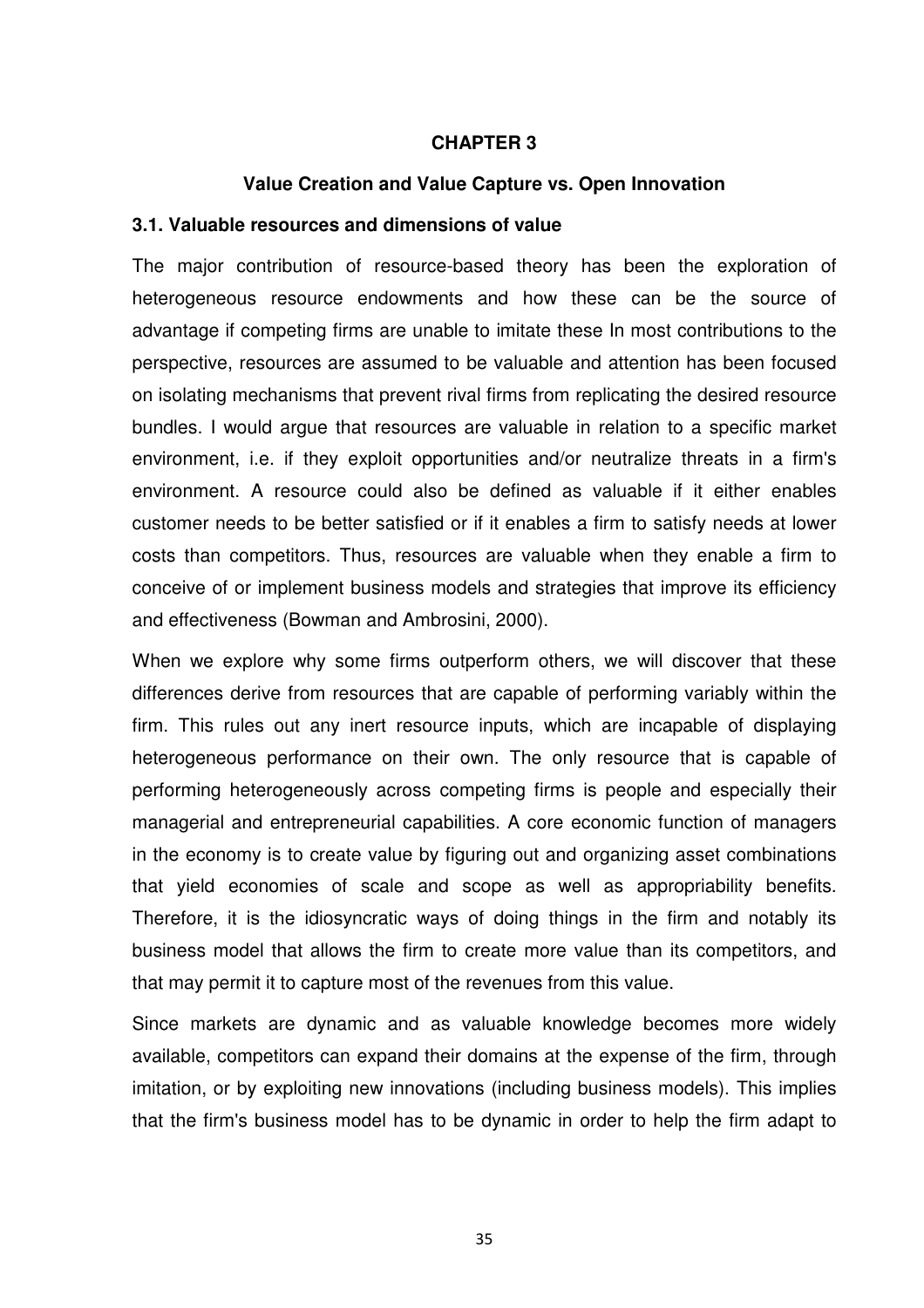changing conditions. And a better way to protect the works of innovators and stimulate even greater innovation is to encourage the development of new business models. If the business model is not updated over time, the firm is at risk of either unwittingly destroying instead of creating value or to be caught in the commodity trap. Still, although the business model's focus is on value creation. While it also addresses how that value will be captured by the firm, it is strategy that goes further by focusing on building a sustainable competitive advantage.

## **3.2. Value Creation and Value Capture within the open innovation paradigm**

The last hundred years have seen an unprecedented improvement in the quality of human life, due in large measure, to the ability of companies to continuously improve their own productivity and their talent for creating new and better products and services and by finding better ways to make and offer existing ones (business model innovation). Competitive markets, on the other hand, relentlessly force the same companies, over time, to surrender most of this value to others. Instead of merely appropriating value, companies serve as a main engine of discovery and progress by continuously creating new value out of the existing endowment of resources.

Companies that achieve true and lasting sustainability build their strategies basically on two key dimensions: creating value for customers and capturing value for shareholders. I support the claim that these are two distinct, although interrelated, aspects of any successful strategy, and still, they have to be considered jointly within the strategy. Value creation stands for the perceived value of a company's products or services, or its value propositions, to its customer relative to the price charged. Value capturing refers to the difference between that price and the cost of creating this value. In a broader context, capturing value can refer to all stakeholders involved in a firm's activities i.e. employees, managers, suppliers etc.

My argumentation comes down to the following two main points:

first, in order to be successful firms need to score simultaneously or *almost* simultaneously on both value creation and value capture;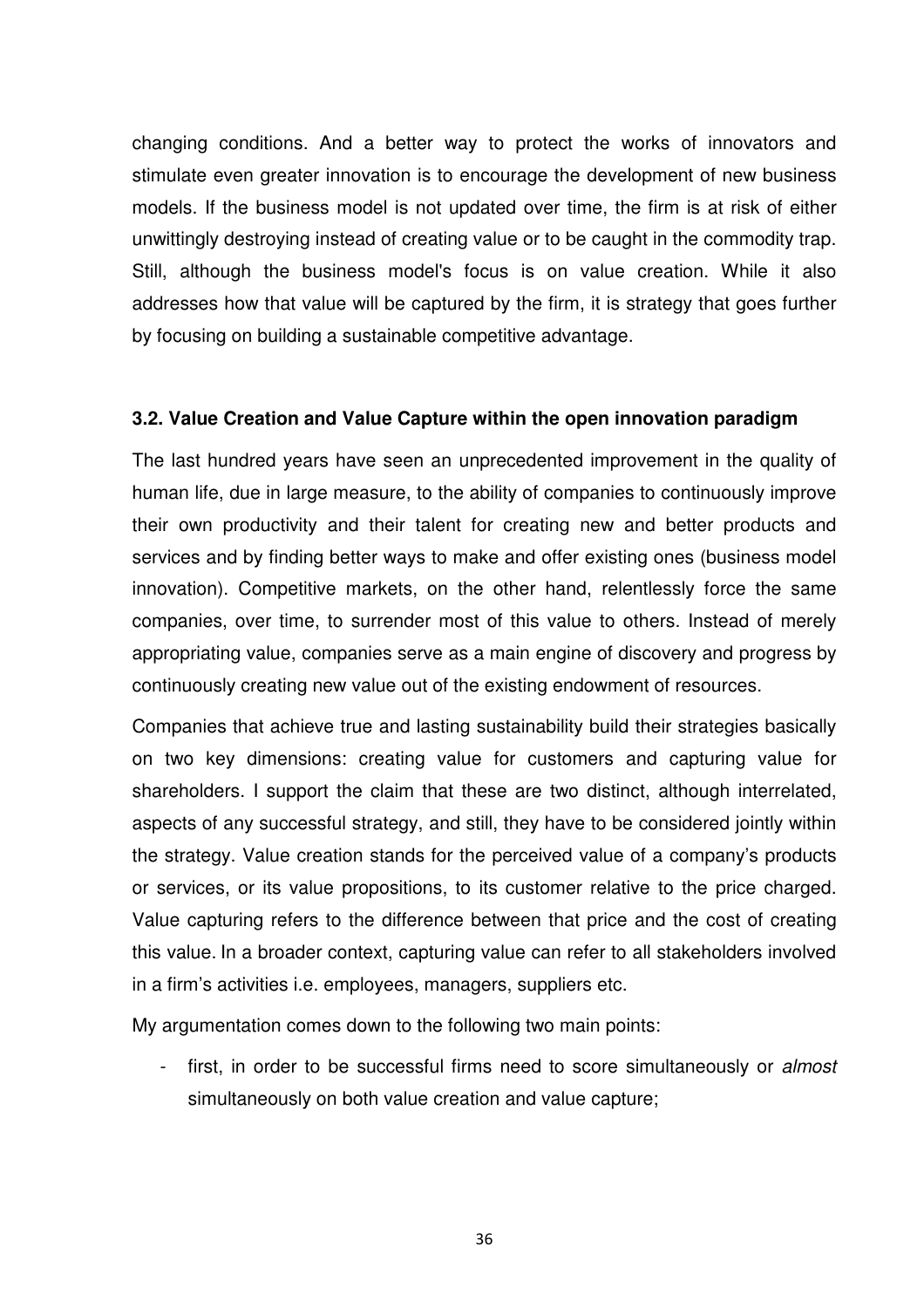second, depending on the particular circumstances and contexts, companies may temporarily need to put the focus or put more emphasis on one than the other dimension (without losing sight of the other dimension altogether). In other words, this is all about managing a necessary, useful and healthy tension, not about trading off one against the other.

Finally, firms always have to create value before they can capture it, because there is no tangible and/or intangible value to be captured in a sustained way if it is not preceded by value creation in the market for customers (Subramanian and Verdin, 2004).

First and foremost, in order to add more customer value, companies need to ignite innovation within their firms and the second is to capture the returns from innovation. Innovations can be introduced not only in the products/services and the organizational processes, but also in the business model.

The rewards of value innovation will be far from immediate, which is why it is so important to strategize in this situation – whether to pursue radical or incremental innovation. Companies must pay urgent attention before the need demonstrates itself and make investment ahead of taking return.

It is necessary that customers do find the company's propositions addressing their requirements. Successful strategy however requires more than that: it is also about turning such customer-specific advantages into sustainable competitive advantages and profits in the face of competition.

It is in the customer's interests for a company to reinvest its financial rewards to further improve, innovate and perhaps re-invent the business model. A good example is Philips which is not only known for its innovative products, but also for the financial problems it went through. It was unable to capture a sufficient part of the value it created for its customers, having to share it with the competition who copied their innovations. Philips' incessant technological innovations and piles of patents did not necessarily translate even in perceived customer value, a prerequisite for even being able to capture any of that supposed value. Now through open innovation the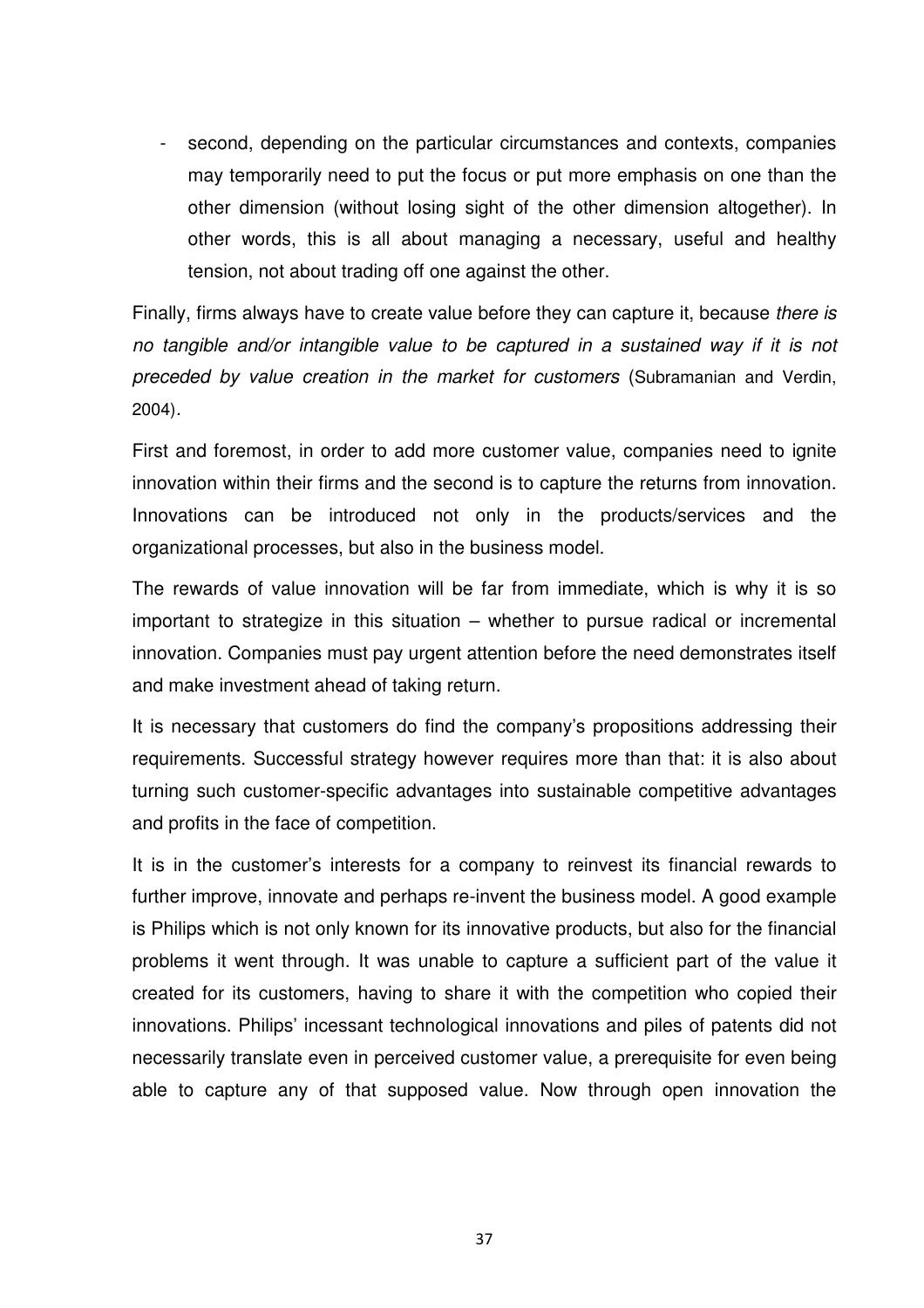company is presented with a great new variety of opportunities to create and capture more value.

A more sustainable route for companies may be to either simultaneously increase both value creation and capturing, or to do so in a closely packed sequence of moves. Such an approach has proved to be rewarding for companies that understand that both value creation and value capturing are essential.

Anyway, doing nothing is not an option because in today's competitive markets competition is quick to imitate a successful value innovation. Even in the 1980s, American budget airline People Express, while showing strong initial profits, went out of business as competition imitated and improved on its low cost model. Although the Belgian movie group Kinepolis was successful in the 1990s with its value innovations, it fell on hard times as competitors replicated key aspects of its business model. Even though the initial value innovation is distinct, it is slowly eroded as competition catches up. The best defense against losing the value of innovation is to keep innovating on the business model. The only way to do that efficiently in the current economics is to keep innovating, creating and capturing value at a continuous pace. That is the challenge and also the reason why so few companies can sustain their stay at the top. As demand changes and competition catches up to the new standard, the leader is constantly forced to innovate, sometimes incrementally and sometimes in a radical fashion. Innovations may occur from the firm's ability to sense changes in demand before the competitors do or its creation of new activity models that serve existing demand in more competitive ways. In general, industry leaders tend to steer innovations which change the structure of the industry toward their advantage. By influencing the very basis of competition, leaders can dictate how value flows in the industry and how it will evolve. For most industry leaders, the challenge lies not in anticipating the incremental changes, but in anticipating and preparing for the structural breaks that completely change the basis of competition in the industry (Subramanian and Verdin, 2004).

As the characteristics of the industry's value propositions change or the nature of the configurations of activity and the associated capabilities change, long-term winners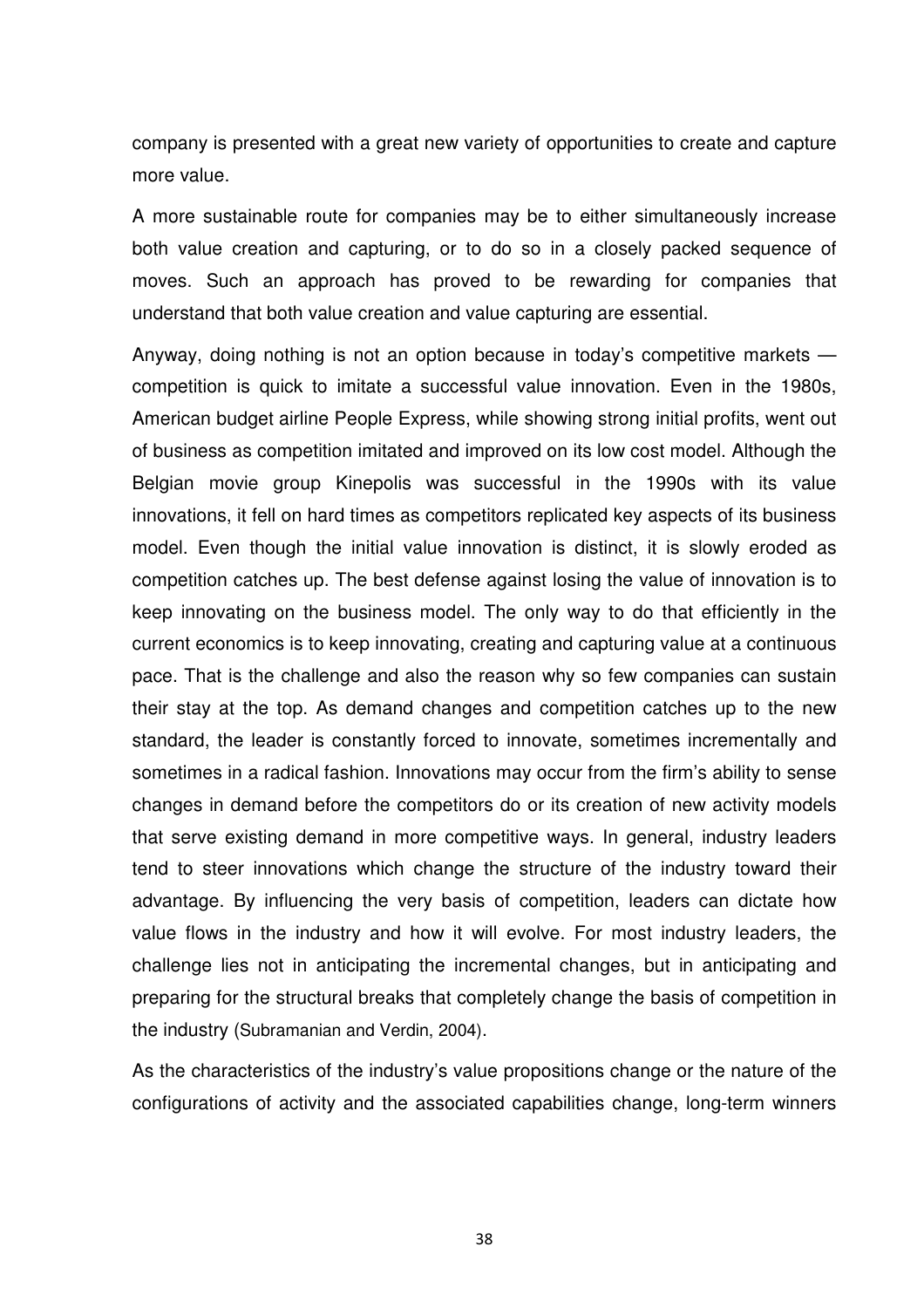could end up being the industry's laggards, as happened with Kodak in the photoequipment business or even with an industry leader such as Wal-Mart, which has seen its scale and scope being a disadvantage after all. The point is that in the more competitive industries or markets where value capturing is less easy, more attention should be posed to the value creation side. Hence, there is a seemingly paradoxical condition: the more competitive a business gets, the less one should focus on the competition. What I mean is that essentially the only way out of competitive decline is to focus on adding value for the customer. Whatever innovation strategy is chosen, it needs to be aligned with the ability of the firms' business model to create and capture value.

As the findings have already shown, Open innovation is already a popular concept in contemporary innovation management literature. To my knowledge, it has not been interrelated to the existing literature about value creation and value appropriation in a systematic way although it is straightforward that open innovation, as it has been defined by Chesbrough (2003), provides the firms with new ways to create and capture value from insourcing externally developed and/or outsourcing internally developed technology or ideas. In this paper, I blend these concepts to each other and, thus, demonstrate how the recent insights about open innovation can advance our understanding of value creation and value capturing.

The burgeoning management literature on open innovation has revitalized the interest of companies to tap into external sources of knowledge and to make use of their knowledge and technology that do not fit their current business models. Furthermore, minimum three distinctive capacities are crucial in explaining why some companies are much better than others in creating and capturing value from insourcing externally developed and outsourcing internally developed technology and technological collaboration with innovation partners. On one side is the multiplicative capacity (capability to transfer knowledge from the external environment). On the other is absorptive capacity which Vanhaverbeke et al (2007) define as the capability to recognize the value of new external information/technology and apply it internally). However, on both sides (although in different networks) companies need a relational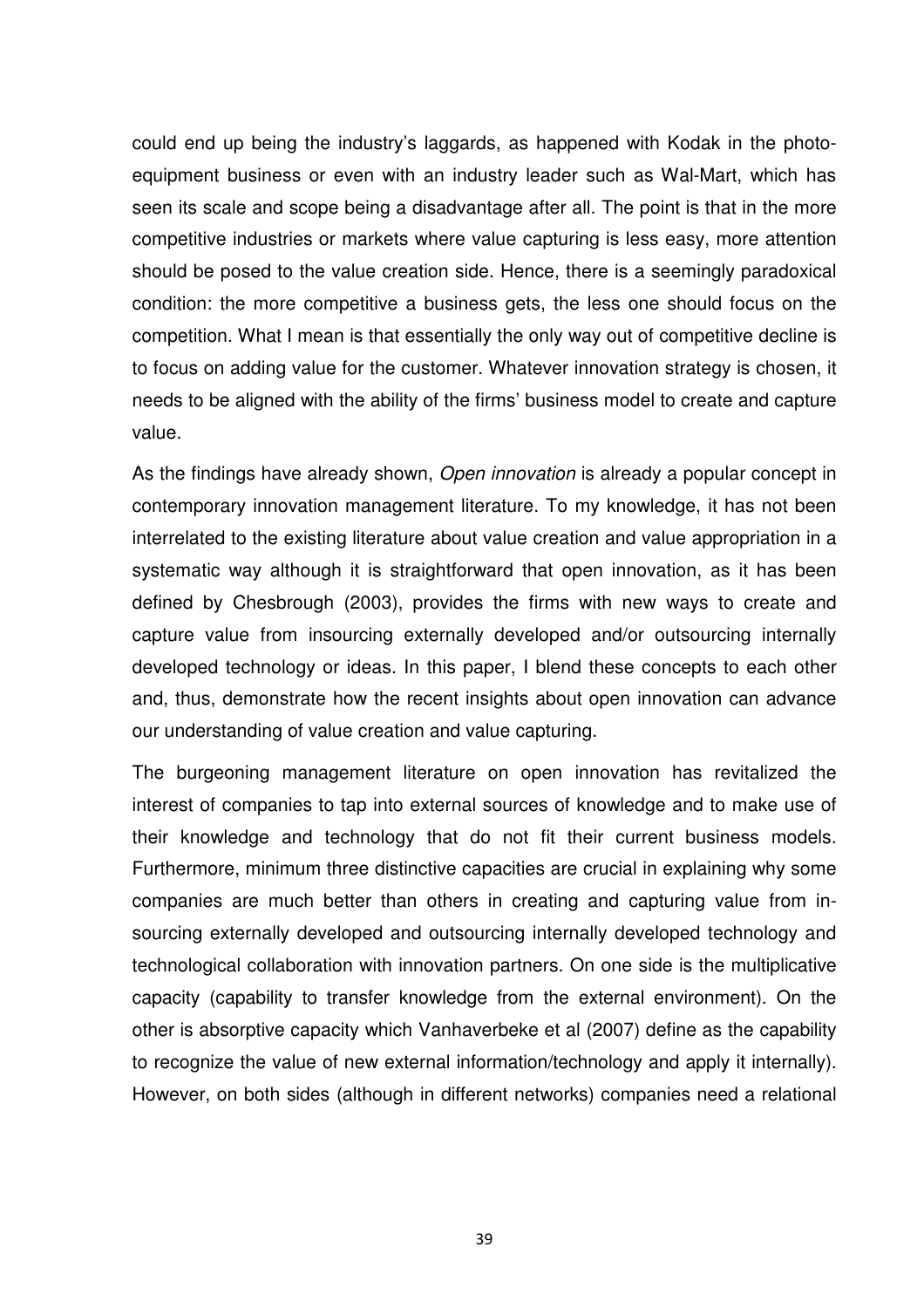capacity (capability to build and retain relationships, networks). Hence, absorptive capacity is linked with the outside-in dimension, and multiplicative – with the insideout dimension of open innovation. The relational capacity enhances the absorptive and the multiplicative capacity and stands in the foundation of open innovation.

In the open innovation model, internal knowledge or technological capabilities remain crucial in determining firms' innovative capabilities and financial performance even when firms divert their attention more and more towards external knowledge. The reason is that even if not applied in the firm's present business they could generate value in the form of patents, license royalties, spin-offs, divestments, new market knowledge. Chesbrough (2003, 2006) and Gassmann and Enkel (2006) stressed the need to balance the ability to profit from external knowledge sources and the ability to develop and exploit internal knowledge. Innovating firms are performing better when they combine internal innovation activities with external technology sourcing.

Chesbrough's (2003) open innovation model can be decomposed into four constituent dimensions: value creation and capturing via the business model, transactions /networks with innovation partners, capabilities or competencies, and coping with technological and market uncertainty which are embedded in the funnel concept.

Innovation based value creation for a targeted customer group is at the centre of open innovation. Chesbrough (2003a, 2006b) have demonstrated in detail that value creation and capturing processes are determined by the business model, which is a central idea in open innovation. Similarly, value creation and capturing are also at the centre of strategy analysis (Bowman and Ambrosini, 2000) suggesting that there is a strong, although yet fairly unexplored link between open innovation and strategy making processes.

Both business models and strategy making processes are relevant for value creation and value capturing. Innovating firms have to determine at the corporate level which technologies are important enough to acquire from external partners (Vanhaverbeke and Peters, 2005). At the business level, they have to figure out how externally sourced technology can be leveraged to generate value for a customer group and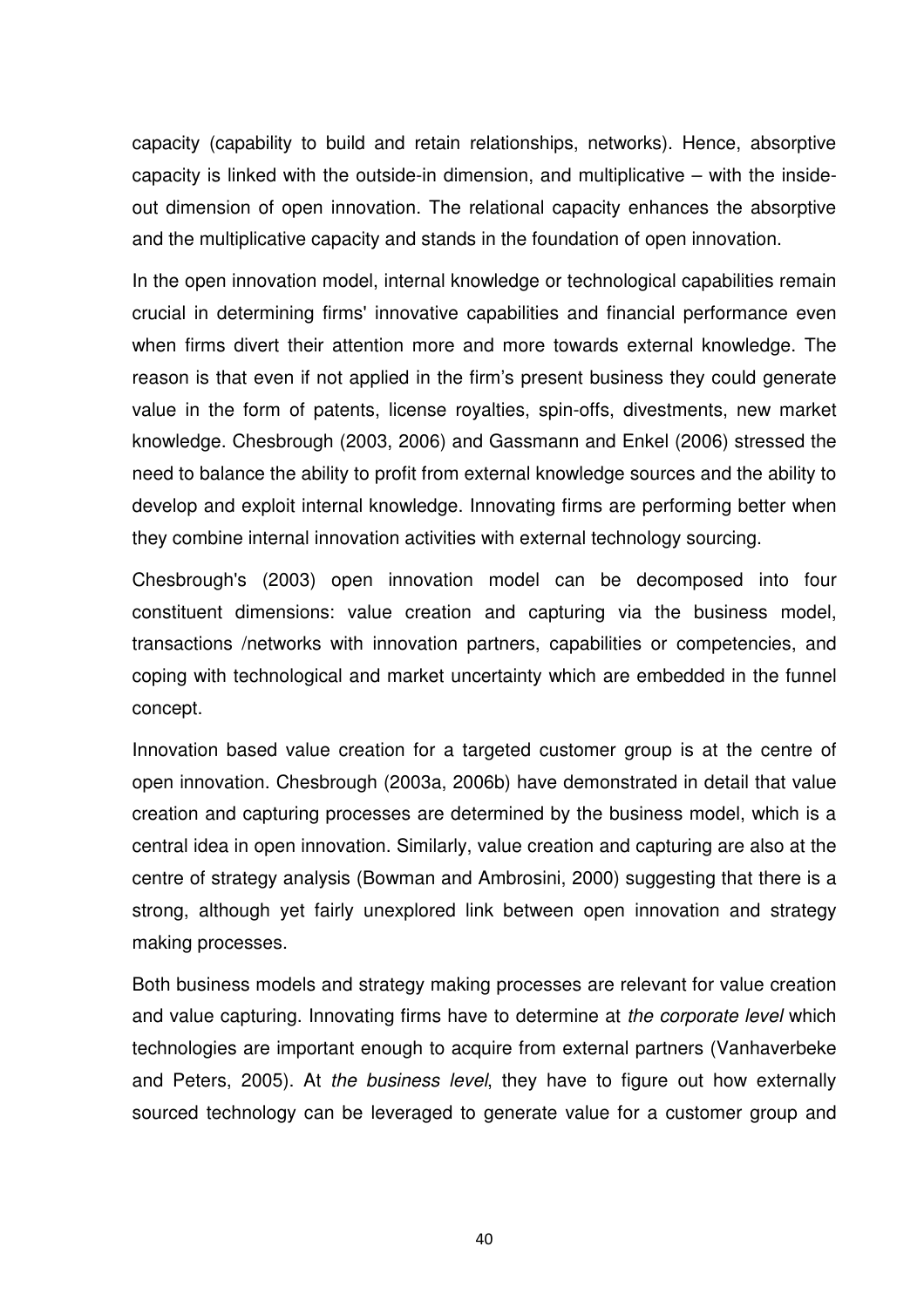how the company can capture part of the value which it has generated together with its partners. Business models also determine which type of innovations it will develop as products and which it will out-license or divest as a spin-off. In this way, they determine also which external technologies an innovating firm has to in-source in order to minimize the number of "false positives" and which internal technologies to out-source in order to maximize revenues from "false negatives".

We can explore 'value creating systems' as an example to compare open innovation with the classical strategy analysis framework. Porter (1985) has argued in length that value is created by a "value creating system" – a vertical chain extending from suppliers in upstream industries to buyers of products or services: "Gaining and sustaining competitive advantage depends on understanding not only a firm's value chain but how the firm fits in the overall value system" (Porter, 1985, p. 34). However, there is a major difference between value creation within the open innovation context and within a classical "value system". In the classical value system every company occupies a particular position within the value system and adds value to the inputs before passing them to the next actor in the chain. Relationships between firms (suppliers, distribution channels, substitutes, etc…) are described bilaterally as simple exchange relations and are mainly dealt with by means of arm-length transactions. Managing and organizing requirements are restricted to activities within the firms. There is a clear distinction between firms and markets; outside the firm boundaries only markets exist. On the contrary, in open innovation a firm collaborates with technology providers, suppliers and/or customers to improve its internal innovation capabilities or to expand the markets for the external use of internal innovations (Chesbrough, 2003). In an open innovation context, firms jointly create value through a number of non-arm-length transactions, eventually organized in inter-organizational layers (Vanhaverbeke, 2006b).

Accordingly, open innovation should be linked to the concept of co-opetition (Brandenburger and Nalebuff, 1996). In co-opetition collaborating actors create value because they combine different skills, competencies. But the value that is jointly created has also to be divided. This is the fundamental duality in co-opetition and in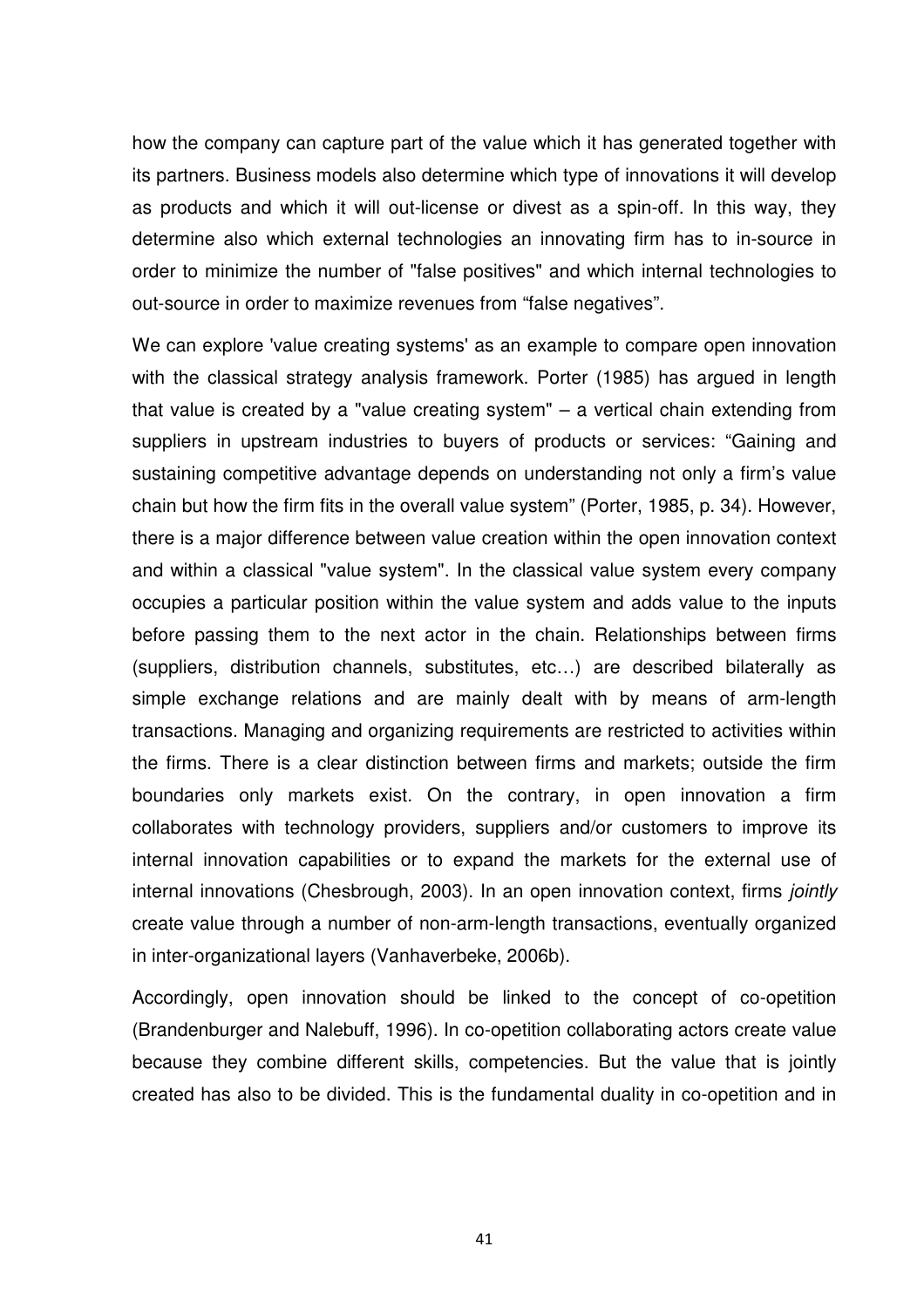open innovation: "whereas value creation is an inherently cooperative process, value capturing is inherently competitive" (Brandenburger and Stuart 1996, p. vii). The joint value creation in open innovation depends on the strength of the ties among the partners. Thus, the quality of the relations between an innovation firm and its partners determines the size of the pie. The share each participant gets is determined by two factors: the first factor is the bargaining position of each company (Porter, 1985). In traditional competitive strategies value creation can be considered separately from the value capturing process since it is framed as a zero-sum game (which is typical for price-negotiations in commodity markets). Second, in value networks capturing value has to be considered jointly with value creating strategies because the quality of the cooperation among players determines the total value created and, thus, also the size of the pie that can be claimed. Therefore, firms have always to consider a trade-off: being too greedy in claiming their part of the pie might reduce the size of the pie because it might endanger the trust among the firms and the quality of their cooperative agreements (Vanhaverbeke et al., 2007).

## **3.3. Beyond value creation by corporate venturing**

Chesbrough (2002, 5) separates the terms "corporate venture capital" and "corporate venturing" by defining corporate venture capital as investments that a company does to fund directly external start-ups or start-ups that it has spun off. Corporate venturing, on the other hand, is a general term to all venture activities in the company and includes also spinning off internal ventures. There are four types of corporate venture capital investments, depending on the objectives of the investing corporation and the linkage between the parent and the venture (Figure 4.1).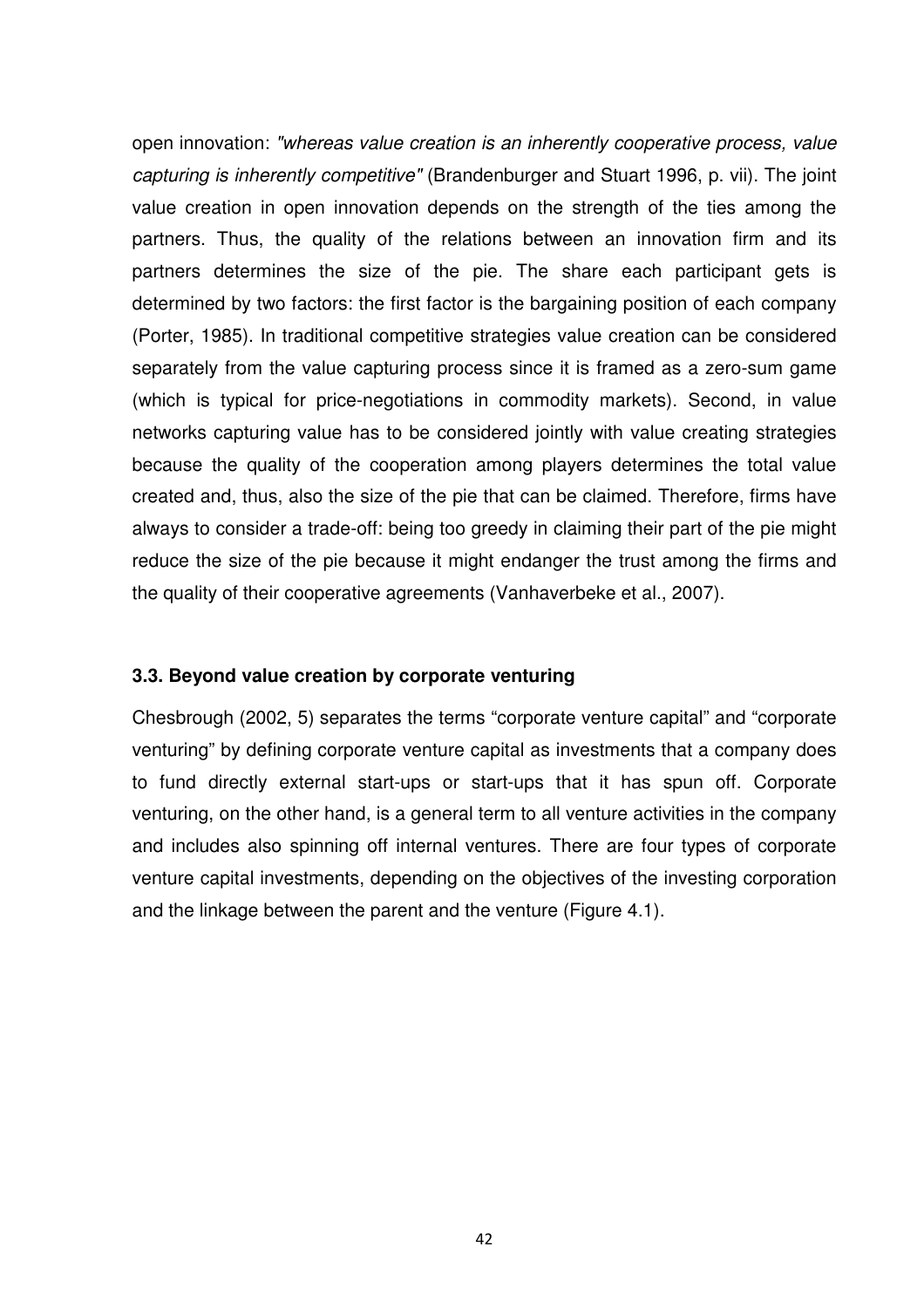Corporate investment objective



#### Figure 3.1. Types of corporate venture capital (Chesbrough, 2002, p.7)

Some of the VC investments of corporations are strategic. A company tries to increase the revenue and profits of its current businesses by seeking synergies with the new venture and the company's own businesses. If the linkage between them is tight, it is driving type of investment, and the VC investment is done for boosting the current businesses of the parent company. Driving investments are used for instance promoting a standard. Enabling investments are also strategic, but operational linkages between the parent and the venture are not required to be so tight. In these cases, start-ups are usually developing complementary products or services that increase the demand of the products and services of the parent company. On the other hand, the objective of VC investment can also be financial, when a company is mainly looking for only returns from the investment. With emergent investments a company creates tight link to a venture that does not advance the current businesses of the parent, but may become valuable in the future. These kinds of investments are done for example to start ups that have been spun off earlier from the parent company. VC investment to ventures that are not linked to the parent's strategy or operations, are done basically just for returns. (Chesbrough, 2002, 6-10)

Corporate venturing mutually advances the both parties, the parent company and the venture. While venture firms have access to the parent's core competences and resources, corporate venturing offers to the parent company an opportunity to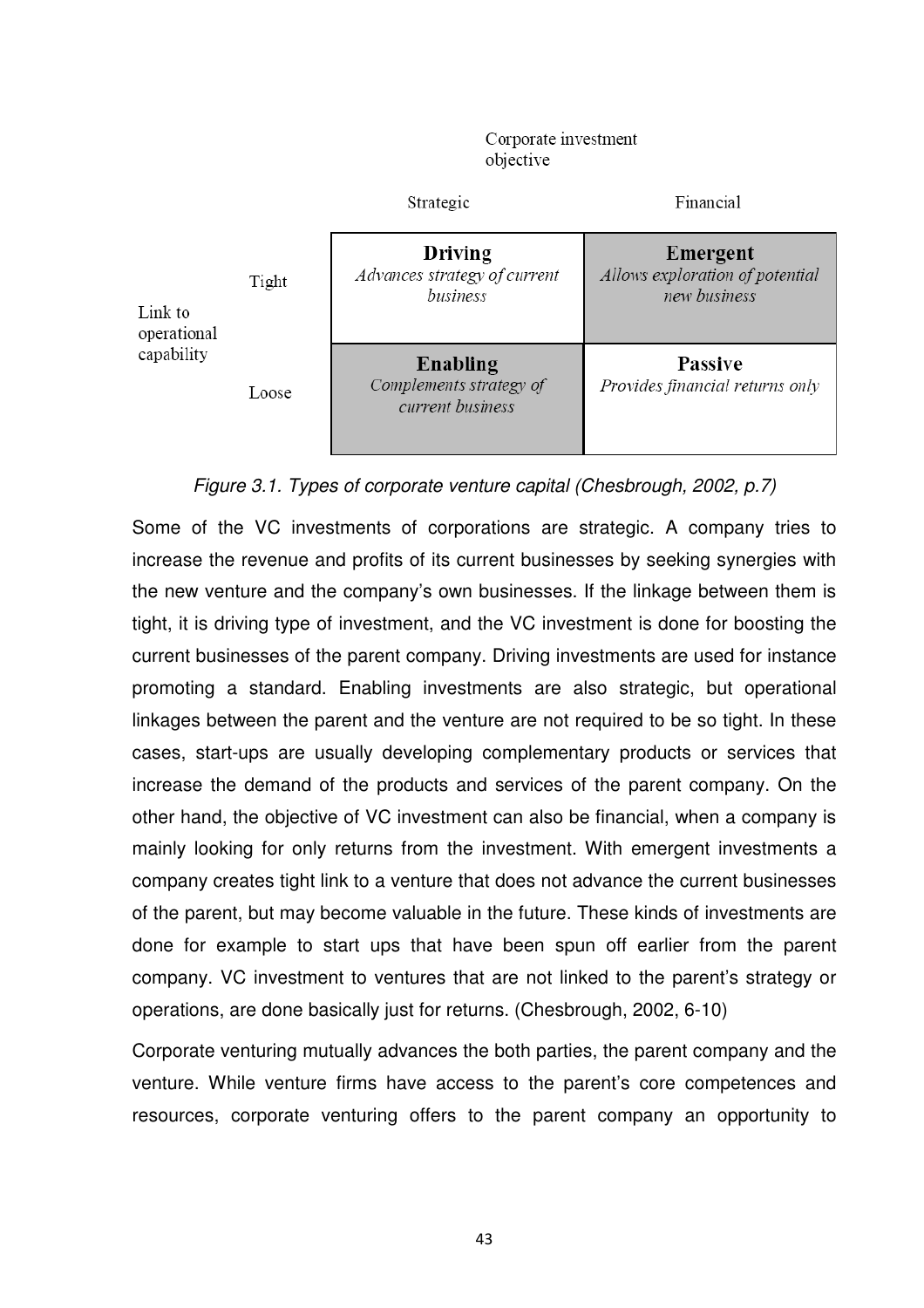experiment new areas of business and reconfigure resources (Dougherty, 1995). Corporate venturing could be seen as a source of organic growth and the vital element of renewal, but also high-risky and too bold initiative that distracts the core business. The concerns are justified, since usually corporate venturing does not create the result the company is hoping for. McGrant et al. (2006) have studied Nokia's venturing activities (Nokia Ventures Organization), and list eight advices, how to extract value from corporate venturing and control the risk related to it:

· Protect the ventures from short-term pressure: New ventures could be very benefit to the parent company in a long run. Ventures have to be structured the way that they are not expected to deliver immediate financial results.

· Recruit the employees to the new venture carefully: When the parent is choosing personnel to the new venture. Only enthusiasm towards the venture is not enough and volunteers are not necessarily the best alternatives. Instead the parent should look for people with good networking skills that have been participated in innovative projects earlier and who are good at building entire businesses not just technologies. Own training programs for the new leaders of the venture could be also organized.

· Measure ventures differently than your core businesses: New corporate ventures cannot deliver the same results than core businesses and it requires different management system.

· Manage the whole portfolio of ventures, not just an individual venture: Maximizing benefits from venturing the investing company has to observe the portfolio of ventures and the roles of ventures in that content, not just evaluate the success of the individual project.

· Prepare to learn from new markets: The new market of the venture is different from the parent's core ones. Learning could require time and several changes in directions. Rushing into market and ignoring its principles cause just extra costs.

· Manage new ventures in stages: In the management of ventures, their unpredictability should be taken account. The stage system reduces the ambiguous of the management and gives opportunities to redirect ventures in certain points.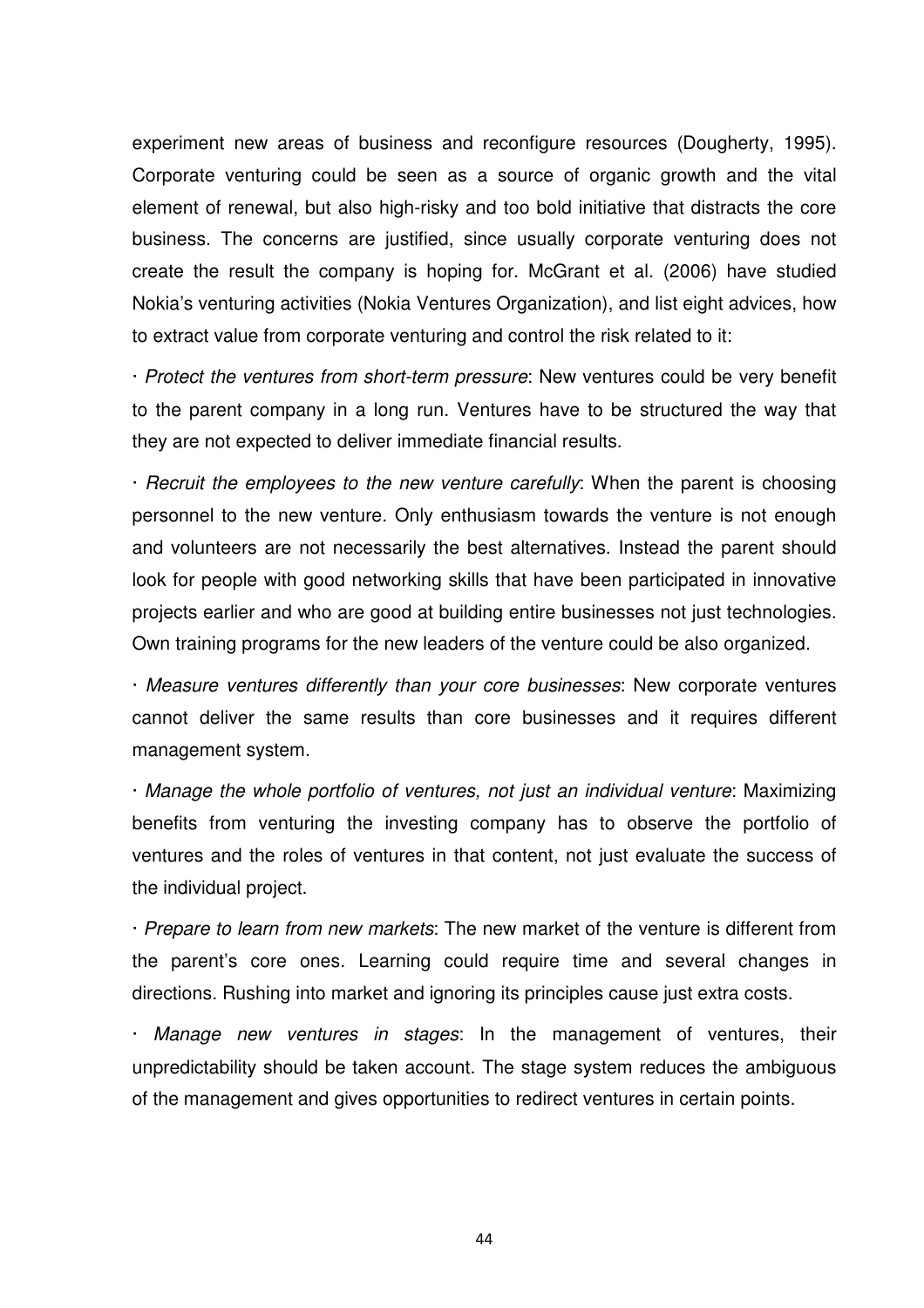· Stop ventures early and cheaply: Traditional dilemma in corporate venturing is called escalation commitment, where the venture becomes too personal to employees and it is not stopped even if there would be good reasons for that. Early discontinuation decisions allow companies to limit potential downsides of the venture and personal capital the managers could invest.

· Build in learning-transfer mechanism: When a venture division is designed, corporate-wide learning should be considered. Mechanism for transfer knowledge could be, for example, transferring the whole venture into the parent company, creating collaborative culture: organizing training, networking events and work rotation, documentations, bringing explicitly the examples of the ventures into training-and-development programs (McGrant et al., 2006).

# **3.4. Beyond value capture by proactive management of IP and intangible assets**

Knowledge economy, that emphasizes knowledge as the most essential element of gaining profits, requires firms to change their management of IP and other intellectual capital. IP should be managed as a strategic asset of a company and the management should take the technology lifecycle into account (Chesbrough, 2006b). Many technologies and patents developed within a company are never commercialized. Chesbrough (2006b, 26) lists many reasons why to offer unused IP outside the company: unused technologies/IP are a waste of resources, unused technologies decrease the motivation of employees that created them, unused ideas increase the disorder of innovation process and databases, new knowledge could be generated and captured by releasing unused technologies and unused technologies may end up in the markets anyway via some other company and innovation.

The increased patent numbers and the importance of intellectual assets have encouraged the birth of the secondary markets of IP, technologies and know-how. Markets for technologies are spaces where intellectual assets are traded. Chesbrough (2006b, 139) enumerates the companies, that act as intermediary in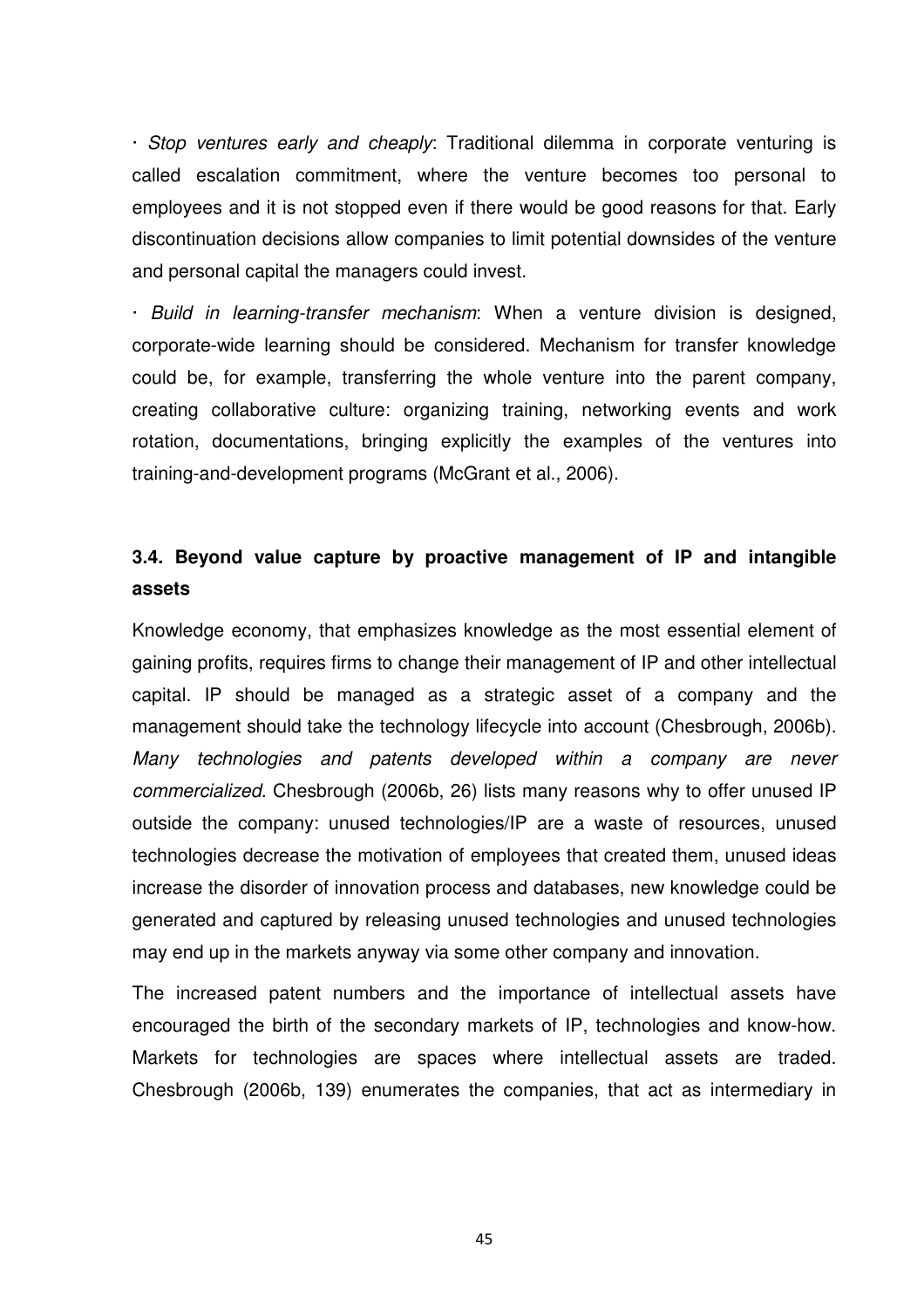secondary markets, as innovation intermediaries. Companies like InnoCentive, NineSigma, InnovationXchange and Yet2.com help companies to find markets to companies' technologies and find potential external ideas to be used in companies' own businesses.

Licensing is increasing, especially in high-tech industries (e.g. Grindley & Teece, 1997) and it has changed from a tactical issue to a one of the central strategic concerns. There are several (strategic and economic) reasons, why companies license their technologies and patents. Licensing could be a low-cost method to profit from technologies, which the company does not utilize in its core businesses. Gallini (1985) has stated that the incumbent companies could try to prevent the development of new and better technologies by licensing their old technologies to rivals.

Licensing is also an alternative to expand the use of the company's own technology into unfamiliar industries. In addition, one traditional explanation to licensing is that companies license to make their technologies as a standard of the industry. (Arora et al., 2001) A big patent portfolio also enables cross-licensing that gives companies freedom to manufacture and design new products and capture value from their innovations (Grindley & Teece, 1997) As a summary, Tidd et al. (2005, 261) have listed the benefits of licensing intellectual property rights:

· Reduced or eliminated production and distribution costs and risks;

- · Reaching a large market;
- · Exploitation in other applications;
- · Establishing standards;
- · Gain access to complementary technologies;
- · Block competing developments;
- · Convert competitor into defender.

If IP is not used internally, there are also other ways to extract value from unused intellectual assets than licensing or cross-licensing. Promising IP could be applied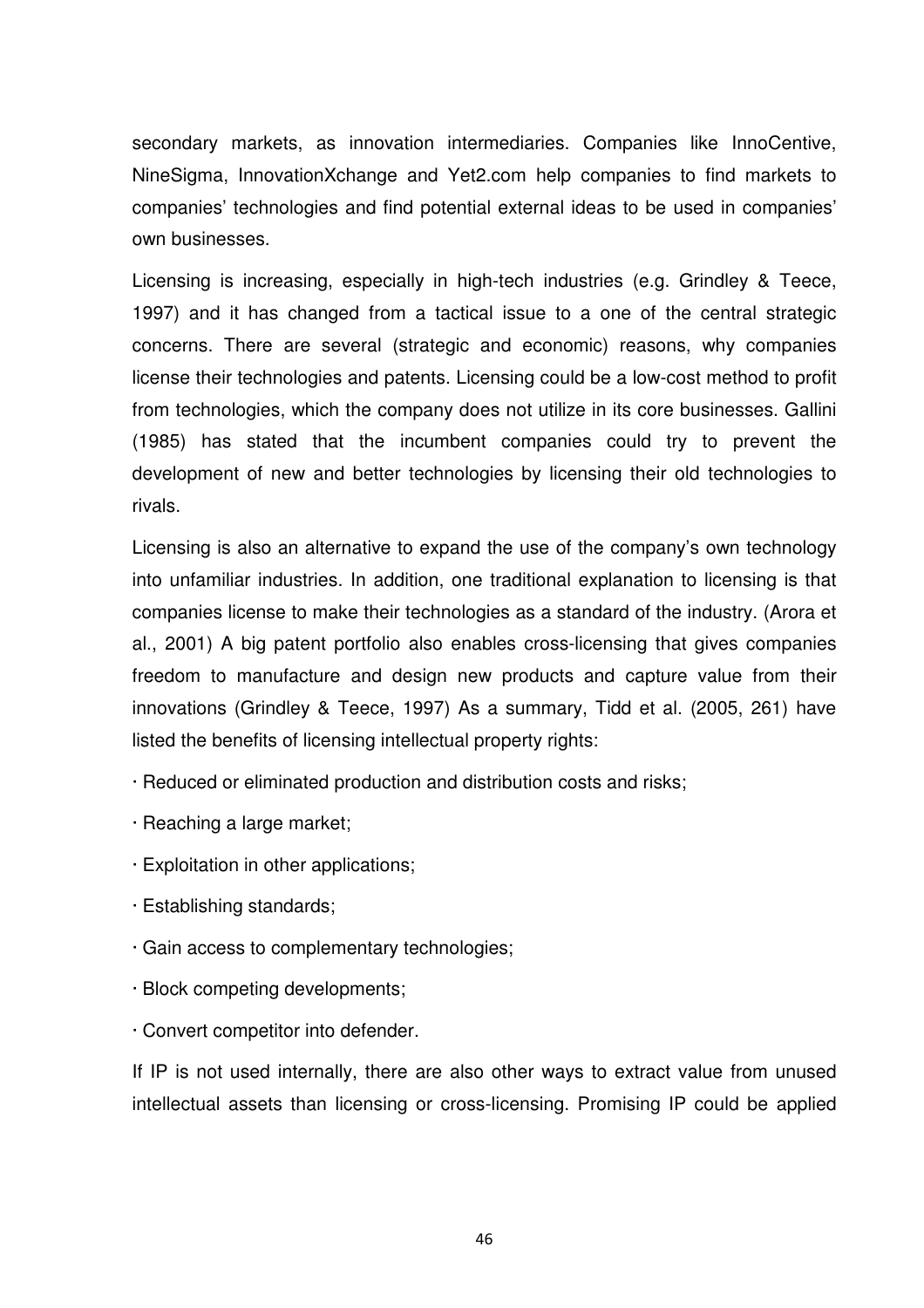into a new start-up, spin-off or collaborative company such as joint venture. If licensing is not possible, a patent or a technology could be sold or even donated for free (open source development). In addition, proactive management of IP could reduce cost, motivate innovators/R&D employees and promote the public image of the company as an innovative company. (Tao et al., 2005)

The development of a large patent portfolio with large proportion of high-quality patents from large area of business is important part of the new IP strategy. However, despite of growing importance of licensing, IP strategy is still primary for supporting a company's core businesses. To be just a "licensing company" and far from the product market is very risky strategy (Grindley & Teece, 1997).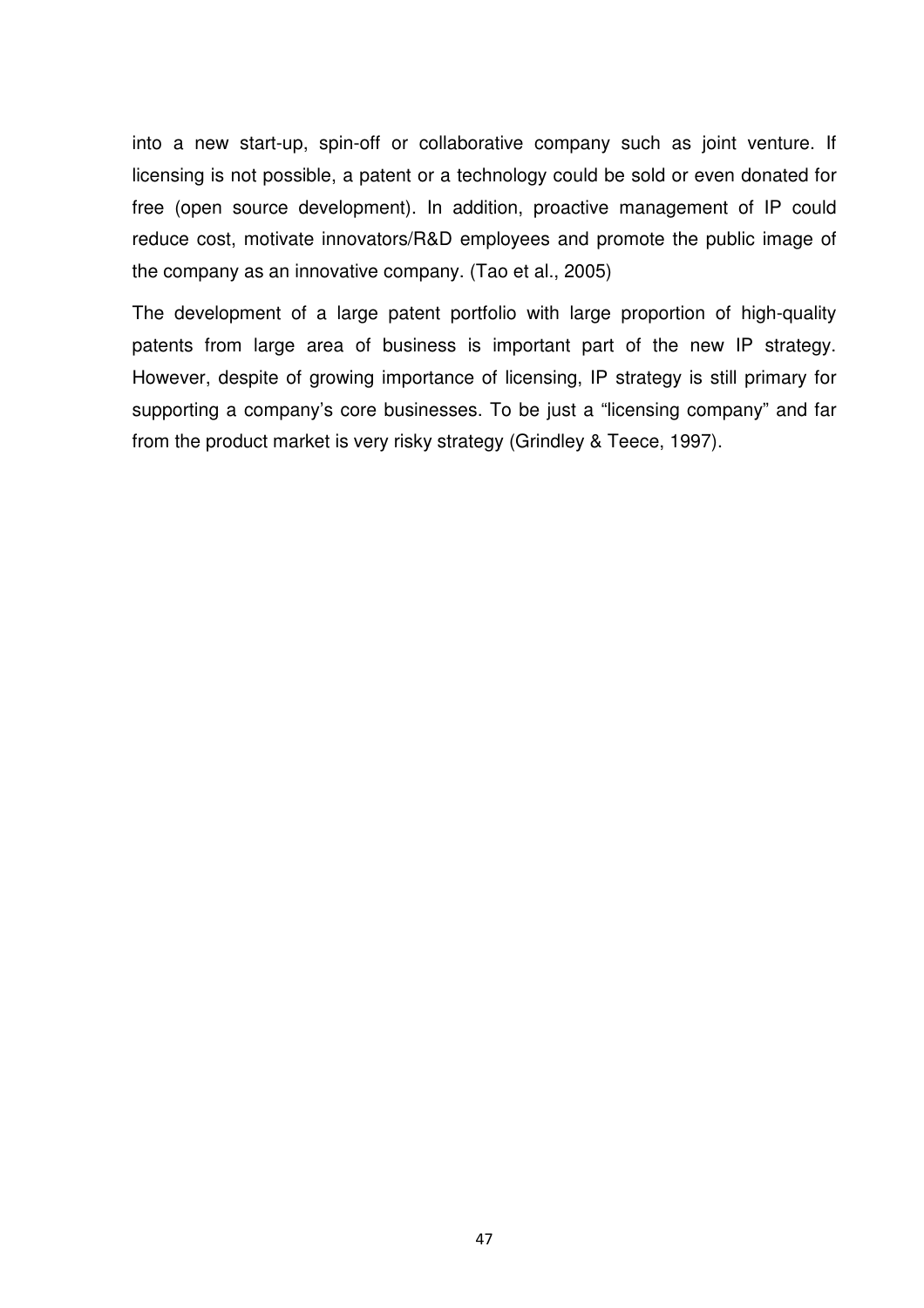#### **CHAPTER 4**

#### **RESULTS**

#### **4.1. Balancing value creation and value capture**

The resource-based view and the knowledge-based view argue that firms can create and capture value according to the unique bundle of resources they possess and the differences between these resources are held responsible for the differences in performance between firms (Bierly and Chakrabarti, 1996). In other words, proponents of the resource-based view or the knowledge-based view emphasize the fact that a sustainable competitive advantage is based on those resources (knowledge) and capabilities that are owned and controlled within the boundaries of a single firm.

An important question that we have to ask in that respect is: "What is the value of this introspective viewpoint centered on the firm itself, in relation to open innovation?". Although the resource-based view emphasizes that a firm's competitive advantage results from difficult-to-imitate bundles of resources within the boundaries of the firm, I argue that from the perspective of open innovation these resources should not be closed off within one single firm. Rather scarce, valuable and reasonably durable resources of different (previously independent) companies should be brought together in order to offer value for the targeted customers. Consequently, a firm's critical resources should extend beyond its boundaries and enable resource flows (knowledge flows) with external firms (Vanhaverbeke et al. 2007).

From a resource point of view, there are three important reasons why firms set up inter-firm linkages. First, companies team up with other companies to monitor and stay in touch with the latest technological developments (Vanhaverbeke, 2006b). Second, collaboration enables the transfer of external knowledge and in that respect acts as an important complement to the internal innovative activities of organizations. Finally, companies are no longer able to exploit and commercialize innovative products on their own (Chesbrough, 2003). So, inter-firm linkages help firms to obtain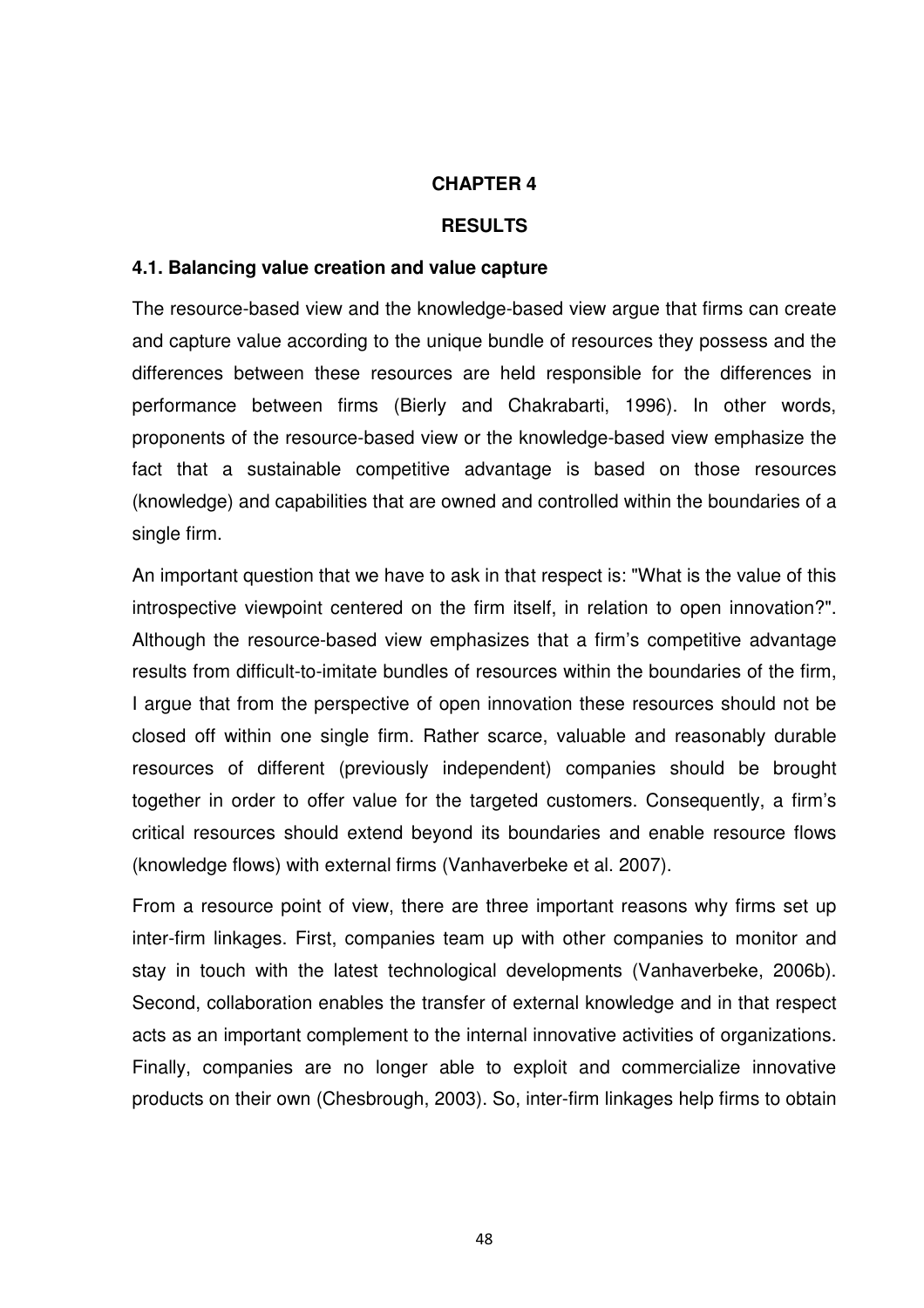access to complementary resources that are needed to commercialize new products (Teece, 1986).

There are also alternative ways of *creating* value. First, I point out that, other than capturing the value from innovative efforts through fending off imitators and achieving superior profitability, firms can also benefit from *investing in assets that will increase* their own value. Indeed, I argue that under some conditions (which I identify later on), innovators may be better off if they encourage imitation in order to benefit from asset appreciation instead of beating the others to the punch in providing the good or service (Jacobides, 2006). This leads to a fresh set of predictions, which provide an analytical foundation for some of the recent arguments put forth in the context of open innovation. I also point out that changing the scope of the organization not only affects the extent to which it can capture the fruits of its innovative labor; but it also affects the extent to which it can be innovative in the future. Combining these two observations paper provides a firm a different option to manage its boundaries in a way that strikes an advantageous balance between the twin concerns of creating and appropriating value.

Furthermore, the resource-based theory makes use of complementary assets and appropriability regimes as two key concepts to understand how firms benefit from innovation. I propose that an innovator often has a substantial opportunity to *shape* the architecture of complementors around them, and think strategically about how to organize the set of other participants (their roles and the ways in which they are connected). Even entrepreneurial ventures can achieve a comfortable position in the industry architecture by influencing the structure of their sector in ways that would eventually fit their own capabilities (Jacobides, 2006).

This suggests to me that managing or influencing an architecture can allow a firm to capture a disproportionate amount of the benefits created by an innovation, especially because innovations often require (or justify or legitimize) the creation of a new architecture. But given scarce resources, does it make sense to keep the biggest part of a potentially shrinking pie, or a modest part of a growing pie? Focusing excessively on value appropriation can impede value creation. Yet exactly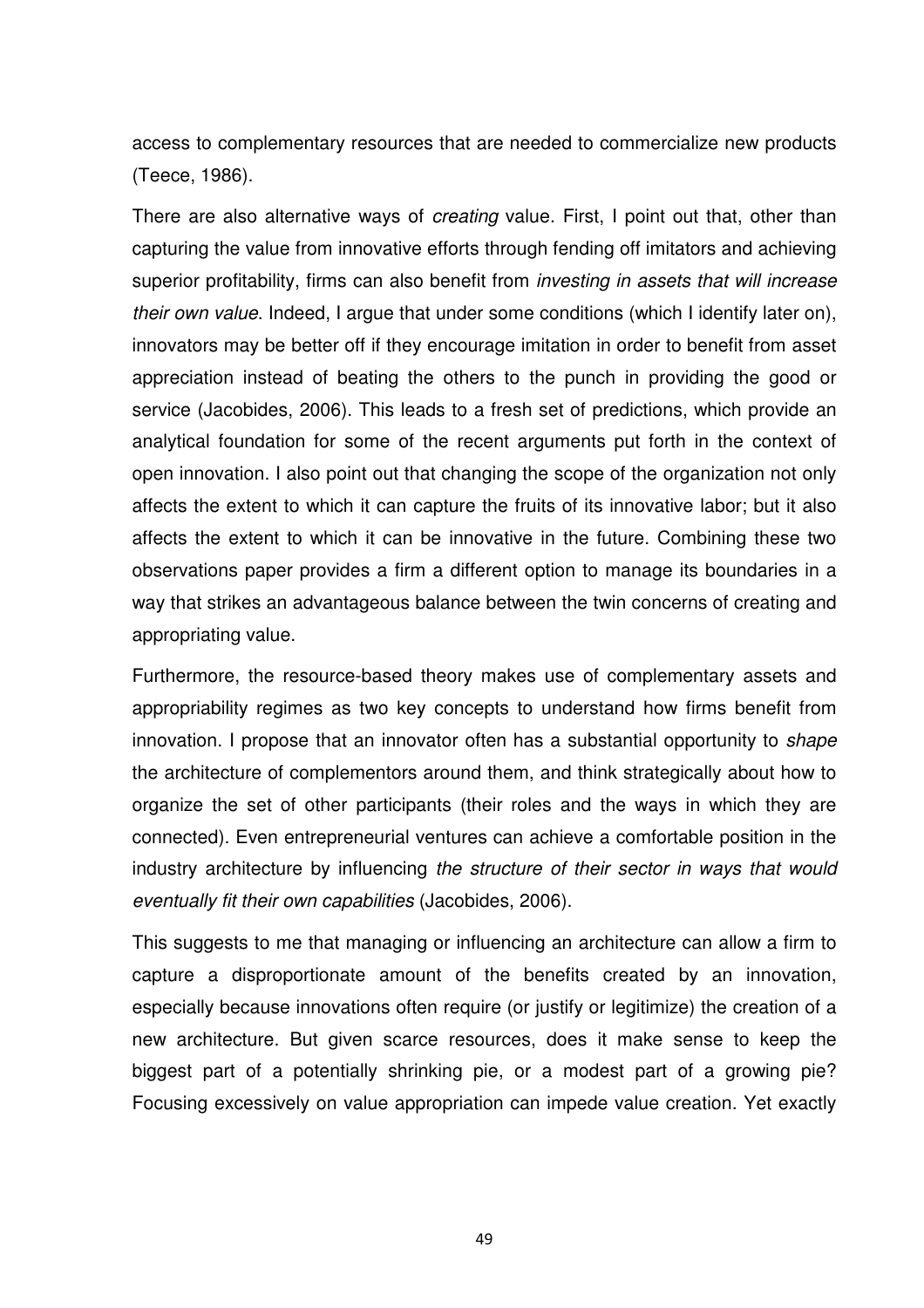how can an industrial architecture be changed to benefit a particular industry participant, and especially an innovator? Complementarity influences the size of the value to be bargained over (some combinations yield higher value, others lower value, depending on their "fit"). In contrast, mobility influences the bargaining power of the asset holders, and thus the division of the value since some assets cannot be replaced while other assets can be replaced by numerous equivalents at negligible cost.

Given the recent rise of opportunities to engage in creative restructuring of business models with the support of outsourced production, the question of how a firm can get architectural advantage becomes an important issue in the context of open innovation. Inasmuch as a firm has an architectural advantage, it can afford not to care about protecting or investing in complementary assets. Instead it should focus on maintaining its advantage by holding on to one part of the production process (or assets) while increasing mobility in the other part; openness does not mean not being strategic in terms of what is left to others.

Let us explore the possible gains from value creating moves that encourage, rather than protect, the imitation of an innovation. The key insight is that while *imitation by* competitors may reduce profitability, it also increases the value of the underlying assets; and the innovator can benefit from the latter. Open innovators should try to protect the relative mobility of the asset which is controlled and the complements which are not controlled. Relative mobility drives the division of surplus: the more competitive and mobile the complementary asset, the higher the returns for any given level of IP protection of the innovation.

If there is sufficient competition in the complement, an innovator confronted by weak intellectual property protection would not need to access the specialized complementary assets and/or capabilities. Abstracting from IP protection, a firm can benefit inasmuch as it can enhance mobility in vertically adjacent stages, without needing to reduce the level of complementarity (Jacobides, 2006).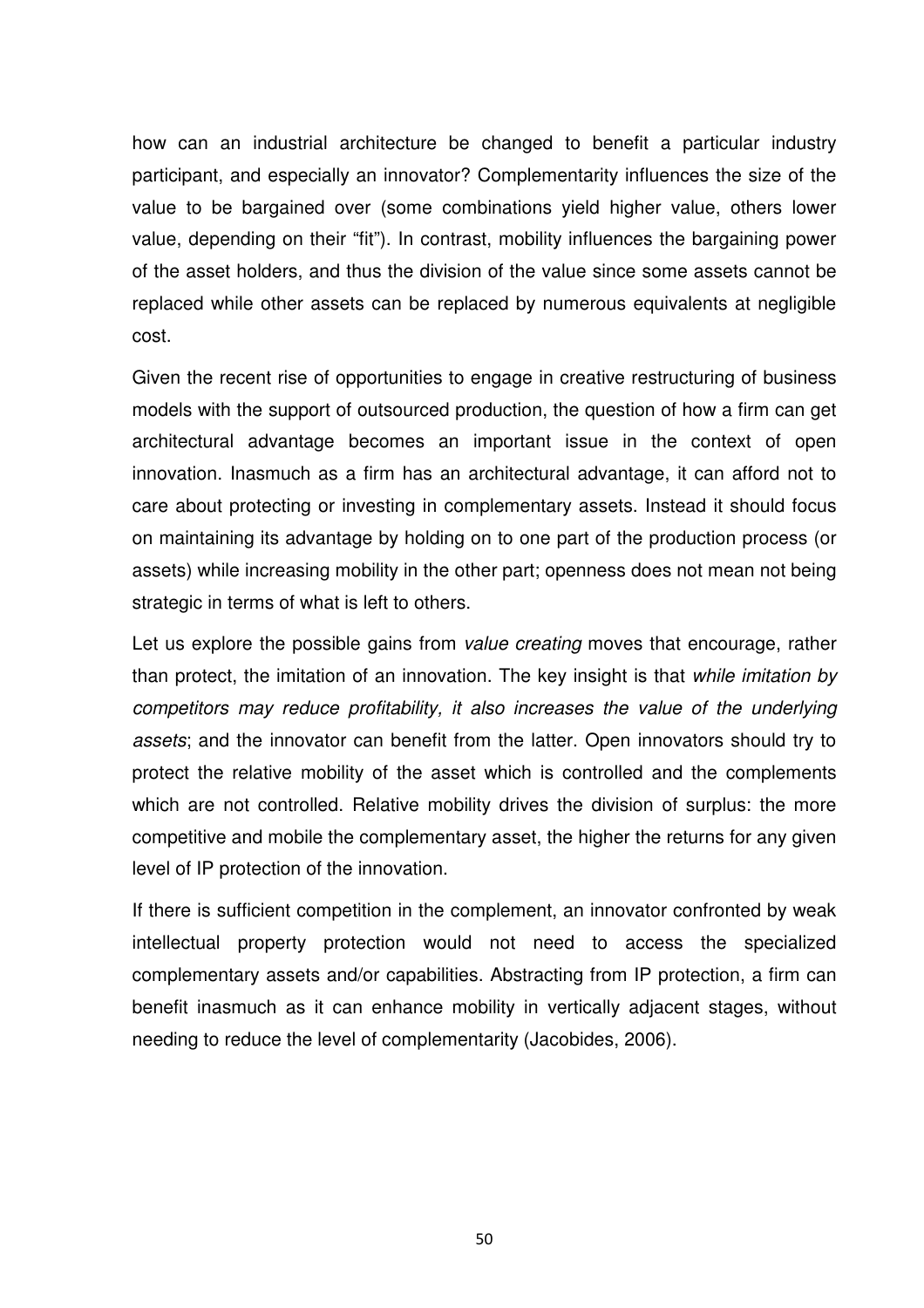## **4.2. Shifting the focus of the business model**

Innovators should consider if they would benefit from maintaining a narrow focus of their business model even in the face of loss from unprotected intellectual property or if they should rather broaden its focus and invest in supporting their platform.

Maintaining a *narrow* focus is favored when the costs of developing complementary assets are excessive, given the existing set of resources, capabilities and deftness from a focal firm's perspective favors some sharing of the fruits of innovation. In this case, "giving something away" in the negotiation process is sometimes advantageous on balance. The costs of developing complementary assets are an important determinant of the focus of the firm's business model, i.e. its boundaries. A broadening of the firm's focus would be favored when the architecture within which it is located is rapidly expanding. The firm should consider whether it would be better off from getting a reasonable share of a growing pie, rather than myopically focusing on protecting a large share of a shrinking pie. Thus, it may be better for a firm if it diverts resources to support its platform even though such investment might also benefit its competitors. The issue here is whether the firm single-handedly or in collaboration with others is able to invest in sustaining its own vertical eco-system, and thus protect it against competing (and often incompatible) alternatives (Jacobides, 2006).

Adjusting the scope of the firm both influences its current share of value and its future ability and propensity to innovate. Rather than only caring about how to protect the value of a single golden egg, we might want to think more carefully about the health of the goose that could lay numerous eggs. Accessing complementary assets inevitably changes the scope of a firm and thereby impacts its dynamic capabilities and propensity to innovate. In some cases, such capability adjustment may entail a costly loss of ability to come up with future innovations. Overall, the advantage of integrating should be balanced with the costs of interfering with the firm's ability to innovate in the future – more control at the expense of speed, time to market, greater asset intensiveness, etc. (Teece et al., 1997)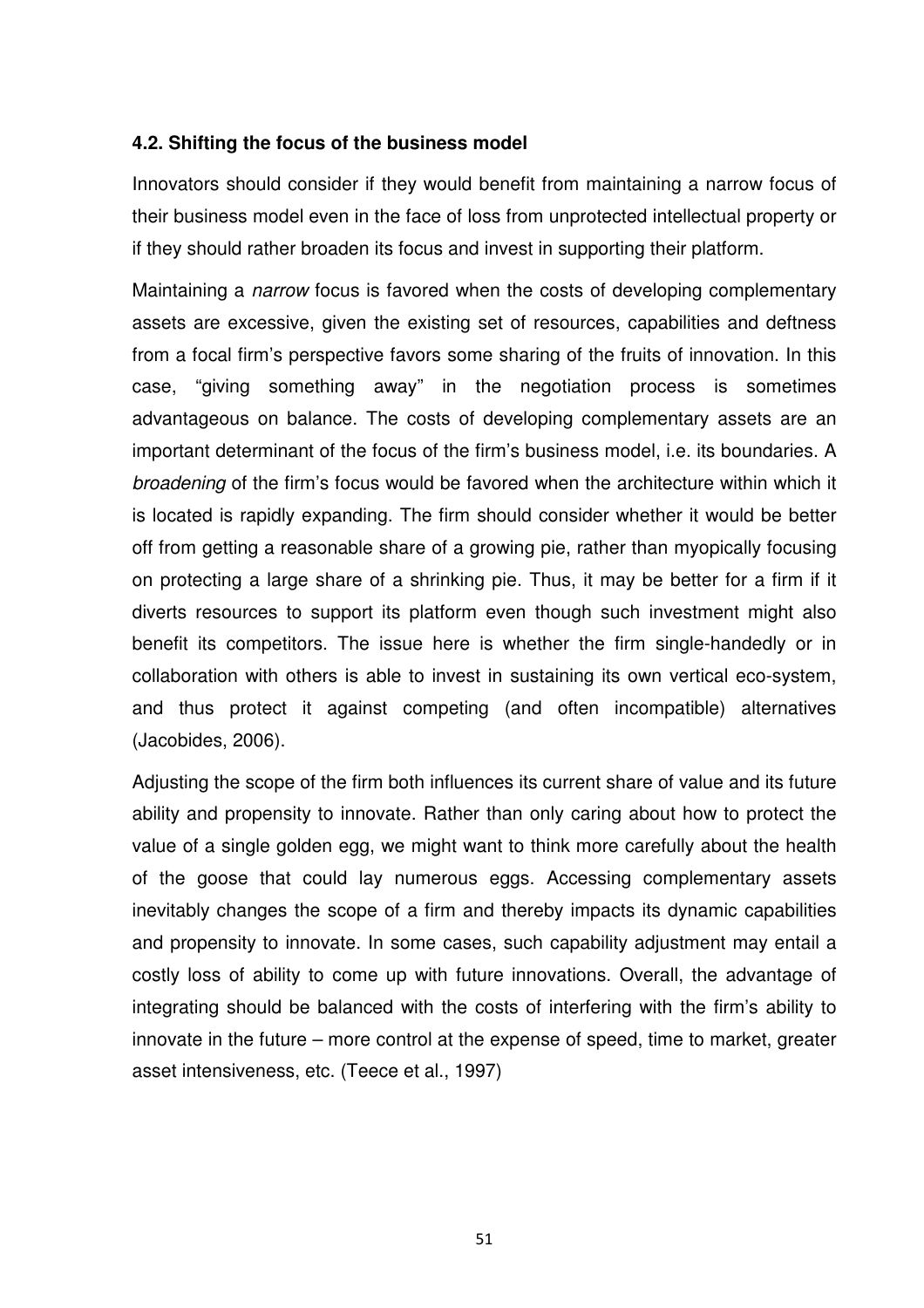In essence, I suggest that the possibility of creating value from open innovation is best viewed as a first imperative, whereas problems relating to value sharing can be seen as a second order qualifying condition. We should shift the question from "how do you protect innovation in order to reap the maximum amount of surplus" to, "how can you find a way to generate value and capture the greatest possible amount of surplus, regardless of whether others emulate the ideas or not?".

#### **4.3. Appropriability Regimes and Open Business Models**

Innovation presents a dilemma for managers. On the one hand, innovation is proffered as an elixir for growth, profitability, and competitive advantage. Examples as P&G, Intel, or Genentech illustrate how innovation can drive performance. On the other hand, there are no guarantees that innovators will be rewarded for their efforts. Business history is littered with examples of innovators who failed to parlay their innovations into economic advantage.

Becoming "more innovative" has become a mantra of management gurus, but it is clear that this advice is not enough as a recipe of success. The challenge is not just creating value from innovation, but capturing that value as well. Inability to capture will not only hurt the enterprise, but society as well. In a private enterprise economy it is necessary for innovators (as a class) to earn sufficient profits over time to warrant further investment in research and development and related innovative activity.

Figuring out how to capture value from innovation at the enterprise level is not a new problem. Managers have long been aware of the challenge, and scholars have recognized that the substantial appropriability of returns from innovation by the innovator is uncommon. Returns from innovation can be siphoned off by imitators, customers, suppliers, and other providers of complementary products and services. In practice and in scholarly research, much of the emphasis has been on how to build protective barriers around innovations in order to afford the innovator a bigger "slice" of the pie. These barriers can take the form of legal protection (such as patents, copyrights, or trade-secrets) as well as other strategies such as investing in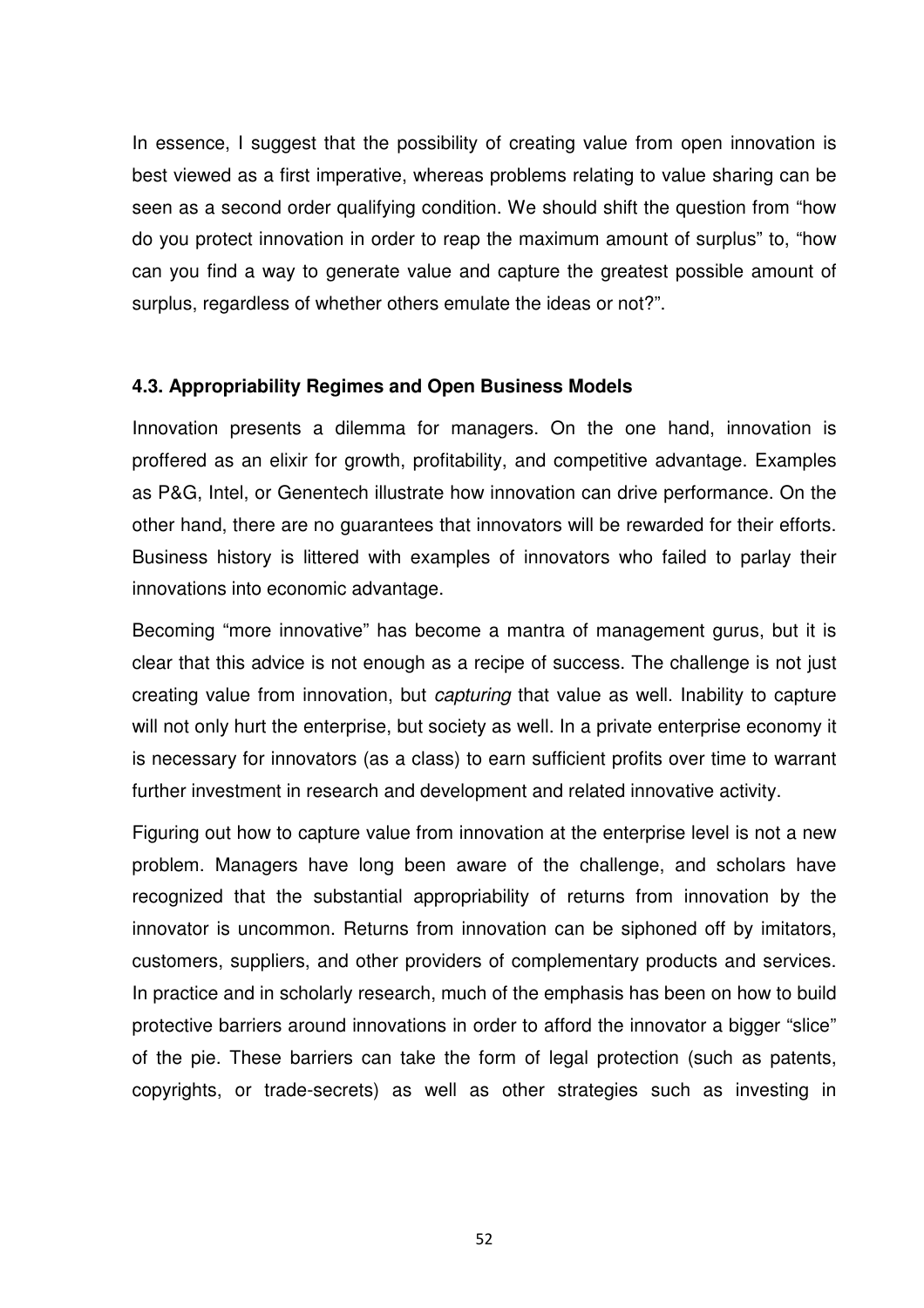complementary assets (such as manufacturing, distribution, brand, services, and technologies).

Open innovation presents a strategy whereby companies make much greater use of external ideas and technologies in their own business, while letting their own unused ideas be used by others, typically but not only through licensing-out. As Chesbrough notes in "Open Business Models": "open innovation offers that prospect of lower costs for innovation, faster time to market, and the chance to share risks with others."



Figure 4.1. The New Business model of Open innovation (Chesbrough, 2006a)

Although it might seem that open innovation models and weak appropriability regimes are close cousins, but they generally are not. In many ways, strong appropriability facilitates open business models. Consider a regime of weak appropriability. Without patents, trade secrets, or other forms of IP protection, and without some degree of natural protection from imitation, the innovator has nothing to license. Potential partners can readily imitate. In this circumstance, the firm's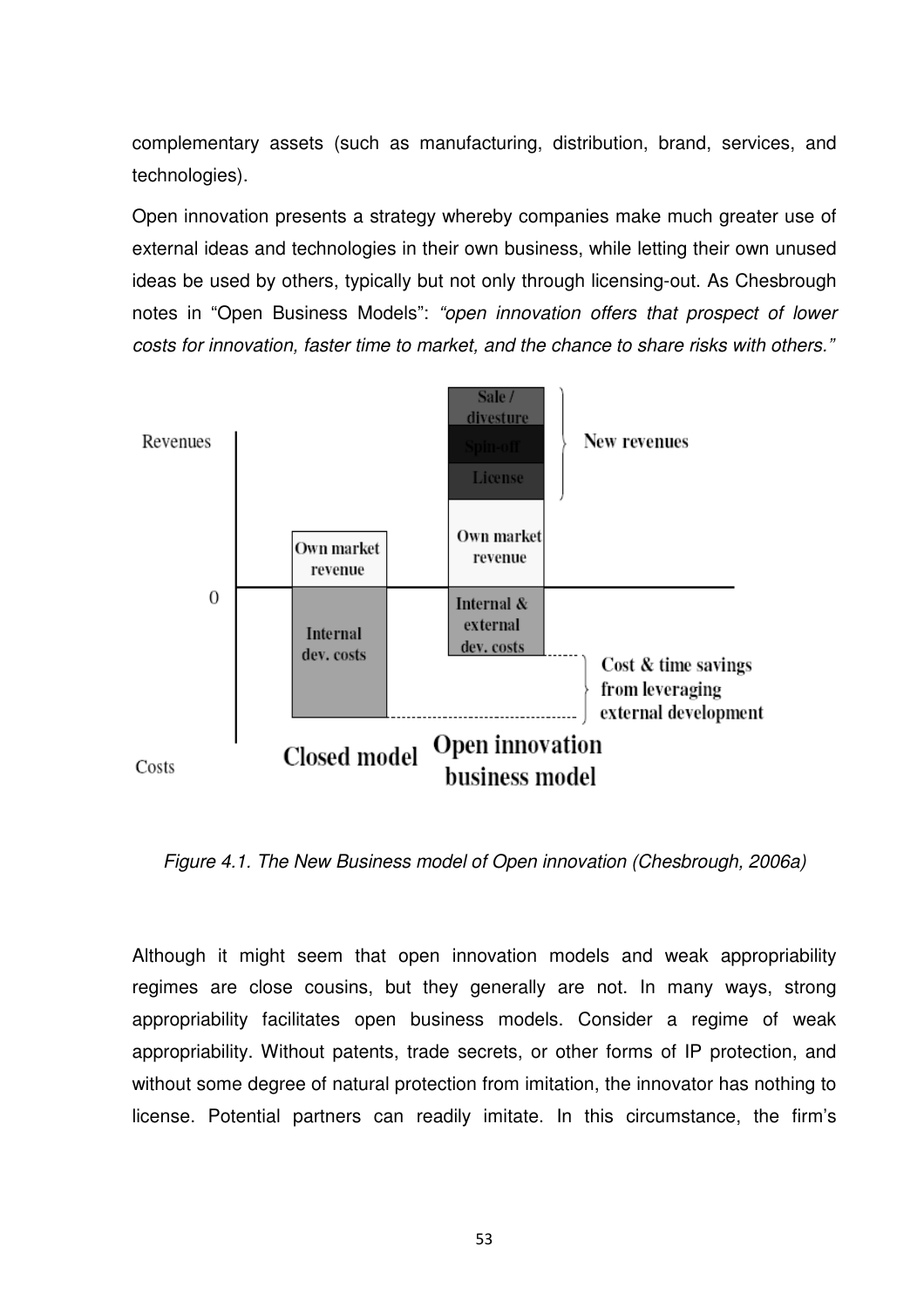business model is in a sense "open"; but there is unlikely to be benefit associated with the firm facilitating what is likely to happen anyway. Of course, the reverse is also true. In weak appropriability regimes, imitation strategies will be viable, at least until the generator of new technology is destroyed by free riding from the imitators (Pisano and Teece, 2007).

Strong appropriability regimes allow firms the choice of a closed or open business model. In particular, the possession of a strong patent portfolio gives the innovating firm the option to simply use the technology internally, license, or both. Chesbrough offers Qualcomm, UTEK, and Intellectual Ventures as examples of IP enabled business models. Such enterprises specialize in technological innovation and the creation of patentable inventions. If the market for know-how and IP works well, then this is a viable business model, and one that is very valuable to society, eliminating the need for the innovator to enter into other segments of the value chain where it doesn't have any competitive advantage.

Strong appropriability based on strong IP thus supports open innovation. This is really nothing more than a manifestation of the principal that property rights need to be well-defined for markets to work. If property rights are nonexistent or are fuzzy, exchange will not take place, or it will be rare and inefficient because neither the buyer nor seller know the precise contours of what is being bought and sold. Such fuzzy boundaries around property rights are likely to lead to disagreements about value; so that transactions that might otherwise occur simply don't happen. Hence, clarity around intellectual property boundaries will both enable and encourage innovators to consider out-licensing.

Also, we should consider the role that complementary assets play in the enthusiasm with which firms should embrace open innovation and open business models. Even if the firm operates in a weak appropriability regime, the ownership of complementary assets that are likely to remain important in the future (e.g., distribution channels, brand) gives the enterprise the confidence to outsource innovation. In this case the firm knows that it will still have a means to extract value from the innovation (to the extent to which the innovation is competency enhancing and will create demand for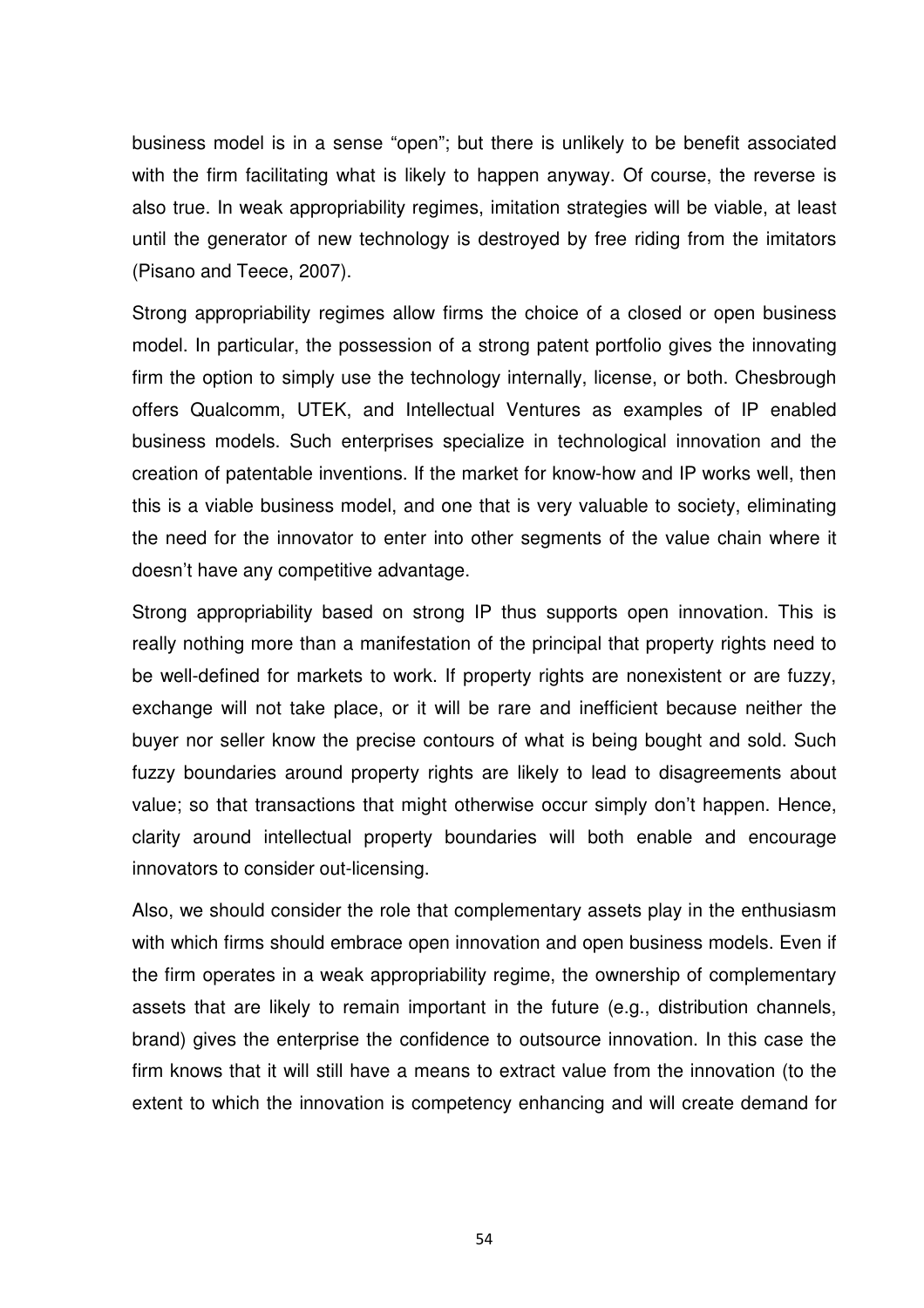the complementary asset). Where it is the case that the firm was both bereft of complementary assets and operating in a regime where appropriability was weak, one would expect that rapid imitation would destroy value capture opportunities, thereby undermining both open and closed innovation models (Pisano and Teece, 2007).

Teece et al (1997) argues that in the absence of formal appropriability barriers, firms are best able to create advantage through superior "dynamic capabilities" such as rapid learning, but such advantages would appear to be rarer and less sustainable than those provided by formal appropriability.

## **4.4. Interdependence of Business Models in the Value Network**

As the logic of industrial architecture implies, a firm's business model depends not only its IP and value proposition — as explicitly identified by Chesbrough (2003a, Chapter 1) but also implicitly on the corresponding business models of the suppliers, customers, competitors and complementors throughout its value network.

Because IP provides barriers to imitation, strong appropriability can make it easier for firms to identify the value capture (but not value creation) part of their business model. New technologies will tend to require new business models, when the technology changes the value proposition to customers, the value capture by the innovator firm, or the relationship of firms within the value network. A firm's competitive advantage thus is determined in part by its structural position relative to external organizations that play a role in its innovation (Teece et al, 1997).

In fact, few innovators can determine their business model in isolation. The business model depends not only on the value perceived by customers, but also suppliers, competitors, customers and complementors. A firm's ability to command its desired price (and thus extract value) depends on intrasegment rivalry and its negotiating power relative to buyers and sellers (Porter, 1980), as when Microsoft and Intel used their quasi-monopolies to capture the profits in the PC value chain.

Firms that have influence over their business models thus will be concerned about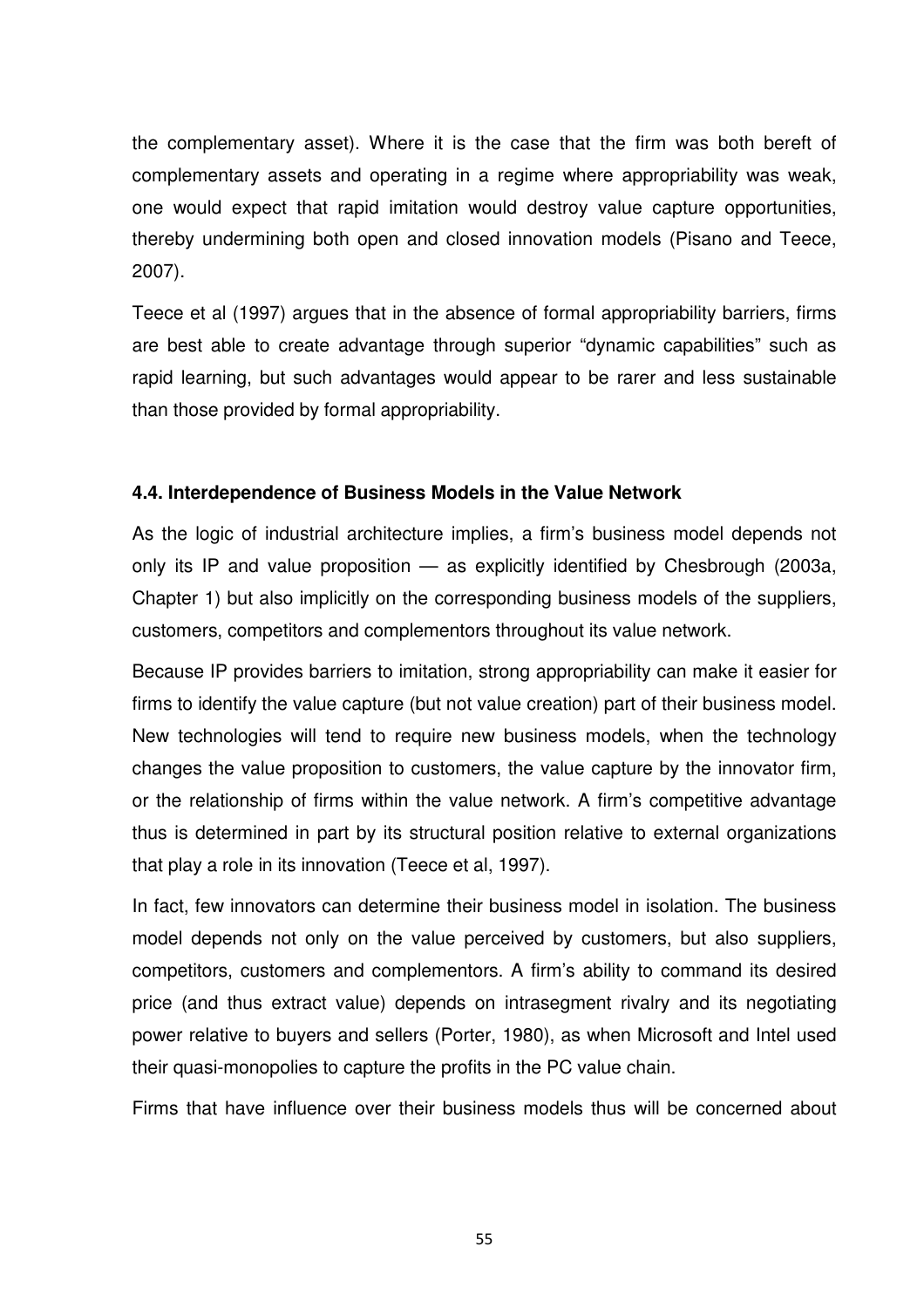entering into an open innovation value network where their exchange partner has strong enough IP to assure appropriation of rents. But such power will be rare: few partners — whether component suppliers or systems integrators — have the alternative of walking away from an unfavorable deal without enabling a potential competitor.

Another key issue is the use of cross-subsidies in business models. Such business models are increasingly common in complex systems (e.g., West and Gallagher, 2006) and such models can both create vulnerabilities for business models of other firms in the value network and, in turn are vulnerable to competition from such firms. For example, a firm's business model may be vulnerable to shifts in the business model of complementors. Netscape used a revenue model of licensing its marketleading web browser application to large corporate users that was consistent with other PC software. However, this revenue model was decimated by Microsoft's decision to give away a directly competing product (Internet Explorer) as a free complement bundled with its Windows operating system.

The appropriation decisions of the focal innovator can affect other firms in the ecosystem in two ways. First, the friction from the innovator appropriating the value of its innovation can hinder the process of open innovation if it discourages information search or cumulative innovation. Secondly, if suppliers, component producers or complementors lack their own ability to capture value, then the value network may not create enough value to win customer adoption (Vanhaverbeke, 2006a).

Thus, any open innovation business model must consider the relationship of value creation and value capture for all the participants in the value network (Chesbrough, 2003a). This imperative is particularly important for technologies subject to network effects, where firms must trade off value appropriation against the demand-side economies of scale provided by widespread adoption (West, 2003).

Value creation and value appropriation are central to the commercialization of new technologies. The value network is created in order to create value for a particular customer group. Balancing the value appropriation among the different actors in the value network requires the active management of a central firm. Besides the task to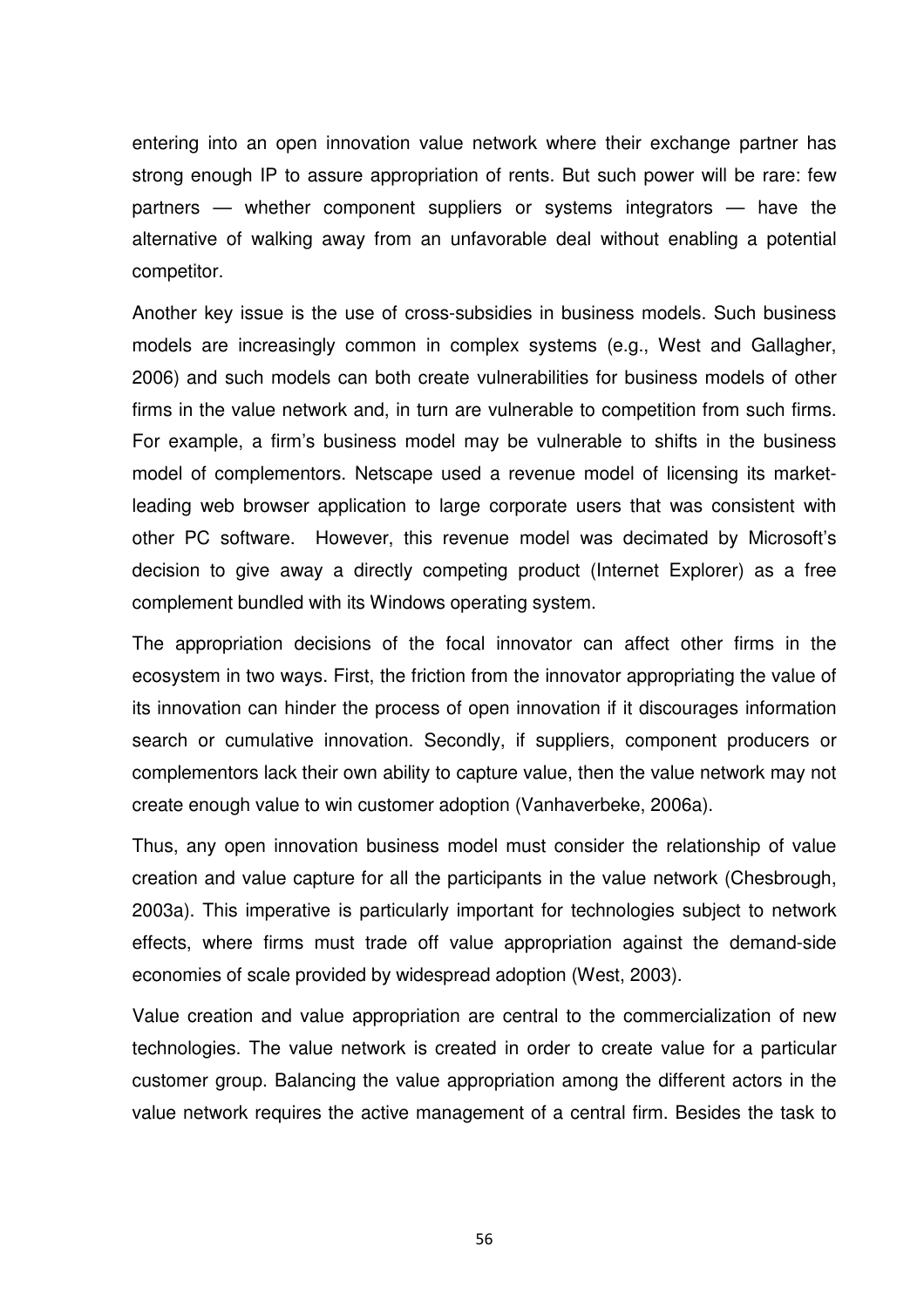organize the network to create value from the innovation, this central firm also has to manage the potential tensions between partners about value capturing. This is a difficult task because competition is no longer based on rivalry between single firms but between groups. Different product offerings – and not firms – are competing in the market. It is a group-based competition where the total value created depends on the quality of the relations between the partners in the value network. The profitability of the companies or the distribution of the total value created depends not only on the traditional bargaining power of each partner. Contrary to the firm based competition, value appropriation has to be considered jointly with value creating strategies in group based competition because the total value created depends on the quality of the interorganizational relations. In other words, too much fighting about the share of the pie reduces the total volume of the pie. (Vanhaverbeke, 2006a) This subtle interaction between value creation and value appropriation implies that there exists a continuous tension between maximizing joint value creation and firm level profitability. The innovating company has to manage this tension carefully.

Two central ideas illustrate how value is created and distributed in the commercialization process of open innovation. First, the commercialization of an innovation is based on a business model of the innovating firm but its scope and impact is much wider than the firm itself: its path to the market entails the establishment and management of an inter-organizational network of partners with different assets and positions in the value system. Thus, although a business model is always centered on a particular firm, it has as a unit of analysis a much wider scope than the firm since it encompasses the capabilities of multiple firms in multiple industries. Business models are in this way no longer tied to the boundaries of the firm but can be analyzed in terms of open innovation. Second, the previous analysis also suggests that the analysis of competitive advantage can be centered on the valuecreating system and not necessarily on the firm or the industry (Normann and Ramirez, 1993). The source of value creation lies in networks of firms and the configuration of their roles in these networks.

The commercialization of new technologies also challenges the established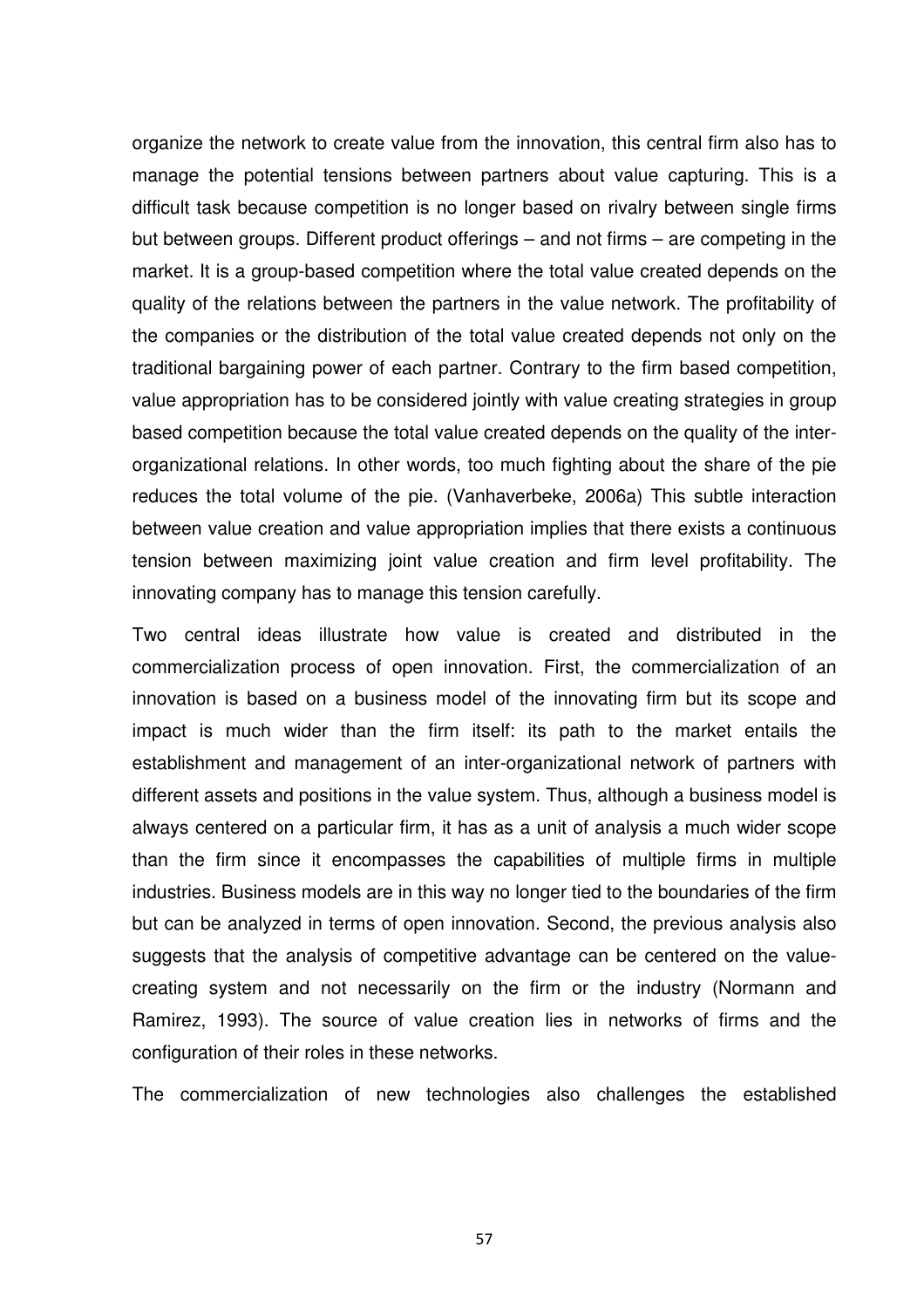theoretical frameworks about value creation and distribution. Vanhaverbeke and Cloodt (2006) argue that in order to understand the commercialization of new technologies one has to integrate various theoretical perspectives. First, the commercialization of new technologies is situated at the crossroad of strategic management and entrepreneurship: it combines how value is created for buyers who want to pay premium prices with the exploitation of new business opportunities based on the emergence of a new technology. Next, the resource based view of the firm is also applicable since the value network brings together different players with complementary resources and capabilities that are necessary to market the new products. The establishment of a value network is also related to dynamic capabilities (Teece et al. 1997) because it activates, coordinates and reconfigures these resources in new ways to create value. Value networks are almost by definition related to strategic networks and the relational view of the firm. The recipe of "open innovation" can only be understood when different ingredients such as transactions, capabilities, value creation and appropriation, and inter-organizational networks are linked to each other and integrated in a coherent strategy. Companies with complementary capabilities or positions in the value system have to be fully committed to cooperate. Creating value cannot be done unilaterally based on the efforts of a single, focal firm, nor can it be done without keeping the different and divergent interests of all collaborating partners in mind.

The focal companies – or industry shapers – establish boundary spanning activities for two purposes. On the one hand, they design the whole process starting from the idea or business model how the innovation or new product offering has to deliver value: the complexity of the technology requires that a central firm monitors the multiple simultaneous innovations in the case of systemic innovations and the changes required in different parts of the value network in order to deliver value. On the other hand, they have to make sure that they have an impact on the resource allocation decisions of the other actors in the network. These two processes – industry foresight and industry shaping - are dynamic concepts since a company has to manage its dependencies on other actors by shaping the industry over different time horizons (Vanhaverbeke, 2006b).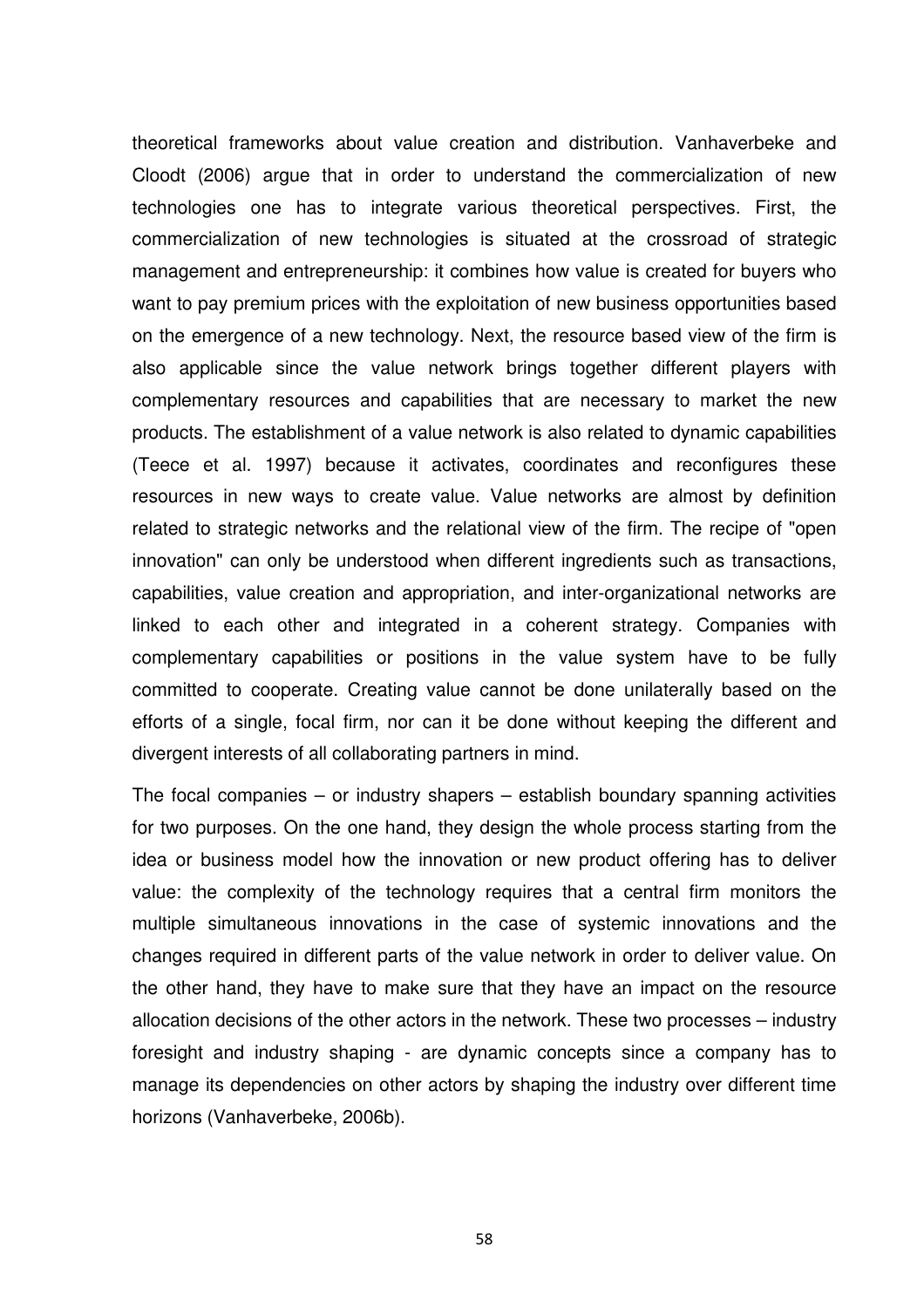#### **CHAPTER 5**

#### **Conclusions and recommendations**

In this paper I intended to analyze how open innovation can be linked to value creation and value capturing. I suggest that insights from best practices in open innovation allow us to shed a new light on the concepts of value creation and value capture and to improve our understanding how management decisions can strengthen a firm's ability to exploit the business opportunities in its external environment.

Open innovation balances the need to create value with that to capture value in order to profit from innovation in a sustainable way. Traditional concepts of business strategy are no longer able to provide sustainable mechanisms for creating and capturing value. As the practicability of open innovation spreads from software to science and other industries, we will need to update the concepts of value creation and value capturing. Open innovation is an excellent attempt to supply this update.

Open innovation argues why companies should tap into external sources of knowledge and to make use of their knowledge and technology that do not fit their current business models. It also provides key insights in explaining why some companies are much better than others in creating and capturing value from insourcing externally developed and outsourcing internally developed technology and technological collaboration with innovation partners. Knowledge economy, that emphasizes knowledge as the most essential element of gaining profits, requires firms to change their management of IP and other intellectual capital. IP should be managed as a strategic asset of a company.

Value creation and capturing processes are determined by the business model, which is a central idea in open innovation. Both business models and strategy making processes are relevant for value creation and value capturing. In an open innovation context, firms *jointly* create value through a number of non-arm-length transactions and depending on the strength of the ties among the partners. Thus, it is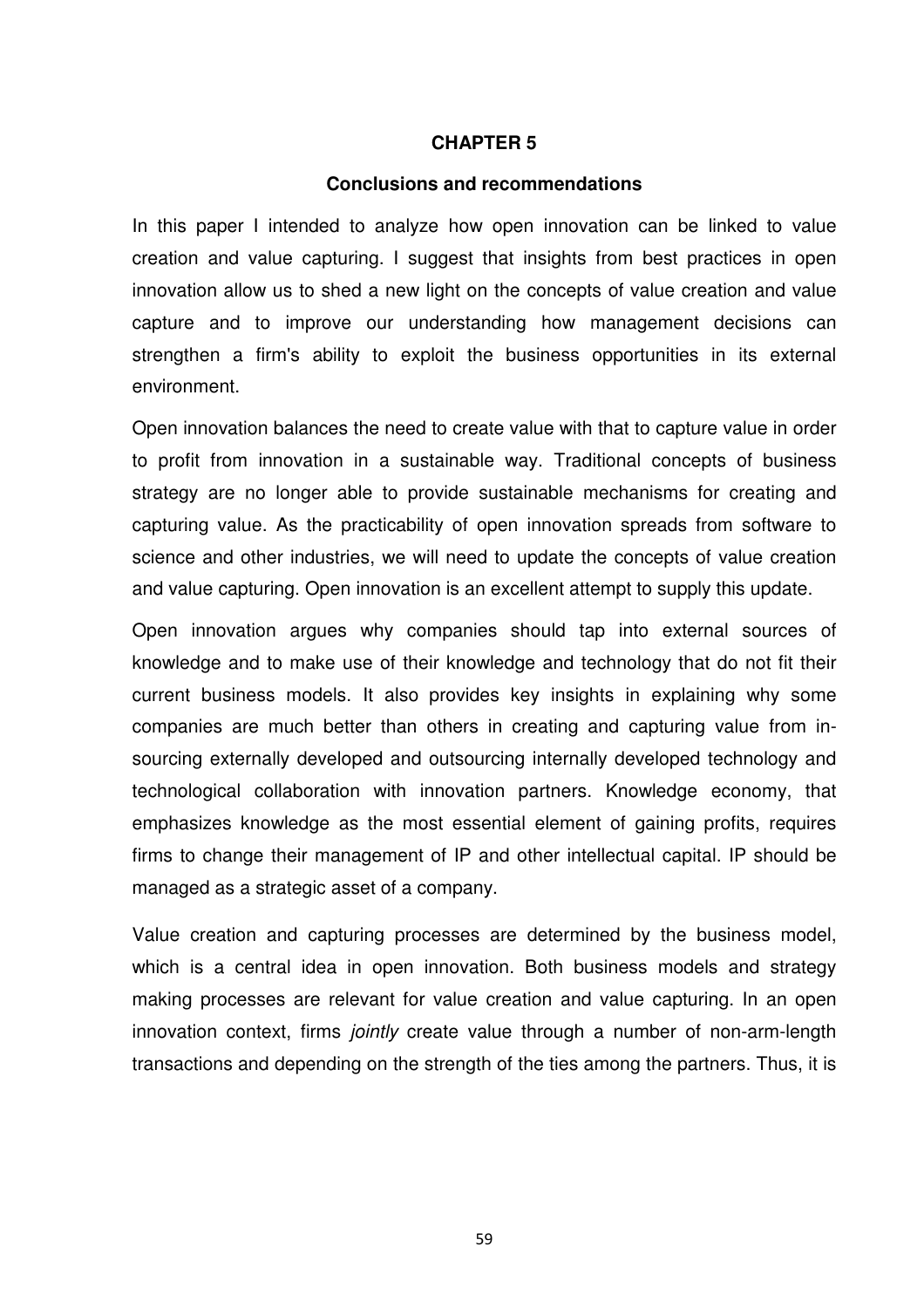the quality of the relations between an innovation firm and its partners determines the size of the pie each one of them gets.

Likewise, the commercialization of an innovation is based on a business model of the innovating firm but its scope and impact is much wider than the firm itself: its path to the market entails the establishment and management of an inter-organizational network of partners with different assets and positions in the value system. Business models are not tied only to the boundaries of the firm and can be analyzed in terms of open innovation. The source of value creation and value capture lies in networks of firms and the configuration of their roles in these networks.

The contribution of this paper is an integration of several extant bodies of theory into a coherent explanation of value creation and value capture within the present era of open innovation. What are the main conclusions from this paper? First, both open innovation, on one hand, and value creation and capture, on the other hand, focus on utilizing a firm's key assets, resources and positions. These concepts have to be linked to one another since they are focusing on the same managerial practices. So far, they have not been connected in a systematic way: they all stem from recent business practice and must play a decisive role in the decision making of managers. In this paper, I attempt to combine these concepts, showing on the one hand that the ultimate purpose of open innovation is increasing the value creating and value capturing capabilities of innovating companies, and that our understanding of value creation and value capture can be enriched by linking them to open innovation.

Second, in order to understand value creation and value capture we have to combine the resource based view (capability building) and the relational view of the firm since the absorptive and the multiplicative capacities of a firm are determined by its ability to establish and manage its inter-organizational ties. A theoretical underpinning of open innovation should start from the same theoretical angles adding in a strategic perspective the two dimensions of value creation and value capture via the business model.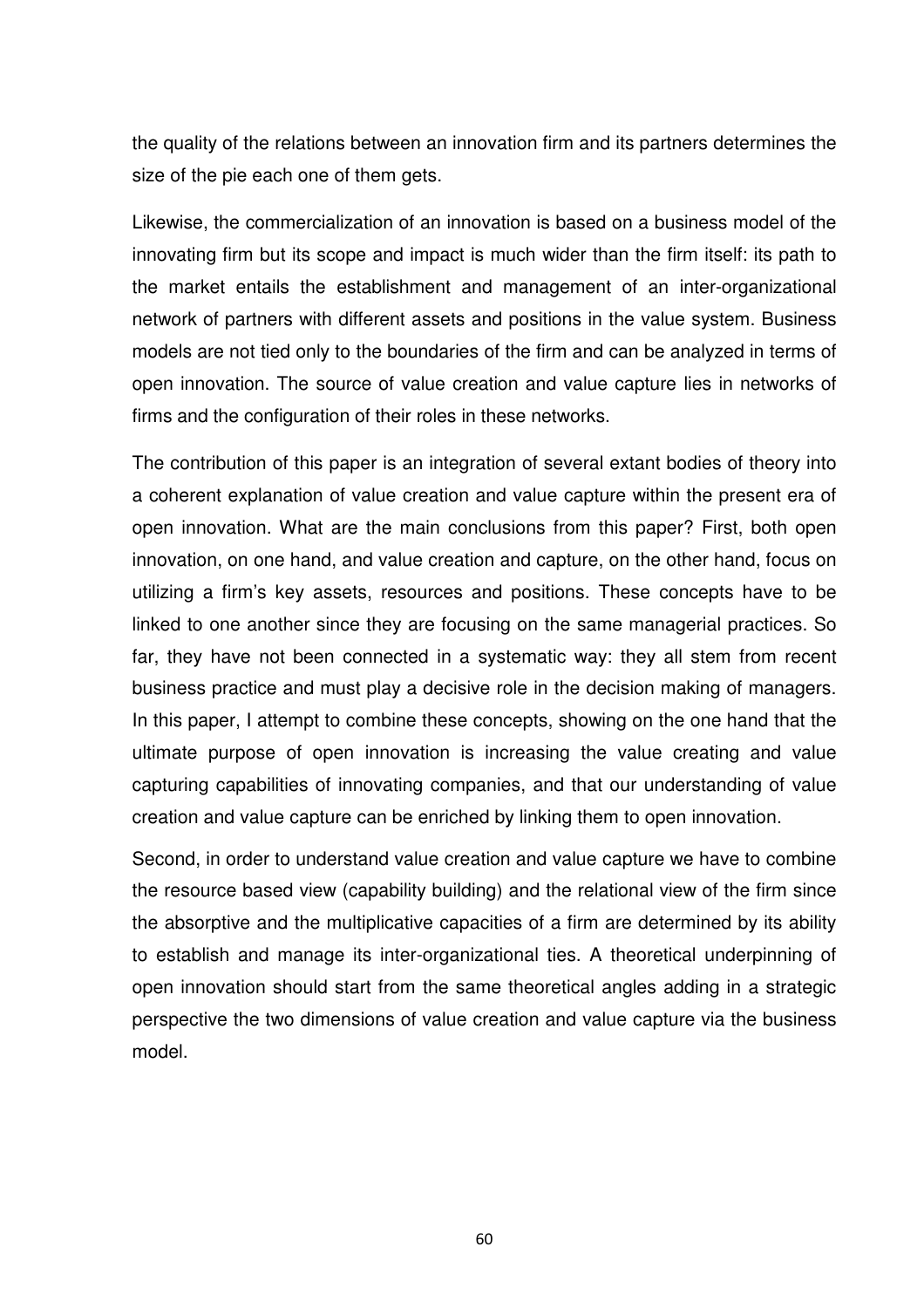Third, open innovation is much more explicit about the different organizational practices to improve insourcing and outsourcing. The organization and management of different ways to diffuse innovations (e.g. scouting, corporate venturing, alliance management, incubators, use of intermediaries, etc...) plays a crucial role in explaining successful cases of open innovation. Relating value creation and value capture to open innovation opens up new avenues to incorporate open innovation into a concept that is also valuable for managerial practice.

Open innovation is not only an example of what most companies can achieve, but a model that virtually every company can adopt. However, when or if adopting a business model based on open innovation, there can be real tensions between the aspects of the business model that create value and those that help to capture a portion of that value. A highly proprietary technology, for example, easily earns a profit for the firm, if alternatives offer less value. But in many circumstances customers are reluctant to buy such products (because of price, limited availability, or delivery or service issues) which means that a firm needs to cooperate within its value network. Yet, making the technology more open (which makes it more appealing to customers), makes it harder to capture value from the offering. So these offsetting factors must be balanced.

Hence, value creation and value capturing can be linked to open innovation only if a firm's business model based on open innovation is aligned with the business models of the other participants in the value chain – suppliers, customers, supplementors, partners, etc.

Combining open innovation with value creation and value capturing can also be realized in different ways. The approach in this thesis is only one way to enrich our understanding of the value mechanisms of open innovation. In my opinion, another fruitful approach is to focus on particular management challenges in open innovation. Detailed case studies could illustrate how companies cope with the considerable management challenges in implementing open innovation. Companies get involved in open innovation for different reasons and there is a wide range of management practices to implement open innovation successfully (e.g. scouting, corporate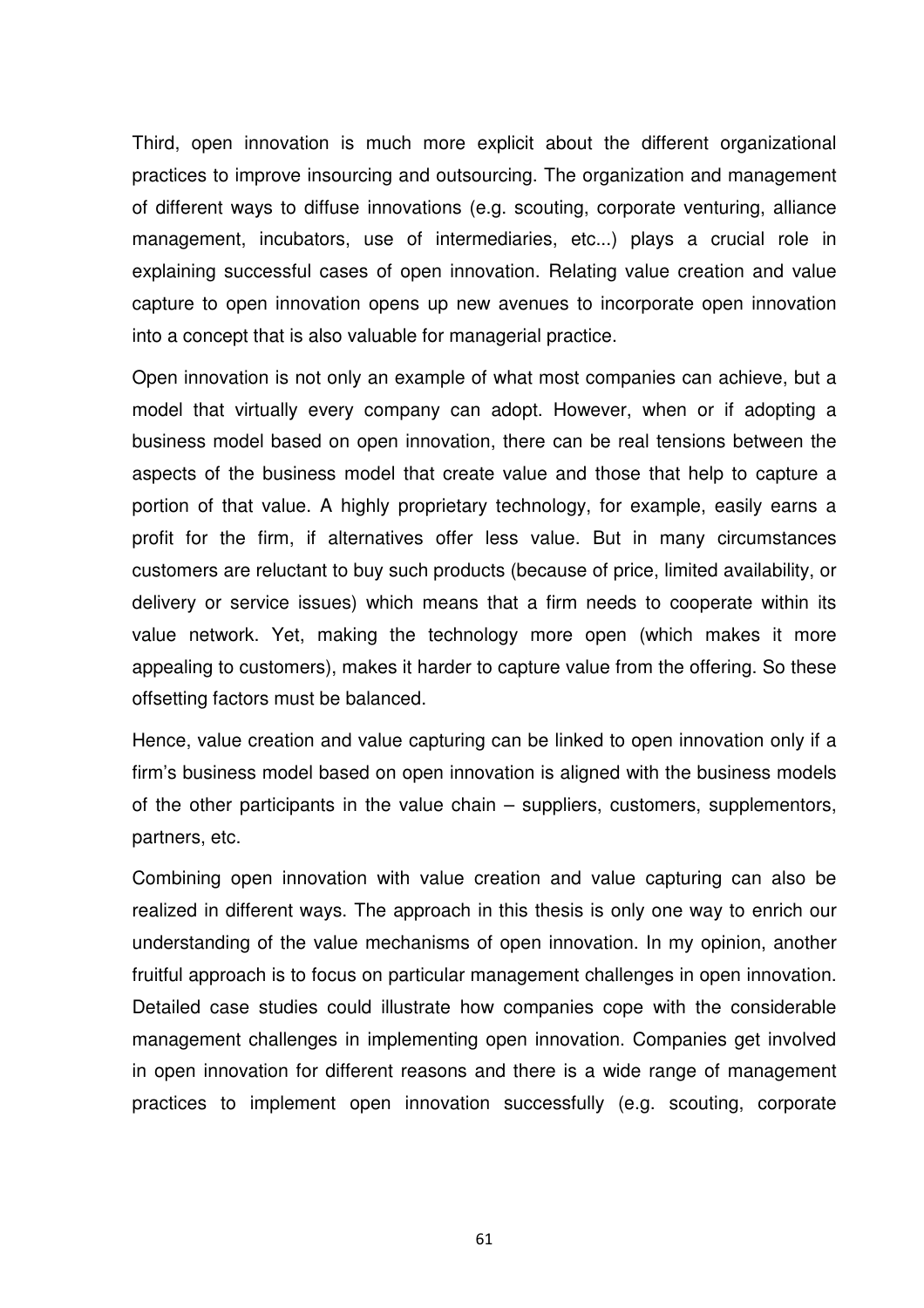venturing, alliance management, incubators, use of intermediaries, etc.). Analyzing best practices in companies could result in a richer idea of what open innovation entails. It could also transform it from a fairly narrow model for profiting from technologies to a concept that makes sense for managers in all business areas. Another example is the analysis of how firms can benefit from specific types of technology intermediaries (Chesbrough 2006). These examples should open new perspectives to change open innovation into a concept that is embedded in managerial practices for value creation and value capturing.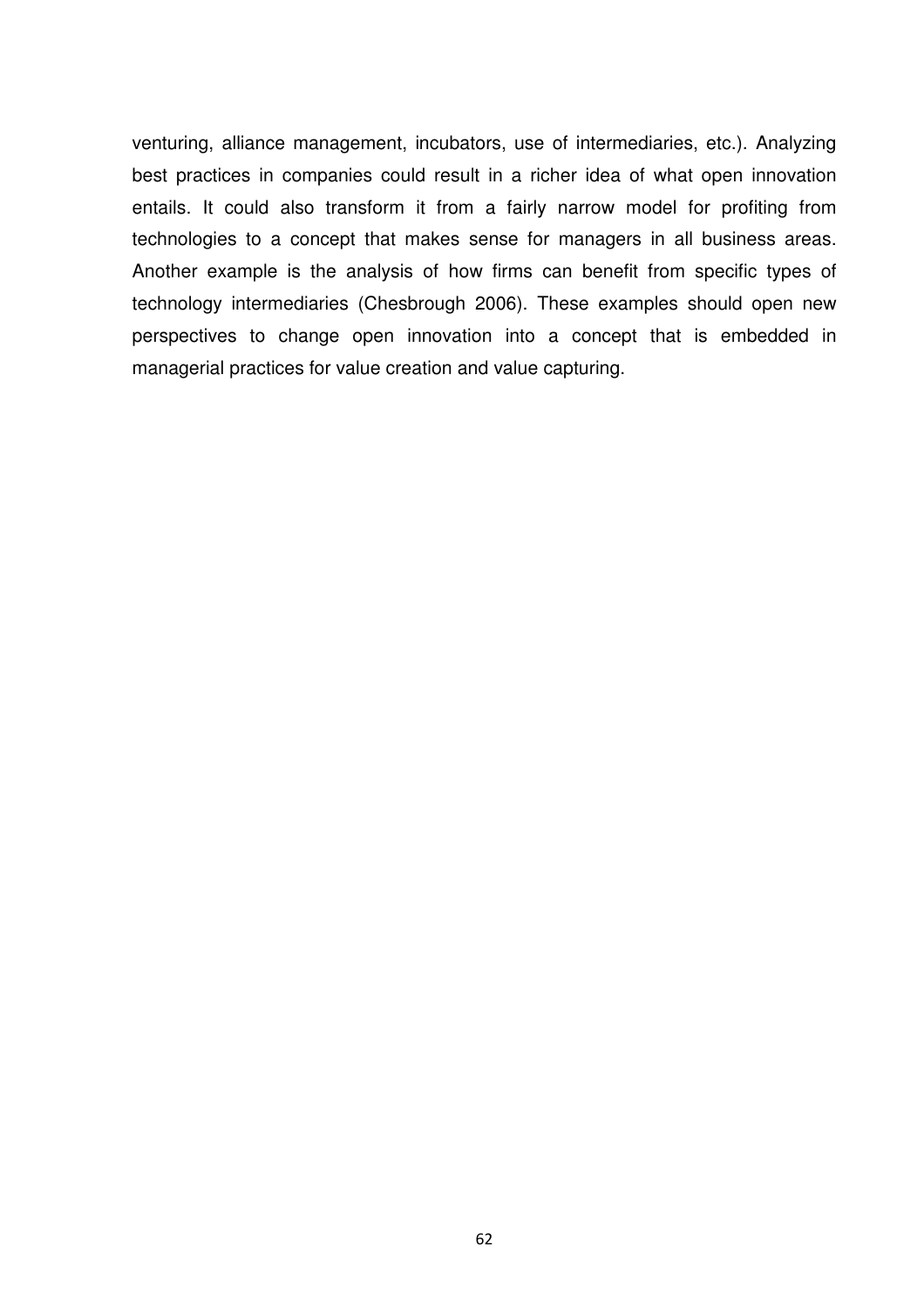#### **REFERENCES**

- 1. Arora, A., A. Fosfuri and A. Gambardella (2001); Markets for technology: the economics of innovation and corporate strategy, The MIT Press, Cambridge
- 2. Berkhout, A. J., Hartmann, D., van der Duin, P., and Ortt, R. (2006) Innovating the innovation process International Journal of Technology Management, 34(3-4): 390-404.
- 3. Bierly, P. and A. Chakrabarti, 1996, Generic knowledge strategies in the U.S pharmaceutical industry Strategic Management Journal, 17 winter special issue, pp. 123-135.
- 4. Bowman, Cliff, and Ambrosini Veronique (2000) Value Creation Versus Value Capture: Towards a Coherent Definition of Value in Strategy British Journal of Management, Vol. 11, p.1-15
- 5. Brandenburger, A., and Nalebuff, B. (1996) Co-opetition Harvard Business School Press, Boston
- 6. Brandenburger, A. and Stuart, H. 1996, Value-based business strategy, Journal of Economics and Management Strategy, 5, pp. 5-24.
- 7. Bromley, D. A. (2004). Technology policy Technology in Society, 26(2-3):455-468.
- 8. Brown, John, and Hagel III, John (2006) Creation Nets: Getting the most from Open Innovation McKinsey Quarterly No2
- 9. Chesbrough, Henry W., and Teece, David J. (1996), When is Virtual Virtuous: Organizing for Innovation, Harvard Business Review, Jan-Feb, pp. 66-73.
- 10. Chesbrough, Henry, and Rosenbloom, Richard (2002) The Role of the Business Model in Capturing Value from Innovation: Evidence from Xerox Corporation's Technology Spinoff Companies, Industrial and Corporate Change, vol. 11 (3): pp. 529-555, 2002
- 11. Chesbrough, Henry (2003a) Open Innovation: The New Imperative for Creating and Profiting from Technology. Boston: Harvard Business School Press.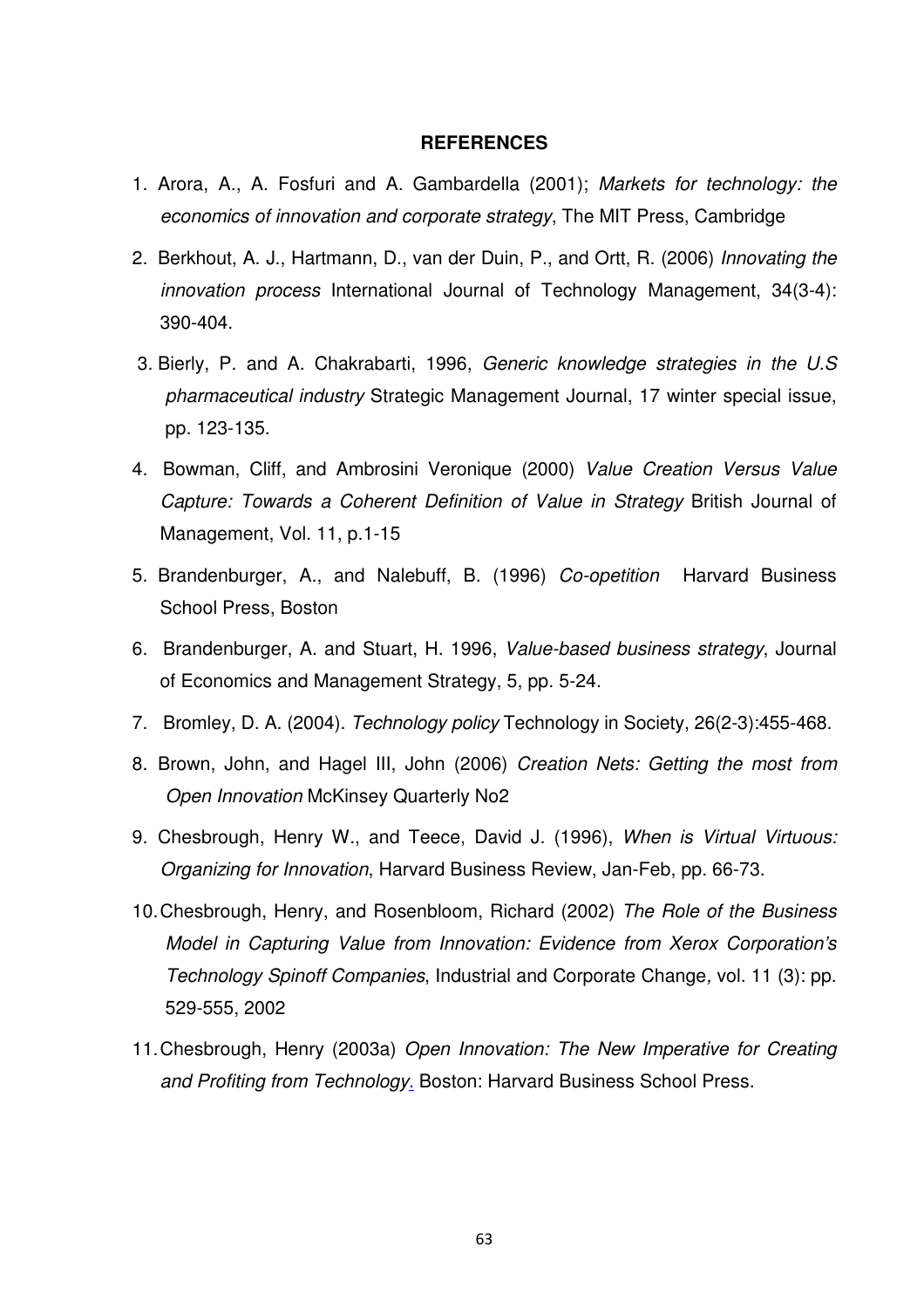- 12. Chesbrough, Henry (2003b) Open Platform Innovation: Creating Value from Internal and External Innovation," Intel Technology Journal, 7, 3 (August): 5-9
- 13. Chesbrough, Henry W. (2003c) The Era of Open Innovation Sloan Management Review, 44, 3 (Spring): p. 35-41
- 14. Chesbrough, Henry (2003d). The logic of open innovation: Managing intellectual property. California Management Review, 45(3): 33-58
- 15. Chesbrough, Henry (2004), Managing Open Innovation: Chess and Poker, Research-Technology Management, 47, 1 (January): 23-26.
- 16. Chesbrough, Henry (2006a) Open Business Models: How to Thrive in the New Innovation Landscape, Boston: Harvard Business School Press, 2006
- 17. Chesbrough, Henry, Wim Vanhaverbeke, and Joel West, eds. (2006b) Open Innovation: Researching a New Paradigm. Oxford: Oxford University Press
- 18. Chesbrough, Henry and Adrienne Kardon Crowther (2006c) Beyond high tech: early adopters of open innovation in other industries, R&D Management, 36, 3 (June): 229-236
- 19. Chesbrough, Henry W. (2007a) The market for innovation: implications for corporate strategy, California Management Review, 49, 3 (Spring): 45–66.
- 20. Chesbrough, H. W. (2007b) Why companies should have open business models MIT Sloan Management Review, 48(2): 22-28
- 21. Chesbrough, H. and Schwartz, K. (2007) Innovating business models with codevelopment partnerships Research-Technology Management, 50(1): 55-59.
- 22. Chesbrough, Henry, and Appleyard, Melissa M. (2007) Open Innovation and Strategy California Management Review vol. 50,No. 1, (FALL) p. 57-76
- 23. Chiaromonte, F. (2006) Open innovation through alliances and partnership: theory and practice International Journal of Technology Management, 33(2-3): 111-114
- 24. Christensen Clayton M. (1997). The Innovator's Dilemma: When New Technologies Cause Great Firms to Fail. Harvard Business School Press: Boston.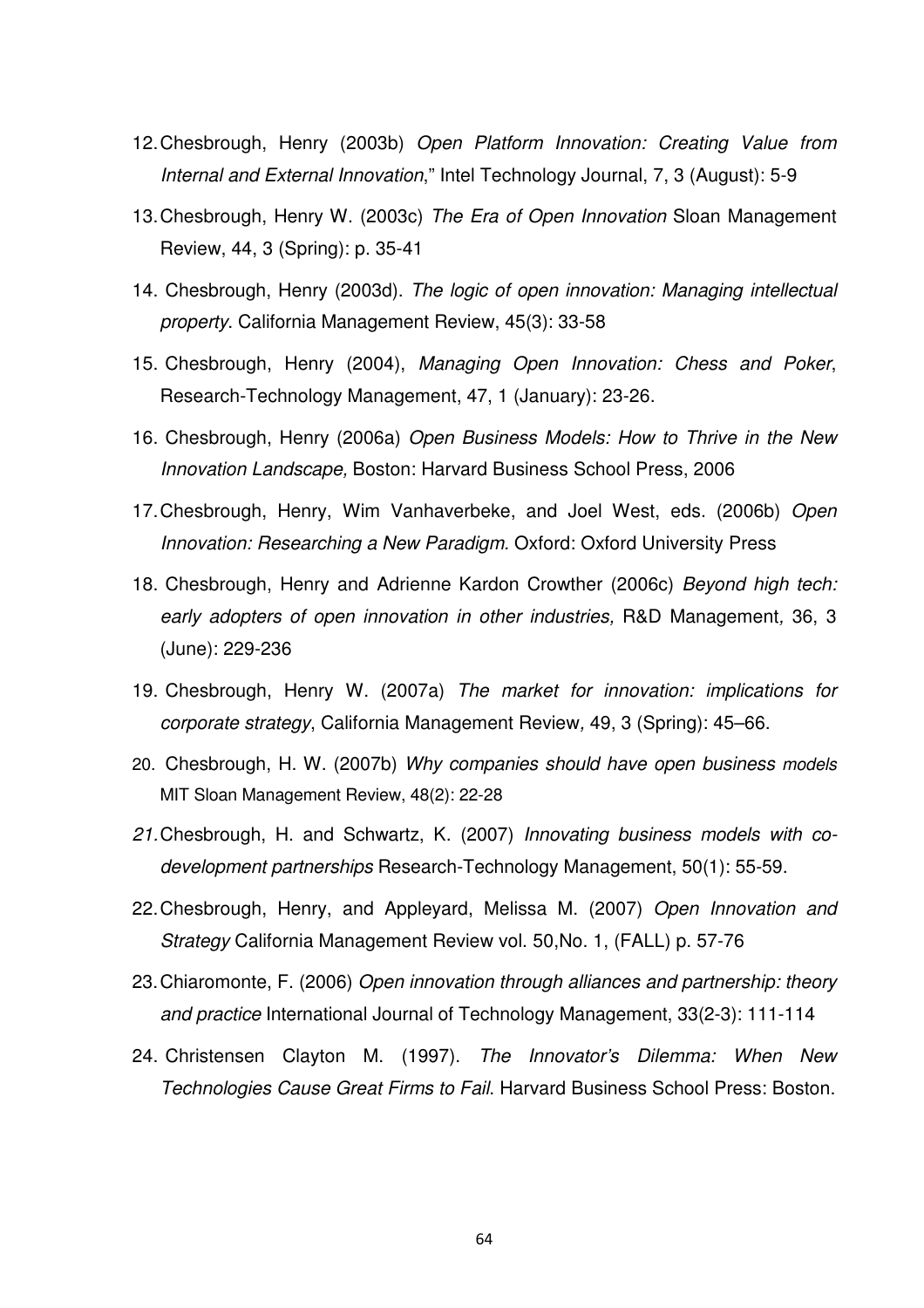- 25. Christensen, Jens Frøslev, Michael Holm Olesen and Jonas Sorth Kjær (2005). The Industrial Dynamics of Open Innovation — Evidence from the transformation of consumer electronics, Research Policy, 34, 10 (December):1533-1549
- 26. Cooke, P. 2005. Regionally asymmetric knowledge capabilities and open innovation exploring 'Globalization 2' - A new model of industry organization Research Policy, 34(8): 1128-1149.
- 27. Dahlander, L. and Wallin, M. W. (2006) A man on the inside: Unlocking communities as complementary assets Research Policy, 35(8): 1243-1259.
- 28. Dittrich, K. and Duysters, G. (2007) Networking as a Means to Strategy Change: The Case of Open Innovation in Mobile Telephony Journal of Product Innovation Management, 24(5): 510-521.
- 29. Dodgson, M., Gann D. and Salter, A. (2006) The role of technology in the shift towards open innovation: the case of Procter & Gamble R&D Management, 36(3), 333-346.
- 30. Drucker, P.F. (1988) The Coming of the New Organization Harvard Business Review, 66(1): 45-53.
- 31. Enkel, E., Kausch, C., and Gassmann, O. (2005) Managing the risk of customer integration European Management Journal, 23(2): 203-213
- 32. Enkel E. and Gassmann O. (2007) Driving Open Innovation in the Front End: the IBM Case the EURAM Conference, May 16-19, Paris.
- 33. Fetterhoff, T. J. and Voelkel, D. (2006) Managing open innovation in biotechnology Research-Technology Management, 49(3): 14-18.
- 34. Fleming, L. and Waguespack, D.M. (2007) Brokerage, Boundary Spanning, and Leadership in Open Innovation Communities Organization Science, 18(2)165-184
- 35. Gassmann, O., Sandmeier, P., & Wecht, C. H. (2006) Extreme customer innovation in the front-end: learning from a new software paradigm International Journal of Technology Management, 33(1): 46-66.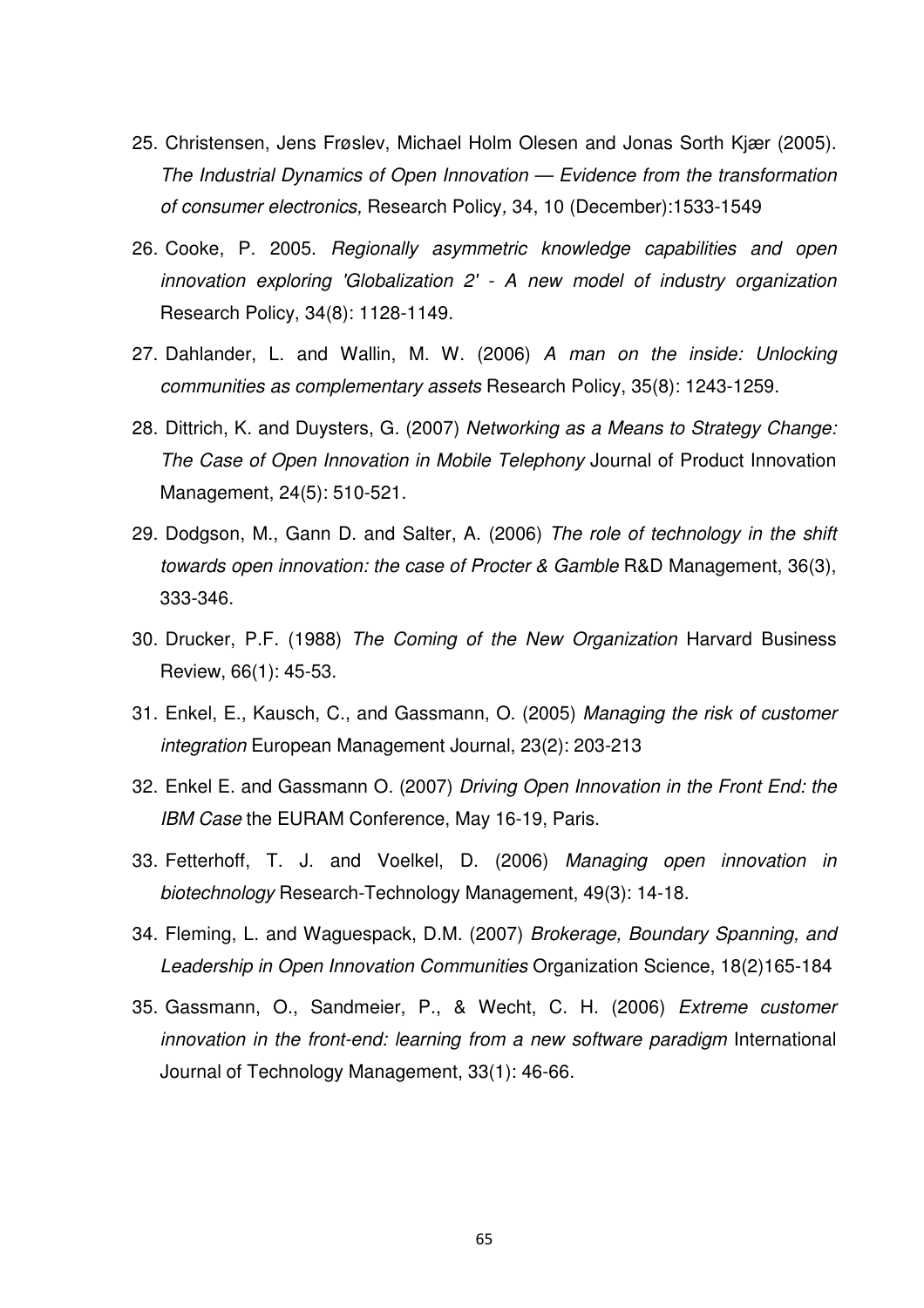- 36. Gaule, A. (2006) Open Innovation in Action: How to be strategic in the search for new sources of value. London: Blackwell.
- 37. Grindley, P.C.and Teece, D.J. (1997) Managing Intellectual Capital: Licensing and Cross-Licensing in Semiconductors and Electronics California Management Review, vol. 39, iss.2, pp. 8-41
- 38. Henkel, J. (2006) Selective revealing in open innovation processes: The case of embedded Linux. Research Policy, 35(7): 953-969.
- 39. Hurmelinna, P., Kyläheiko, K., & Jauhiainen, T. (2007) The Janus face of the appropriability regime in the protection of innovations: Theoretical reappraisal and empirical analysis Technovation, 27(3): 133-144
- 40. Huston, Larry, and Sakkab, Nabil (2006); Connect and Develop: Inside P&Gs new model for innovation, Harvard Business Review, March, 58-67.
- 41. Huston, L. and Sakkab, N. (2007) Implementing open innovation Research-Technology Management, 50(2): 21-25.
- 42. Jacobides, Michael G. et. al. (2006) Benefiting from innovation: Value creation, value appropriation and the role of industry architectures Research Policy, 35, 1200–1221
- 43. Jacobides, M. G. and Billinger, S. (2006) Designing the boundaries of the firm: From "make, buy, or ally" to the dynamic benefits of vertical architecture Organization Science, 17(2): 249-261
- 44. Laursen K. and Salter, S. (2006) Open for innovation: The role of openness in explaining innovation performance among UK manufacturing firms Strategic Management Journal, 27, 131-150.
- 45. Lichtenthaler, U. (2007a) The drivers of technology licensing: An industry comparison California Management Review, 49(4)
- 46. Lichtenthaler, U. (2007b) Hierarchical strategies and strategic fit in the keep-orsell decision Management Decision, 45(3): 340-359.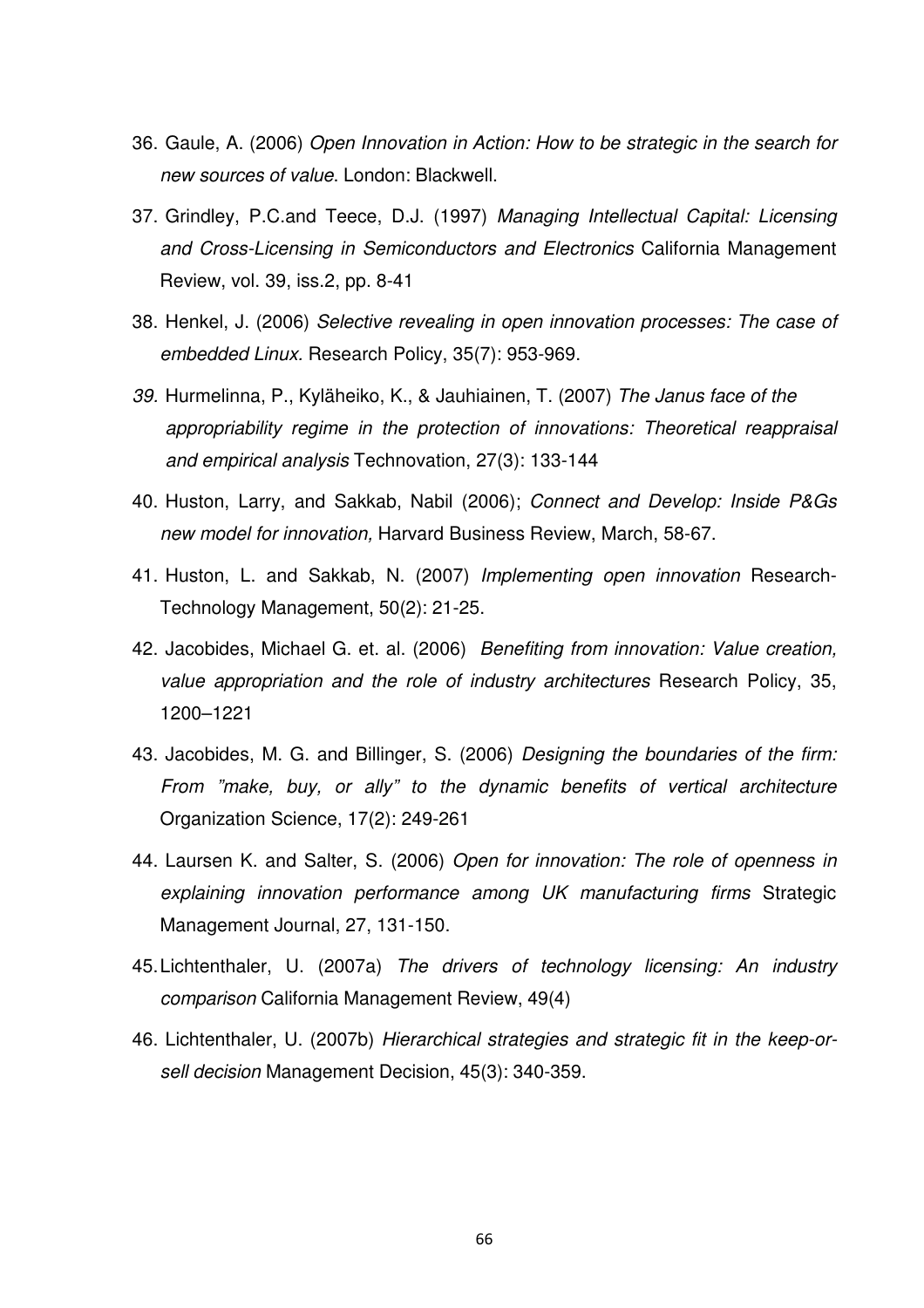- 47. McGrant, R., Keil, T. & Tukiainen, T. 2006. Extracting Value from Corporate Venturing MITSloan Management Review, vol. 48, iss. 1, pp. 50-56
- 48. Normann, Richard and Rafael Ramírez (1993) From value chain to value network: designing interactive strategy, Harvard Business Review, July-August, 71 (4), pp. 65-77.
- 49. Piller, F. T. and Walcher, D. (2006) Toolkits for idea competitions: a novel method to integrate users in new product development R & D Management, 36(3): 307-318.
- 50. Pisano, Gary P., and Teece, David J. (2007) How to Capture Value from innovation: shaping intellectual property and industry architecture California Management Review Vol. 50,No. 1 (Fall), p. 278-296
- 51. Simard, C. and West, J. (2006) Knowledge Networks and the Geographic Locus of Innovation, in H. W. Chesbrough & W. Vanhaverbeke & J. West (Eds.), Open innovation: Researching a new paradigm: 220-240.
- 52. Subramanian, Venkat, and Verdin, Paul (2004) What Value Leaders Do? Working paper n°04/031, Centre Emile Bernheim, Brussels, November, (http://www.solvay.edu/EN/Research/Bernheim/documents/wp04031.pdf)
- 53. Tao, J. and Magnotta, V. (2006) How air products and chemicals "identifies and accelerates" Research Technology Management, 49(5): 12-18.
- 54. Teece, David.J. (1986) Profiting from technological innovation: implications for integration, collaboration, licensing and public policy, Research Policy, 15, pp. 285-305.
- 55. Tidd, J., Bessant, j. and Pavitt, K. (2005) Managing Innovation: Integrating Technological Market and Organizational change. 3th edition. John Wiley
- 56. Van der Meer, H. (2007) Open Innovation The Dutch Treat: Challenges in Thinking in Business Models Creativity and Innovation Management, 16(2): 192- 202.